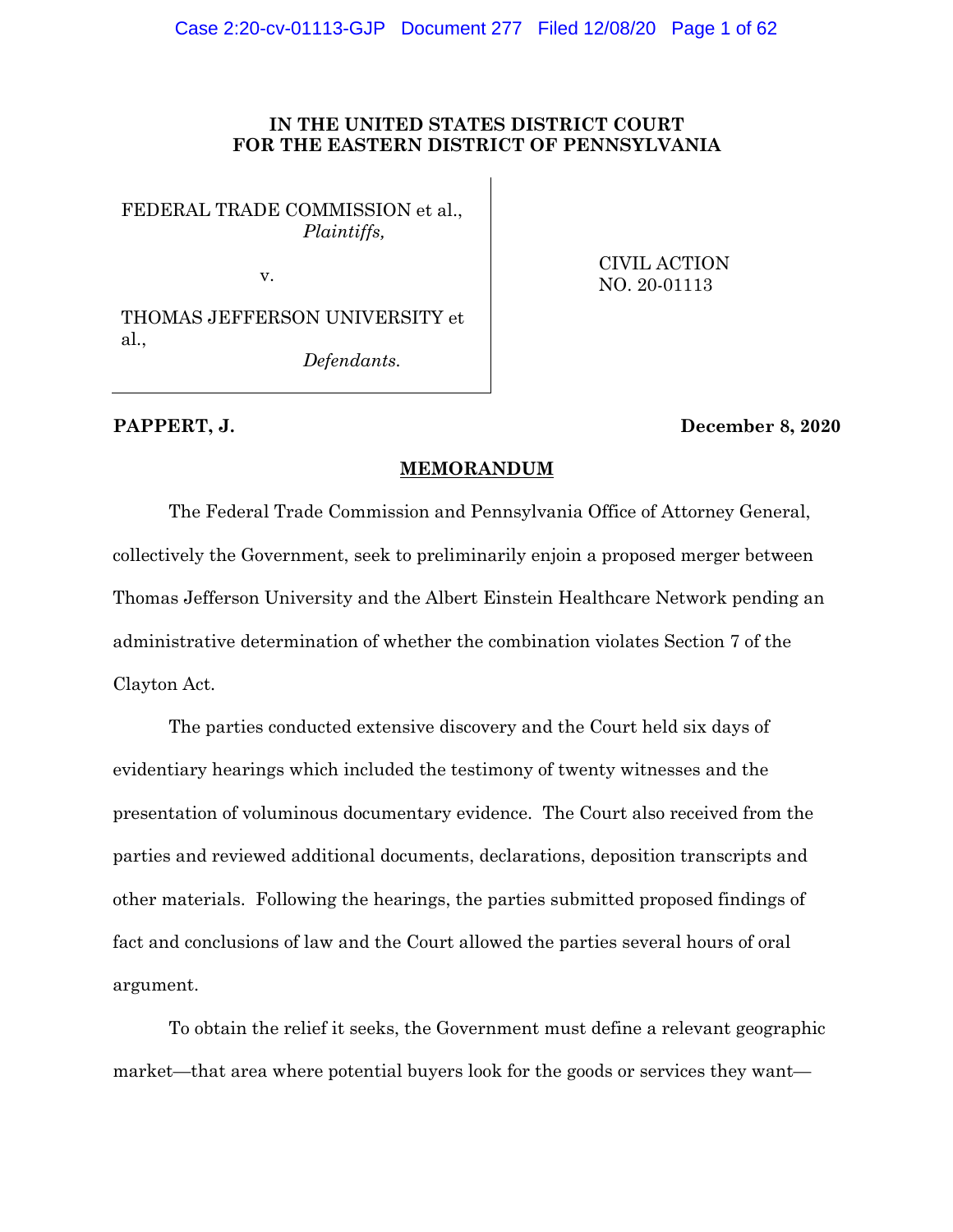# Case 2:20-cv-01113-GJP Document 277 Filed 12/08/20 Page 2 of 62

within which the likely competitive effects of the merger can be evaluated. That market's definition is dependent on the special characteristics of the industry involved and the Court is required to take a pragmatic and factual approach in determining whether the Government has done it correctly. Of greatest importance to this case, the market's geographic scope must "correspond to the commercial realities of the industry at issue." The healthcare industry's market is represented by a "two-stage model of competition." In the first stage, hospitals compete to be included in an insurer's hospital network. In the second, hospitals compete to attract individual members of the insurers' plans.

This means that insurers, not patients seeking and receiving medical care, are the payors—those who will most directly feel the impact of the increased price of care. This is what the Third Circuit Court of Appeals has called the "commercial reality" of the uniquely structured healthcare industry. Patients are not irrelevant to a hospital system merger analysis; their choices and behavior can affect the bargaining leverage that hospitals and insurers possess when they negotiate hospitals' inclusion in insurers' networks and the reimbursement rates insurers agree to pay hospitals. But as the entities bearing the immediate impact of the cost of medical care, the insurers' perspective is extremely important in deciding whether a merger will substantially lessen the competition for healthcare in a proposed geographic market.

The propriety of a relevant geographic market in this industry must therefore be assessed "through the lens of the insurers." To establish its prima facie case, the Government must put forth enough evidence to prove that the insurers would not avoid a price increase in any one of the Government's proposed markets by looking to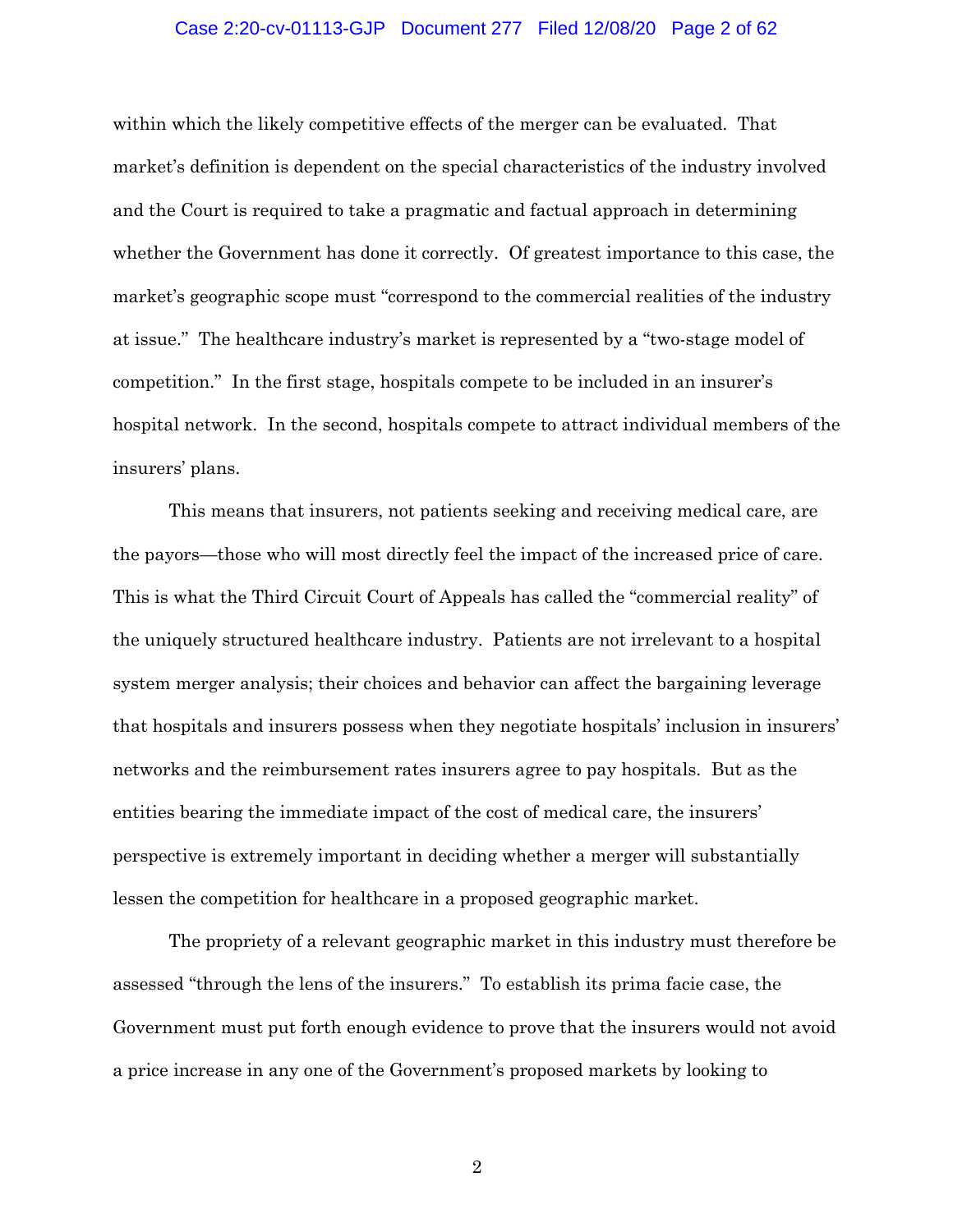hospitals outside those markets.

The Government has not met this burden. It contends that a combination of its expert's econometric algorithm and testimony primarily from two (of the region's four) major commercial insurers shows that its geographic markets correspond to the commercial realities of southeastern Pennsylvania's competitive healthcare industry. But the expert's calculations alone do not do so, and the insurers' testimony is neither unanimous, unequivocal nor supported by the record as a whole. Their conclusory assertions that they would have to succumb to a price increase for services in the Government's proposed markets instead of looking to healthcare providers outside those markets are not credible.

The Court denies the Government's request for a preliminary injunction.

# I

## A

On September 14, 2018, Jefferson and Einstein signed a System Integration Agreement, (JX0078), pursuant to which Jefferson will become Einstein's sole member and ultimate parent. (Pls.' Proposed Findings of Fact ("FF") ¶ 3); (Defs.' FF ¶ 5.) On February 27, 2020, the FTC initiated an administrative proceeding seeking to permanently enjoin the proposed merger. A merits trial in that action is presently scheduled to begin on March 8, 2021. *See* Order Granting Continuance, *In re Thomas Jefferson University et al.*, File No. 181 0128, Dkt. No. 9392 (FTC Nov. 6, 2020). Seeking to pause the merger and preserve the status quo pending the administrative proceeding's outcome, the Government filed this lawsuit requesting a preliminary injunction under Section 13(b) of the FTC Act, 15 U.S.C. § 53(b), and Section 16 of the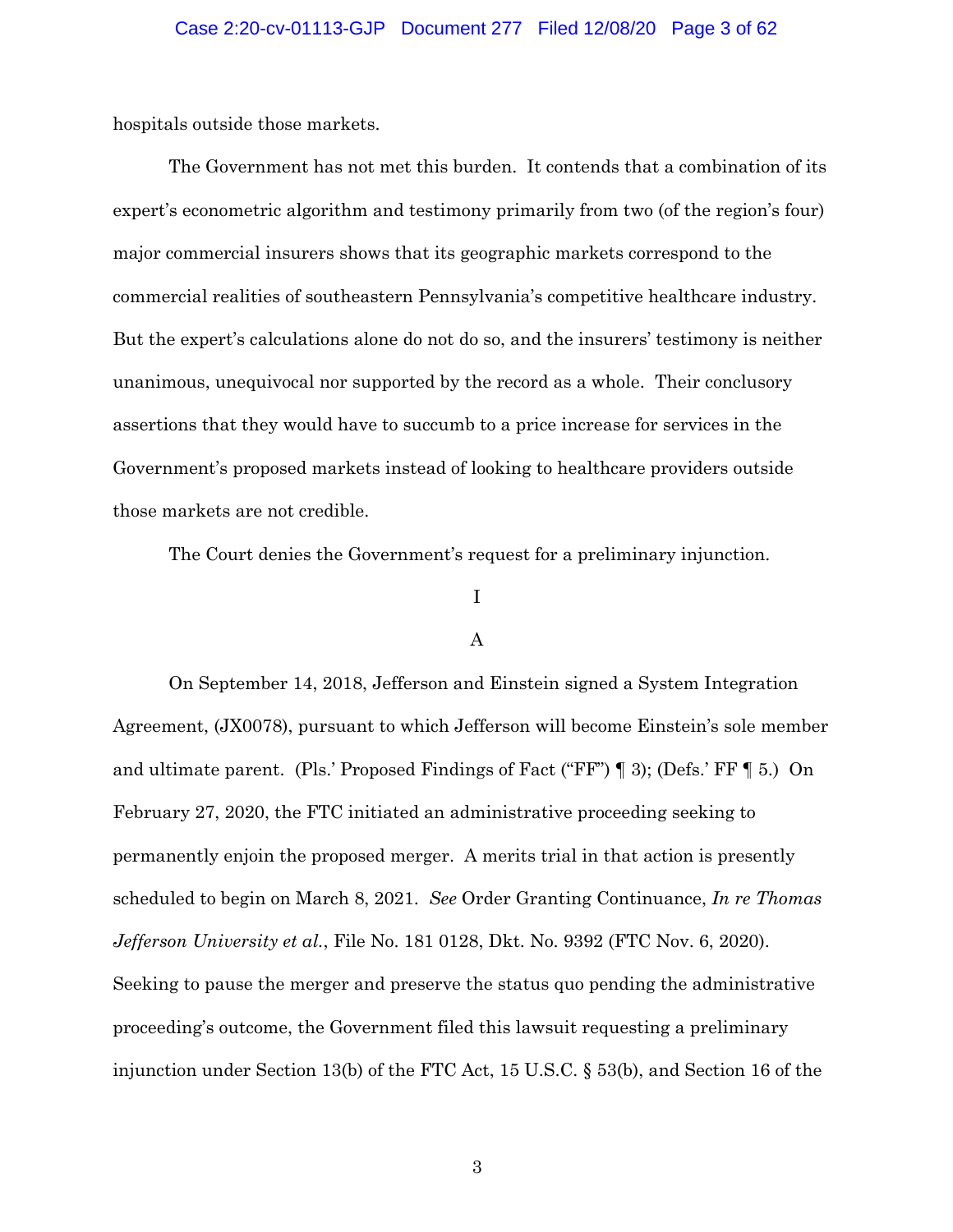Clayton Act, 15 U.S.C. § 26. (Compl. at 1–2, ECF No. 7.) The System Integration Agreement expires on the later of December 31, 2021 or, in the event of an appeal from this decision, sixty days after a final decision by the Court of Appeals. (Pls.' FF ¶ 3); (JX0078-045.)

B

Jefferson and Einstein operate in a densely populated, major metropolitan region. There are abundant healthcare options in southeastern Pennsylvania, including fifty-one hospitals dedicated to general acute care ("GAC"), children's specialty care, orthopedics and cancer care. (Capps Rpt. App'x G.1  $\parallel$  544.) Philadelphia's healthcare market is less consolidated than others around the country. *See* (Sept. 14, 2020 Hr'g Tr. (Markowitz (Reg'l Director Operations and Mktg., Cigna)) 65:7–24, ECF. No. 250). In 2018, Jefferson and Einstein were just two of thirteen health systems providing inpatient GAC services in the region.<sup>1</sup> (Capps Rpt. App'x G Fig. 41.)

i

Jefferson includes a nonprofit health system operating fourteen hospitals with 2,885 licensed beds in Pennsylvania and New Jersey. (Capps Rpt. ¶ 105.) Jefferson hospitals providing inpatient GAC services include its flagship, Thomas Jefferson University Hospital ("TJUH") in Philadelphia and Abington Hospital and Abington-Lansdale Hospital in Montgomery County.<sup>2</sup> (Defs.' FF [1.] Jefferson provides

<sup>&</sup>lt;sup>1</sup> In 2019, American Academic Health System stopped operating after closing Hahnemann University Hospital and selling St. Christopher's Hospital for Children to Drexel University and Tower Health. (Capps Rpt. App'x G Fig. 41.)

<sup>2</sup> Jefferson's system also includes Bucks Hospital, Cherry Hill Hospital (NJ), Frankford Hospital, Jefferson Hospital for Neuroscience, Methodist Hospital, Stratford Hospital (NJ),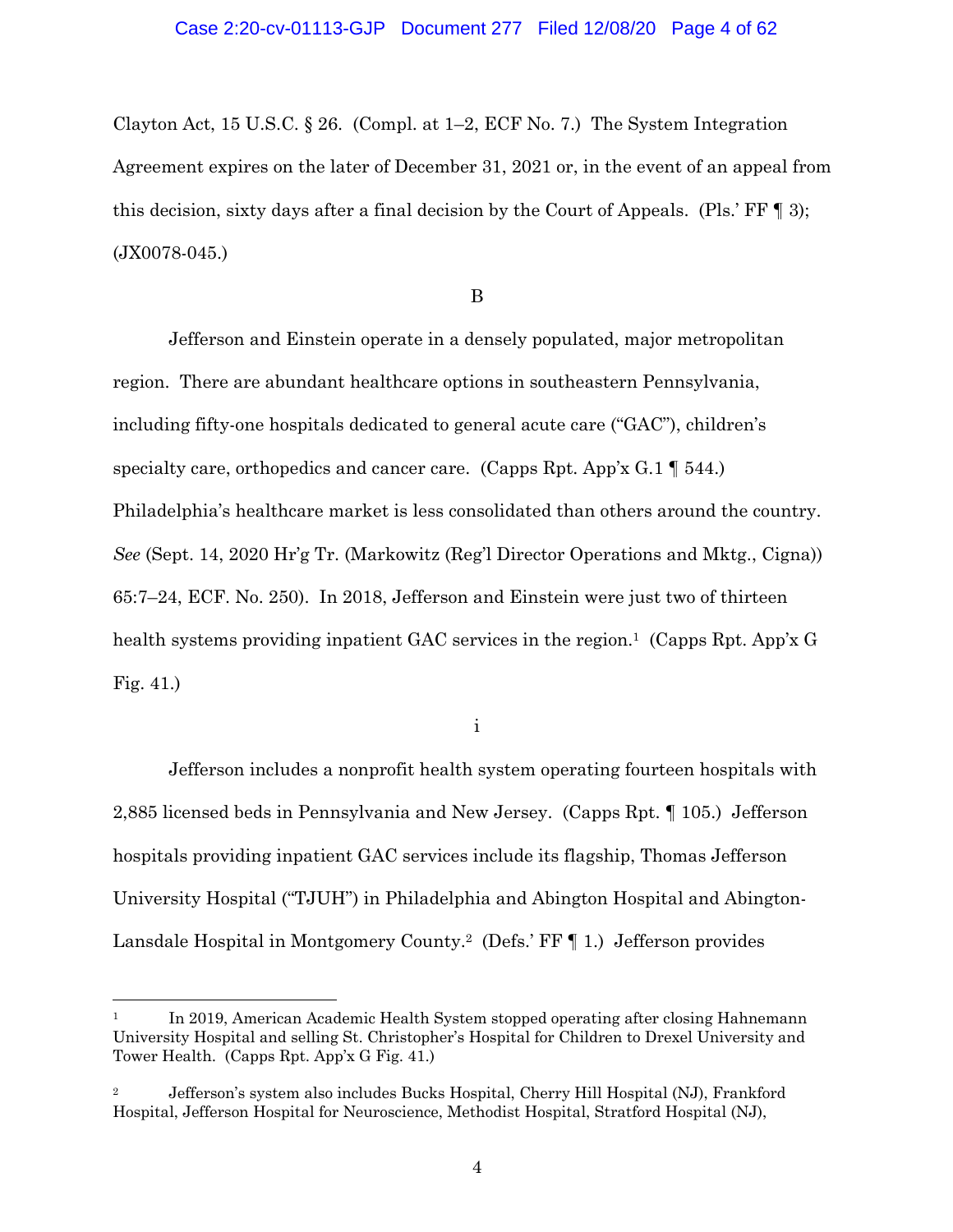# Case 2:20-cv-01113-GJP Document 277 Filed 12/08/20 Page 5 of 62

inpatient rehabilitation services in a twenty-three-bed unit at Abington Hospital and at the ninety-six-bed freestanding inpatient rehabilitation facility ("IRF") Magee Rehabilitation Hospital, which is in Philadelphia. *See* (Pls.' FF ¶ 1); (Defs.' FF ¶ 1); (Ramanarayanan Rpt. ¶ 64, Ex. 3). Jefferson also operates urgent care centers, outpatient centers, testing and imaging centers and a cancer center.3 (Capps Rpt.  $\P$  105.)

ii

Einstein is a non-profit health system which includes three GAC hospitals: its 548-bed Einstein Medical Center Philadelphia ("EMCP") in North Philadelphia, the sixty-seven-bed Einstein Medical Center Elkins Park ("EMCEP") in southeastern Montgomery County and its 191-bed Einstein Medical Center Montgomery ("EMCM") in East Norriton, Montgomery County. *See* (Capps Rpt. ¶¶ 114–128); (Pls.' FF ¶ 2); (Defs.' Answer to Compl. ¶ 35, ECF No. 51).

EMCP accounts for seventy percent of Einstein's revenues. *See* (Sept. 16, 2020 Hr'g Tr. (Freedman (CEO, Einstein)) 106:21–23, ECF No. 252). However, Einstein's

Torresdale Hospital and Washington Township Hospital (NJ). *See* Jefferson Health, *We Are Jefferson*, at 3 (Jan. 2020), https://hospitals.jefferson.edu/content/dam/health/PDFs/general/aboutus/ We-Are-Jefferson-1-08-20.pdf. (last visited Dec. 7, 2020).

<sup>3</sup> Outpatient services are used by health systems to "feed inpatient services in the total continuum of care." (JX0034, Buongiorno (EVP and CFO, Main Line Health) Dep. Tr. 159:11–12); *see also* (Sept. 29, 2020 Hr'g Tr. (Meyer (President Jefferson Health, Senior EVP Thomas Jefferson University ("TJU")) 69:5–13 (explaining hospitals attract inpatients at outpatient locations "through the affiliation purchase or recruitment and employment of primary care doc[tor]s that they place into specific communities")); (Capps Rpt.  $\P$  63 ("[H]ospitals located outside of, but not overly far from, a given geography can attract patients from that area [through] local affiliated or owned medical groups . . . within the geography. These medical groups can act as 'front doors' that steer patients to the associated system's hospital . . .")); (Sep. 29, 2020 Hr'g Tr. (Klasko) 55:24–25 ("[M]ore, and more, and more, and more things are going to be moving to [an] outpatient environment.")); (*Id.* at 22:15– 25 ("[T]he whole definition of what a hospital is . . . is changing rapidly.")).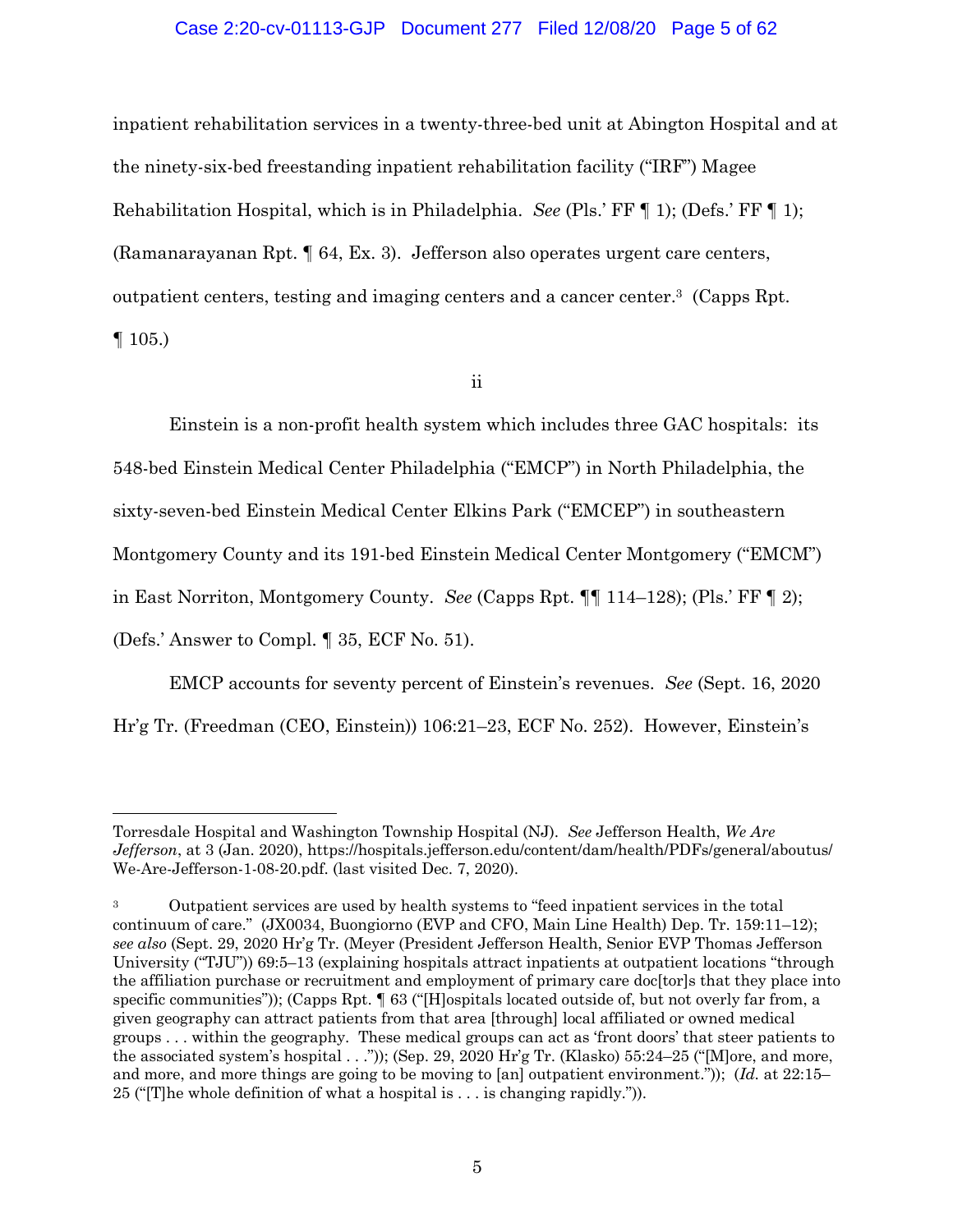# Case 2:20-cv-01113-GJP Document 277 Filed 12/08/20 Page 6 of 62

commercially insured population is declining and many of EMCP's commercially insured patients arrive through the hospital's Emergency Department. (Defs.' FF ¶ 30.) EMCP is viewed as a "safety net hospital" because it has one of the highest percentages of government-insured inpatients—eighty seven percent or more—among large hospitals in the United States. (Defs.' FF [ 30.) Among the more than 800 large GAC hospitals in the United States, only sixteen recently had a comparable percentage of government-insured patients and six of those were government-operated. (Capps Rpt. ¶ 87.) Medicare and medical assistance coverage "do not cover the cost" of patient care because government reimbursement rates do not keep up with Einstein's inflationary costs. (Sept. 16, 2020 Hr'g Tr. (Freedman) 185:6–11.) Einstein concluded that it should seek a strategic partner in order to create scale to allow for savings that could improve its financial situation driven by its payor mix. *See* (*id.* at 115:17–116:6).

Einstein also provides inpatient rehabilitation services through MossRehab at its EMCP and EMCEP locations. (Pls.' FF ¶ 2); (Defs.' FF ¶ 2.) MossRehab at Elkins Park is a 130-bed freestanding IRF. *See* (Smith Rpt. ¶ 69); (Ramanarayanan Rpt. ¶ 64, Ex. 3.) MossRehab also has inpatient beds at Jefferson's Frankford and Bucks Hospitals and at Doylestown Hospital. (Pls.' FF ¶ 2); (Smith Rpt. ¶ 69); (Ramanarayanan Rpt. ¶ 64, Ex. 3.)

## iii

Other area health systems include the University of Pennsylvania Health System–also known as Penn Medicine. In southeastern Pennsylvania, Penn Medicine includes six acute care hospitals and hundreds of outpatient facilities. (Capps Rpt. ¶ 130.) It also operates facilities in Lancaster County and New Jersey. (*Id.*) The 821-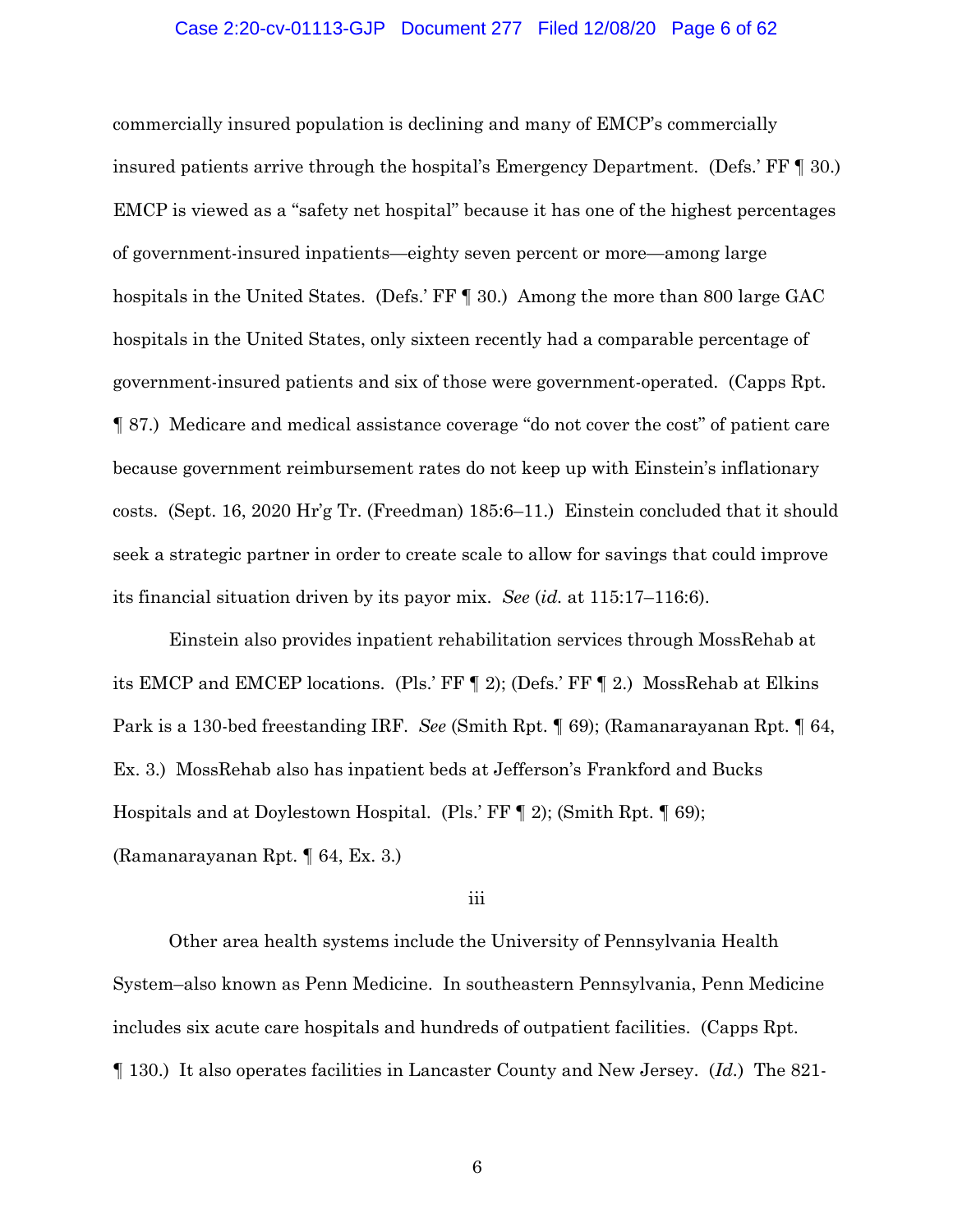# Case 2:20-cv-01113-GJP Document 277 Filed 12/08/20 Page 7 of 62

bed Hospital of the University of Pennsylvania ("HUP") in Philadelphia's University City is Penn Medicine's largest hospital offering GAC services. (*Id.* at ¶ 131.) Penn Presbyterian Medical Center, with 331 staffed beds, also in University City, provides GAC services as well. *(Id.* at  $\P$  133.) Pennsylvania Hospital, with 567 beds located in Center City, is Penn Medicine's second-largest Philadelphia hospital providing GAC services. (*Id.* at ¶ 134.)

Penn Medicine is in the process of opening "The Pavilion," an additional facility with more GAC beds, across the street from HUP. (*Id.* at  $\P$  132.) The new facility is expected to give Penn Medicine a 250-bed net inpatient gain. (*Id.*) The health system also provides GAC services at Chester County Hospital, a 275-bed suburban community hospital, and recently replaced an existing outpatient location in Delaware County at Penn Medicine Radnor with a new facility from which outpatients requiring inpatient care are anticipated to turn to Penn Medicine's Philadelphia hospitals. (*Id.* at ¶¶ 136– 37); (JX0065, Gustave (SVP Bus. Dev., Penn Medicine) Dep. Tr. 73:18–74:5.) In addition, Good Shepherd Penn Partners manages a fifty-eight-bed inpatient rehabilitation unit, the Penn Institute for Rehabilitation Medicine, which is licensed through HUP in Philadelphia. (Ramanarayanan Rpt. ¶ 64, Ex. 3.)

Main Line Health is a nonprofit health system with four hospitals offering GAC services: 370-bed Lankenau Medical Center in Wynnewood, Montgomery County, its largest; 287-bed Bryn Mawr Hospital, also in Montgomery County; 231-bed Paoli Hospital, in eastern Chester County; and 204-bed Riddle Hospital, to Philadelphia's southwest in Delaware County. (Capps Rpt. ¶¶ 138–142); (Smith Rpt. ¶ 60.) Main Line Health also operates a 148-bed freestanding IRF at Bryn Mawr Rehabilitation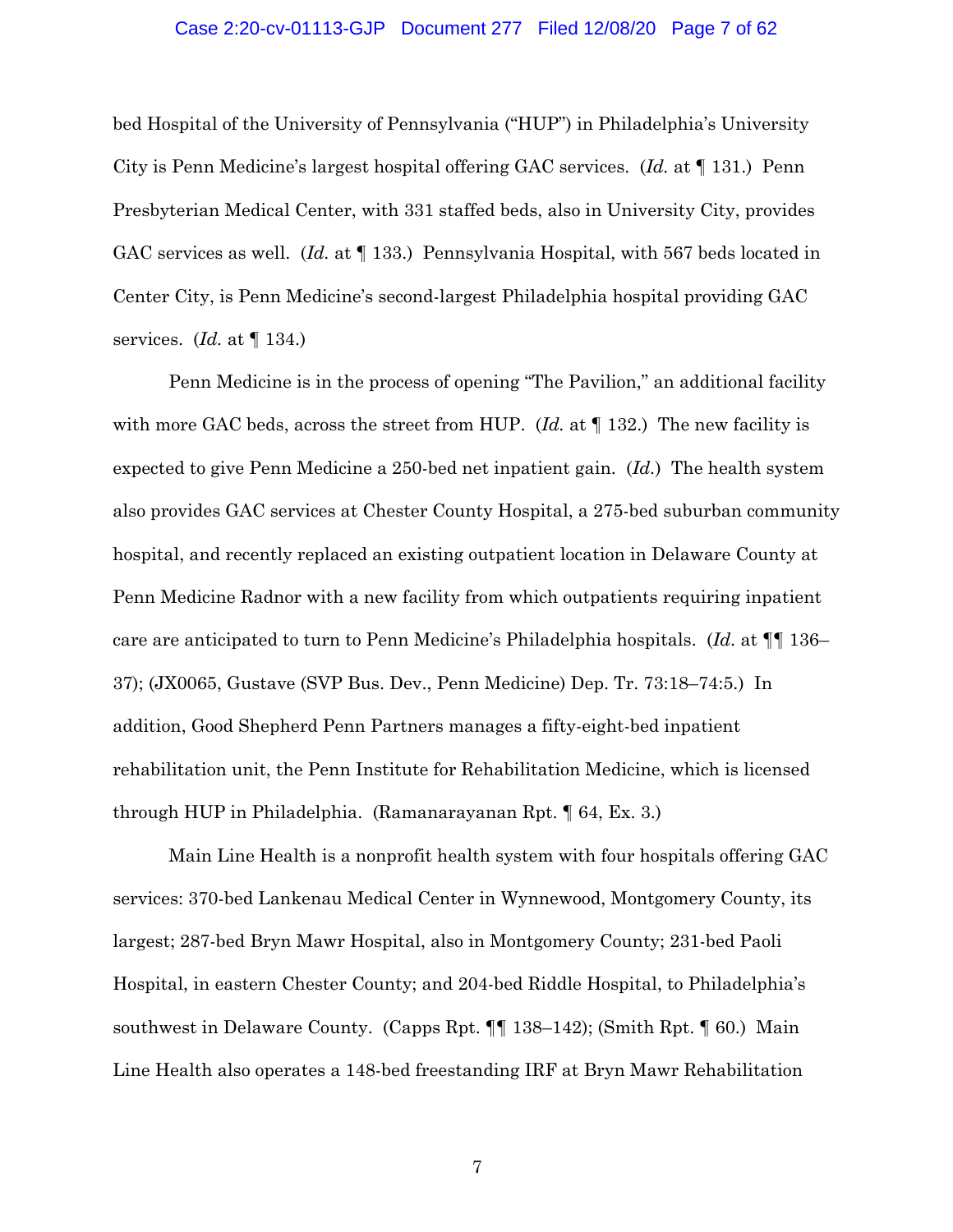# Case 2:20-cv-01113-GJP Document 277 Filed 12/08/20 Page 8 of 62

Hospital ("Bryn Mawr Rehab") in Chester County. *See* (Ramanarayanan Rpt. ¶ 64, Ex. 3).

Tower Health operates six GAC hospitals in southeastern Pennsylvania: 148-bed Chestnut Hill Hospital in Philadelphia County; 232-bed Pottstown Hospital in western Montgomery County; 139-bed Phoenixville Hospital in northern Chester County, just across the Montgomery County border; 714-bed Reading Hospital in Berks County; and 171-bed Brandywine Hospital and sixty-three-bed Jennersville Hospital in western Chester County. (Capps Rpt. ¶¶ 145–151); (Smith Rpt. ¶ 60.) Phoenixville Hospital also has fourteen inpatient rehabilitation beds. *See* (Ramanarayanan Rpt. ¶ 64, Ex. 3). Tower also operates twenty-two urgent care locations, including two in Montgomery County in Plymouth Meeting and Conshohocken. (JX0027, Ahern (EVP Business Development & Strategy, Tower Health) Dep. Tr. 16:4–5, 140:4–7.) Tower owns St. Christopher's Hospital for Children, a 188-bed hospital in North Philadelphia that provides GAC services to children. (Smith Rpt. ¶ 60.)

Temple Health, a subsidiary of Temple University, is a nonprofit health system. (Capps Rpt. ¶ 165.) Its hospitals include Temple University Hospital, Temple University Hospital – Jeanes Campus ("Jeanes"), Fox Chase Cancer Center, Temple University Hospital – Episcopal Campus and Temple University Hospital – Northeastern Campus. (*Id.*) Temple University Hospital, the system's largest with 732 beds, is in North Philadelphia. (*Id.* at ¶ 166); (Smith Rpt. ¶ 60.) Jeanes is a 146-bed hospital in northeast Philadelphia. (Capps Rpt. ¶ 167); (Smith Rpt. ¶ 60.) The Episcopal Campus, in Philadelphia's Kensington neighborhood, is largely a behavioral health facility, but has an emergency room and offers other medical services. (*Id.* at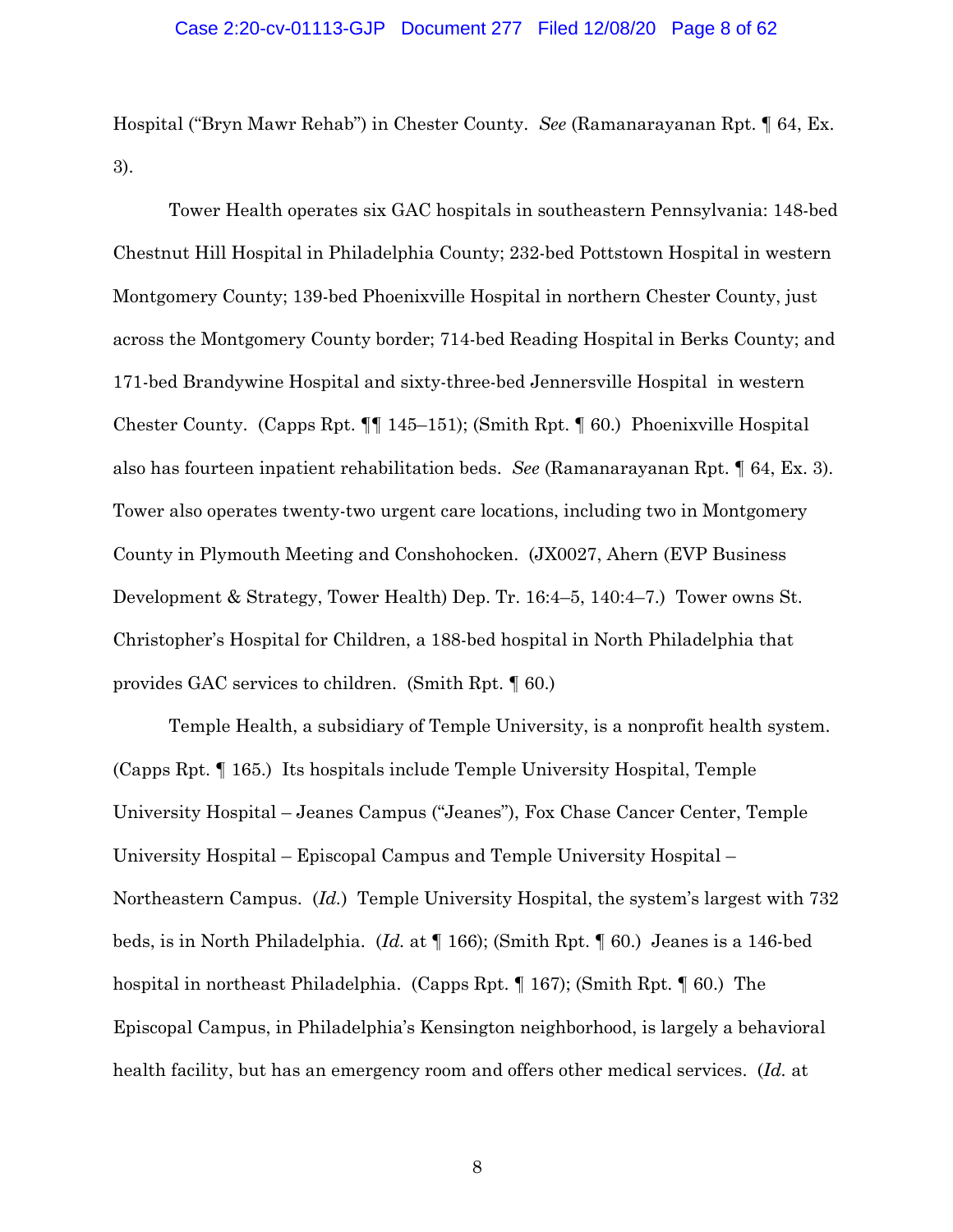#### Case 2:20-cv-01113-GJP Document 277 Filed 12/08/20 Page 9 of 62

¶ 168.) Temple's Northeastern Campus was formerly an impatient hospital, but now serves as an outpatient facility. (*Id*.)

Trinity Health Mid-Atlantic also runs several GAC hospitals in the region. St. Mary Medical Center in Langhorne, Bucks County, with 373 beds, is its largest area hospital. (*Id.* at ¶ 157.) Nazareth Hospital, with 231 beds, is in northeast Philadelphia. (*Id.* at ¶ 156.) It has twenty inpatient rehabilitation beds. (Ramanarayanan Rpt. ¶ 64, Ex. 3.) Mercy Fitzgerald, with 183 beds, is in Delaware County. (Capps Rpt. ¶ 155.) It has ten inpatient rehabilitation beds. *See* (Ramanarayanan Rpt. ¶ 64, Ex. 3). Trinity has also operated 157-bed Mercy Philadelphia Hospital in southwest Philadelphia, although it is slated to stop offering services there, with some services shifting to other area providers and others moving to Mercy Fitzgerald. (Capps Rpt. ¶ 154.) In 2018, the Mercy Health System and St. Mary formed a clinical affiliation with Penn Medicine, facilitating access to Penn Medicine services when required by their patients. (*Id.* at ¶ 159); (JX0065, Gustave Dep. Tr. 53:18–54:16.) Trinity also operates a fifty-bed IRF at St. Mary Rehabilitation Hospital ("St. Mary Rehab") in Bucks County. (Ramanarayanan Rpt. ¶ 64, Ex. 3.)

Grand View Health operates Grand View Hospital, a 169-bed GAC hospital in Bucks County. (Capps Rpt. ¶ 173.) Grand View has fourteen inpatient rehabilitation beds. *See* (Ramanarayanan Rpt. ¶ 64, Ex. 3). In 2019, Grand View announced a \$210 million, 170,000 square foot expansion to include a new emergency department, intensive care unit beds and private inpatient rooms. (Capps Rpt. ¶ 174.) Grand View, like St. Mary and Mercy Health, has also entered into a joint clinical partnership with Penn Medicine, part of Penn's effort to "attract tertiary volume to come down to the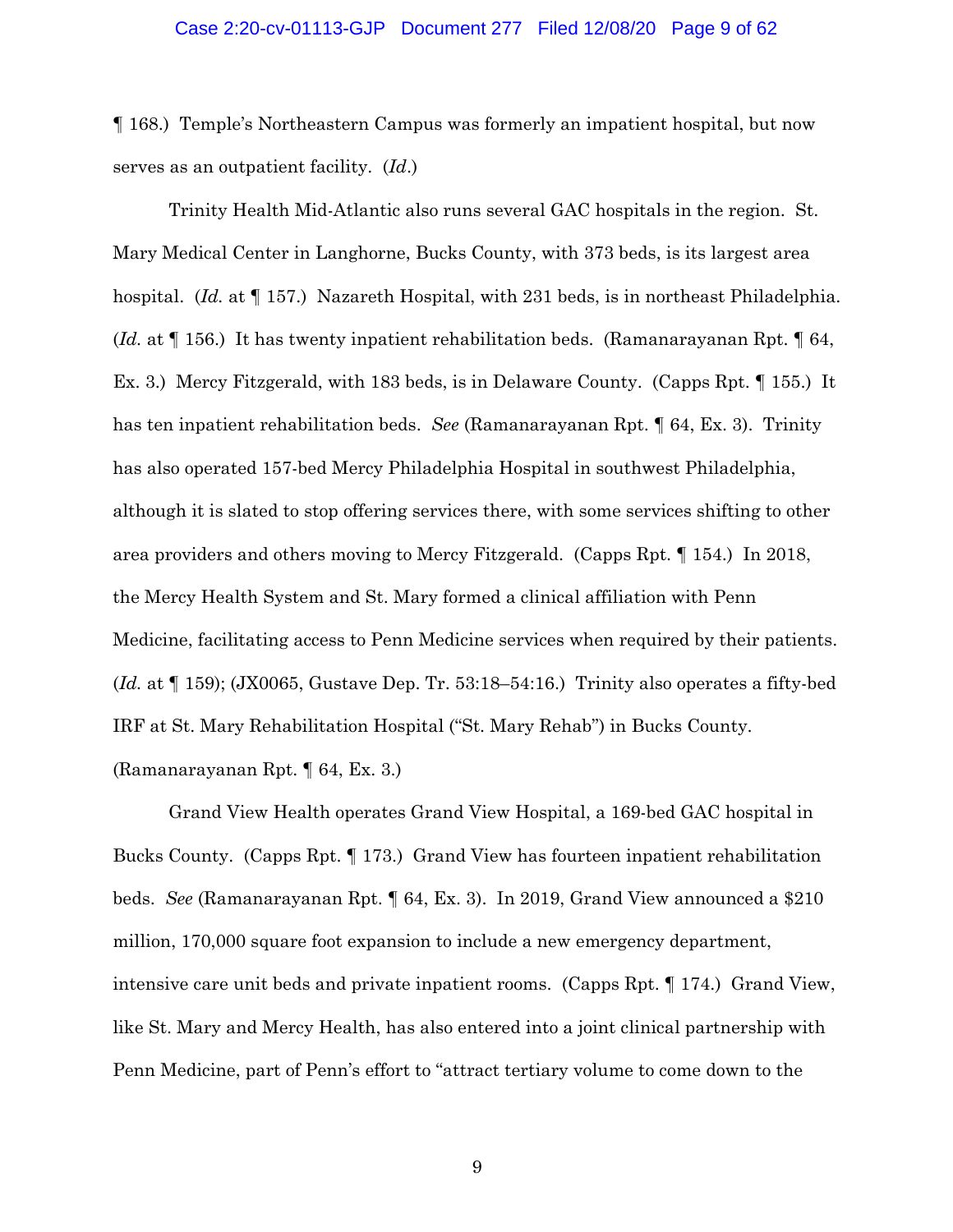Penn hospitals." (JX0065, Gustave Dep. Tr. 53:14–21, 54:13–16.)

The Prime Healthcare Foundation runs the nonprofit Suburban Community Hospital, a 126-bed hospital in Montgomery County. (Capps Rpt. ¶ 175.) Prime Healthcare also operates two for-profit hospitals in the area, Roxborough Memorial Hospital in Philadelphia and Lower Bucks Hospital in Bucks County. (*Id.*)

Holy Redeemer Health System, a nonprofit health system, operates one GAC hospital, Holy Redeemer, with 242 beds in Montgomery County along with ambulatory care sites in Bucks County, eastern Montgomery County and northeast Philadelphia. (*Id.* at ¶ 160.)

Doylestown Hospital, with 232 beds in Bucks County, is the sole hospital in Doylestown Health's nonprofit system. (*Id.* at ¶ 162.) It recently underwent a \$100 million expansion, adding beds and other services. (*Id.* at ¶ 164.) Its oncology programs are part of a clinical partnership with Penn Medicine. (*Id.*)

Cancer Treatment Centers of America, Philadelphia operates a twenty-two-bed cancer hospital in North Philadelphia. (Smith Rpt. ¶ 60.)

In addition to the hospital-affiliated IRFs identified above, the Kessler Institute for Rehabilitation ("Kessler Marlton") operates a sixty-one-bed freestanding IRF in New Jersey. *See* (Ramanarayanan Rpt. ¶ 64, Ex. 3). Rehabilitation services are also offered in the area at a number of skilled nursing facilities ("SNFs") that are not directly tied to the region's health systems. Area SNF operators include Genesis Healthcare. *See* (*id.* at ¶ 103). Genesis operates thirty-eight SNFs in Pennsylvania, four of which are PowerBack Rehabilitation facilities, "designed to provide short-stay skilled nursing . . . to deliver a comprehensive rehabilitation regimen in accommodations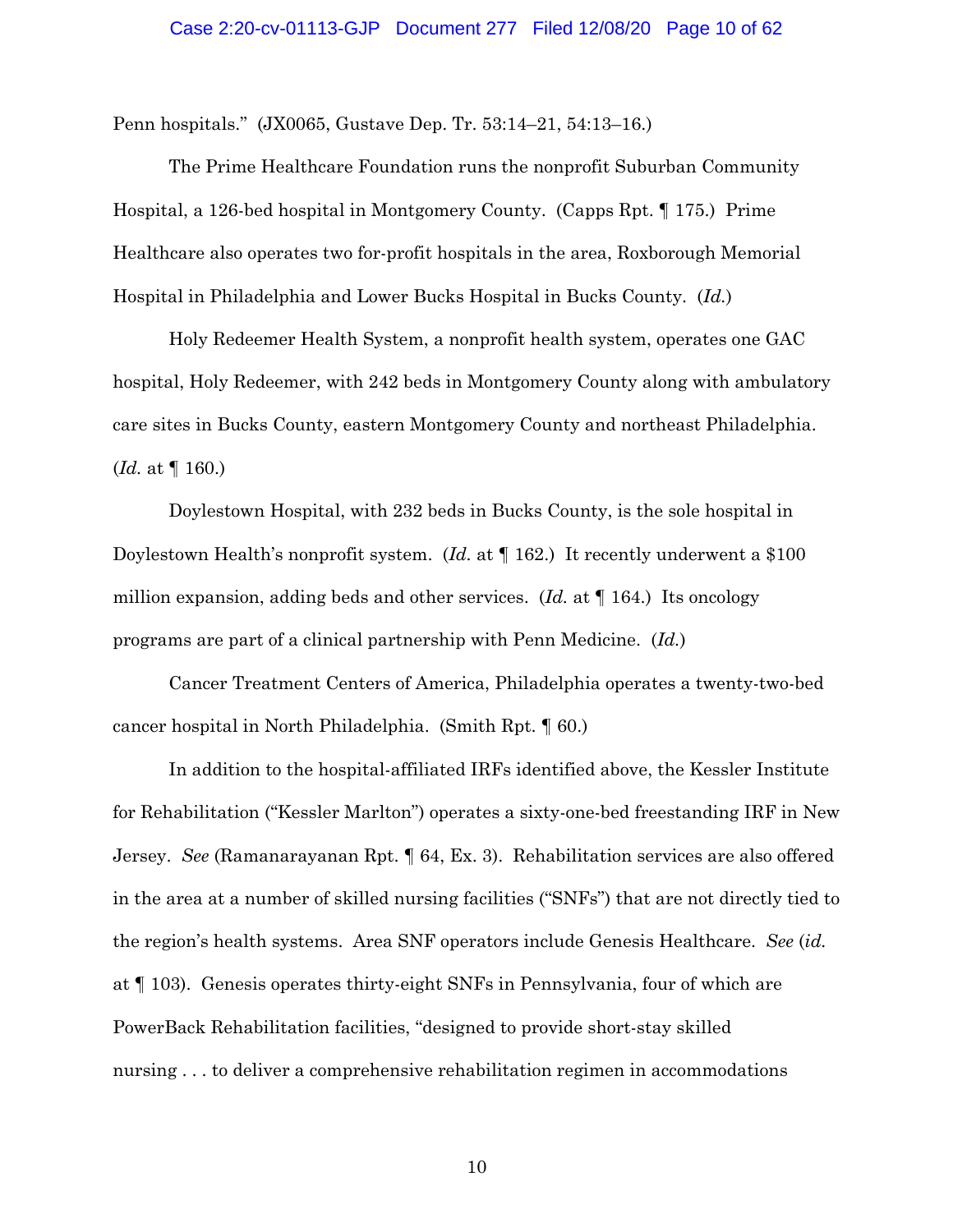## Case 2:20-cv-01113-GJP Document 277 Filed 12/08/20 Page 11 of 62

specifically designed to serve high-acuity patients." *See* (*id.*). The Pennsylvania PowerBack facilities are in Center City Philadelphia (PowerBack-Lombard, 150 beds), Montgomery County (PowerBack-Hatboro, 109 beds) and Chester County (PowerBack-Phoenixville, twenty-two beds and PowerBack-Exton, 120 beds). (*See id.* at ¶ 103 n.240). Rehab at Shannondell operates a 120-bed SNF on the campus of a senior assisted living community in Montgomery County. *See* (*id.* at ¶ 103). Also, Abramson Senior Care offers senior short-term rehabilitation services at the Abramson Residence and the Birnhak Transitional Care center at Lankenau, both in Montgomery County. *See* (*id.*).

C

The region's commercial health insurance market is far more consolidated than the provider market. Jefferson's Chief Executive Officer Dr. Stephen Klasko characterized the area as having "the worst externalities of any city in the country" for healthcare systems because there is "pretty much a monopolistic type insurance situation with a few insurers." *See* (Sept. 29, 2020 Hr'g Tr. (Klasko (CEO, Jefferson)) 19:21–20:2, ECF No. 261). The region has only four major commercial health insurance providers: Independence Blue Cross ("IBC"), Aetna, Cigna and United Healthcare ("United"). *See* (Capps Rpt. ¶¶ 177–191). Because healthcare provider competition in the area is extensive, Klasko explained that commercial insurers "especially the big ones, United, Aetna, IBC, of course, and Cigna, they could just say fine, we won't [keep a provider in-network]" and not suffer negative repercussions. (Sept. 29, 2020 Hr'g Tr. (Klasko) 27:3–7.)

IBC is the area's dominant commercial insurer, with more than fifty percent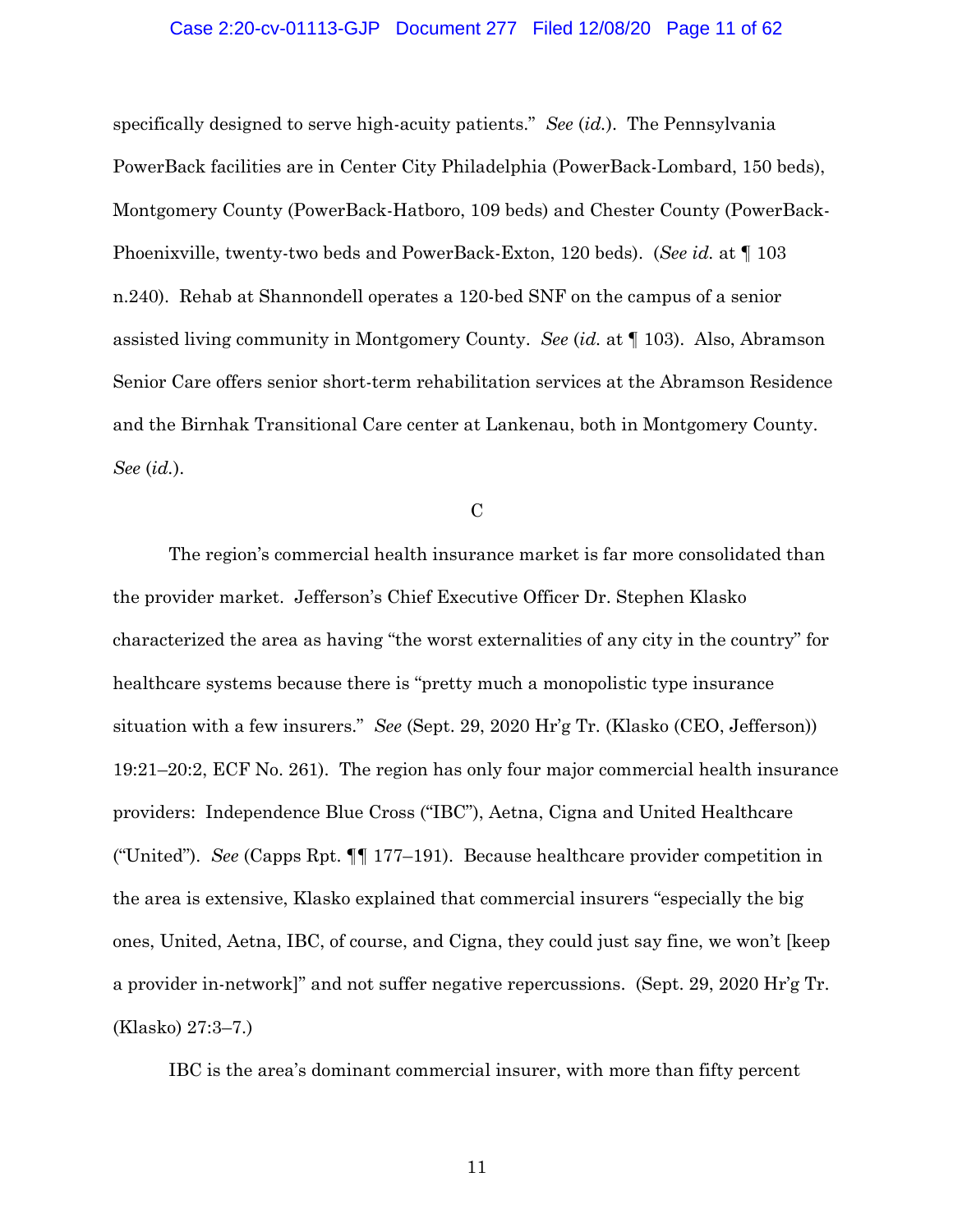## Case 2:20-cv-01113-GJP Document 277 Filed 12/08/20 Page 12 of 62

market share covering approximately 1.3 million lives and coverage agreements with every area health system. (Defs.' FF ¶ 74); *see also* (Sept. 14, 2020 Hr'g Tr. (Staudenmeier (VP Provider Contracting, IBC)) 62:14–21); (*id.* (Markowitz) at 61:11– 13); (PX5008, Staudenmeier Decl. ¶ 3); (JX0064, Winings (VP Network Management, United) Dep. Tr. 281:12–15); (JX0062, Morris (VP Provider Networks, Aetna) Dep. Tr. 115:16–116:19, 124:10–17); (DX0127-002); (DX0405-003); (DX0317-10). At the evidentiary hearing, IBC could not identify a single health system that has been out of its coverage network for longer than six months. *See* (Sept. 14, 2020 Hr'g Tr. (Staudenmeier) 110:25–111:2). IBC has "a very strong market position" because there are significantly more other hospital options than other insurance options. (Sept. 14, 2020 Hr'g Tr. (DeAngelis (CFO, Jefferson)) 307:10–25.) All other major commercial insurers in southeastern Pennsylvania recognize IBC as the prevailing player in the commercial insurance market. *See* (Sept. 14, 2020 Hr'g Tr. (Markowitz) 61:14–18); (JX0062, Morris Dep. Tr. 124:15–17); (JX0064, Winings Dep. Tr. 142:7–12).

According to Aetna and United, healthcare providers fear IBC will retaliate against them if they partner with other payors by reducing benefits or terminating its relationships with them. *See* (JX0062, Morris Dep. Tr. 113:5–22 (explaining Jefferson and Penn had expressed concerns "about IBC retaliating" if they made certain coverage arrangements "with Aetna or any other carrier")); (DX0442-003 ("IBC dominant player and all health systems have a 'fear' of Blue retribution if they were to align themselves in any way with another pay[o]r based on history.")); (JX0064, Winings Dep. Tr. 283:4– 16 (explaining health systems had concerns about partnering with United out of fear that "IBC would either terminate them from the network" or make "meaningful and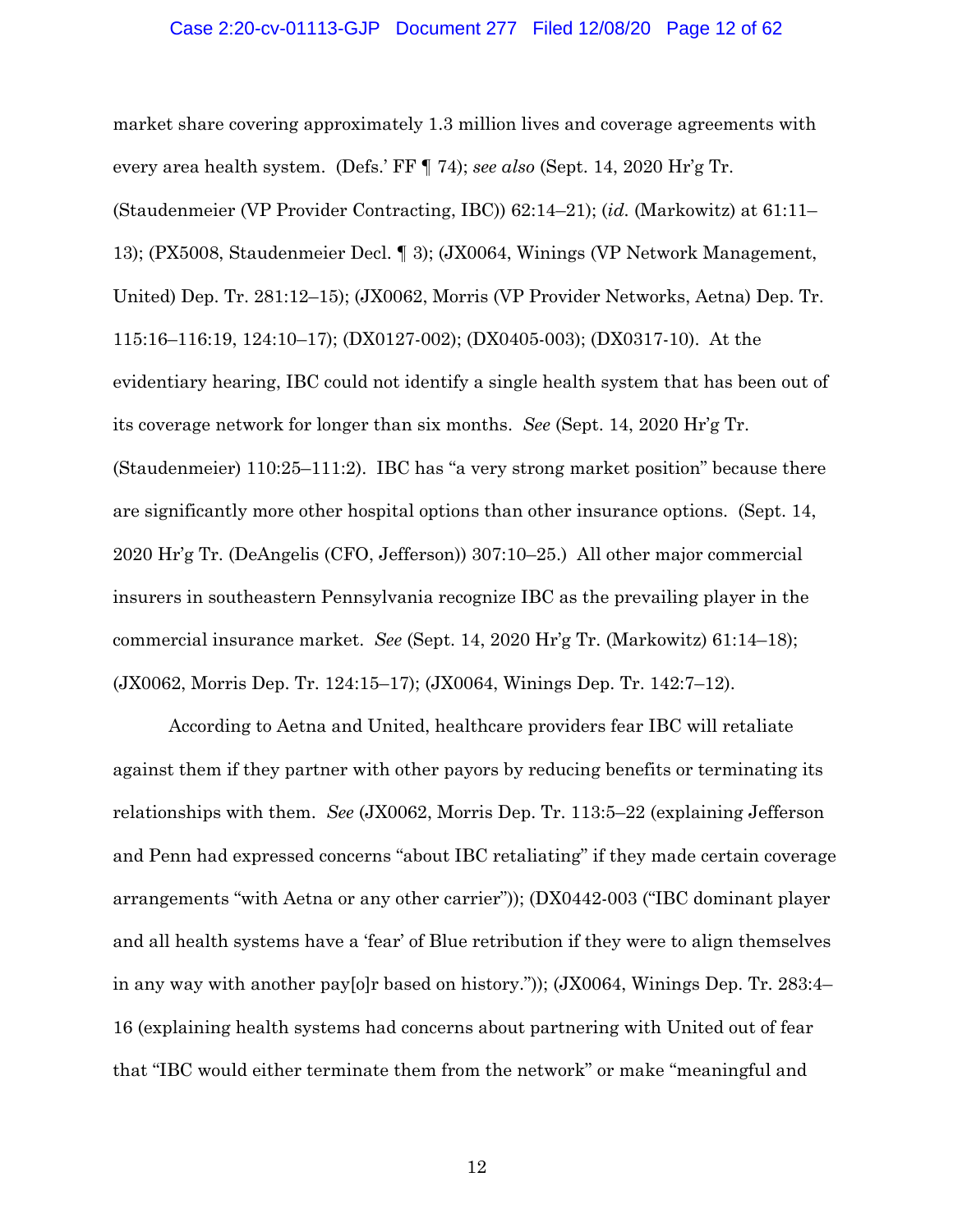impactful" rate reductions)).

Multiple witnesses testified that neither Jefferson nor Einstein can afford being out of IBC's network. (Defs.' FF ¶ 94.) At Jefferson, payments from IBC comprise approximately fifty-eight percent of commercial GAC revenues,4 roughly fifty percent of its total commercial insurance reimbursements and approximately twenty percent of its total revenue. *See* (Capps Rpt. Fig. 2); (Sept. 14, 2020 Hr'g Tr. (DeAngelis) 289:6–14). An IBC short-term financial analysis showed that if Jefferson were not included in IBC's network, the resulting harm to Jefferson could amount to tens of millions of dollars. *See* (Sept. 14, 2020 Hr'g Tr. (Staudenmeier) 111:16–112:6). It determined that cutting Jefferson out of its network would not impact its network adequacy from a regulatory standpoint. (*Id.* at 108:24–109:3.)

IBC accounts for approximately fifty-seven percent of Einstein's commercial GAC revenues and approximately nineteen percent of the system's hospital revenues. *See* (Capps Rpt. Fig. 2); (Sept. 30, 2020 Hr'g Tr. (McTiernan (SVP Clinical and Provider Management, Health Partners Plans, formerly at Einstein and IBC)) 60:22–23, ECF No. 262). An IBC analysis contemplating Einstein's termination from its network showed that Einstein would lose tens of millions of dollars from termination and IBC would have sufficient network access and adequacy from a regulatory standpoint without Einstein. *See* (DX0329-008, -010).

Aetna covers approximately 550,000 to 650,000 lives in the Philadelphia area.

<sup>4</sup> Percent estimates of IBC's contribution to Jefferson and Einstein commercial GAC revenues includes "the pay[o]r designation for plans associated with the Blue Cross and Blue Shield Association that are not classified as IBC." (Capps Rpt. ¶ 177 n.206.) According to Dr. Capps, IBC itself accounts for forty percent of Jefferson's commercial GAC revenue and forty-four percent of Einstein's commercial GAC revenue. *See* (*id.* at Fig. 2).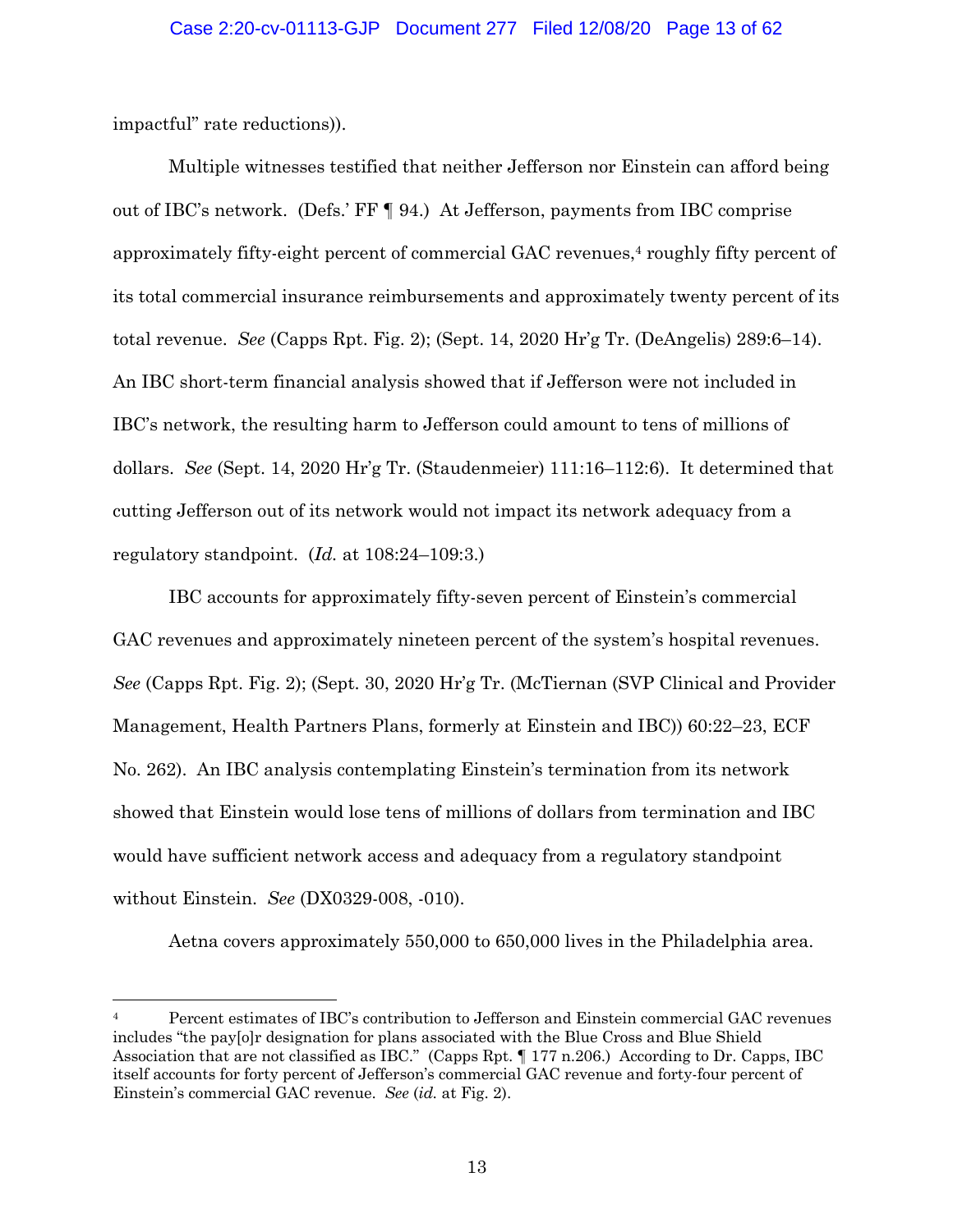*See* (Capps Rpt. ¶ 184). It is the second largest commercial payor for both Jefferson and Einstein. *See* (*id.*). Aetna accounts for approximately twenty-five percent and twentynine percent of Jefferson and Einstein's commercial GAC revenues, respectively. *See* (*id.* at Fig. 2). Its reimbursement payments constitute eight to ten percent of Jefferson's total revenue and approximately seven percent of Einstein's hospital revenues. *See* (Sept. 14, 2020 Hr'g Tr. (DeAngelis) 289:15-22); (Sept. 30, 2020 Hr'g Tr. (McTiernan) 60:18–19).

United is even smaller, covering approximately 300,000 lives in Philadelphia and Montgomery counties. *See* (PX5007, Winings Decl. ¶ 2). It accounts for roughly six percent of both Jefferson and Einstein's commercial GAC revenues, three to four percent of Jefferson's total revenue and one to two percent of Einstein's hospital revenue. *See* (Capps Rpt. Fig. 2); (Sept. 14, 2020 Hr'g Tr. (DeAngelis) 289:23-290:1); (Sept. 30, 2020 Hr'g Tr. (McTiernan) 60:19–20). United excludes Jefferson from some of its commercial products and has been able to successfully market them. (Defs.' FF ¶ 86.) It considered terminating its contracts with Einstein in early 2020 and determined that, for most of its plans, it could do so without creating patient access issues. (*Id.* at ¶ 87.)

Of the four primary commercial insurers in southeastern Pennsylvania, Cigna is the smallest, covering approximately 200,000 lives and six percent of the commercial healthcare market in the five-county Philadelphia area. *See* (PX5006, Markowitz Decl. ¶ 2). Cigna accounts for approximately five percent of both Jefferson and Einstein's commercial GAC revenues, one and a half to two percent of Jefferson's total revenue and less than one percent of Einstein's hospital revenue.*See* (Capps Rpt. Fig. 2); (Sept.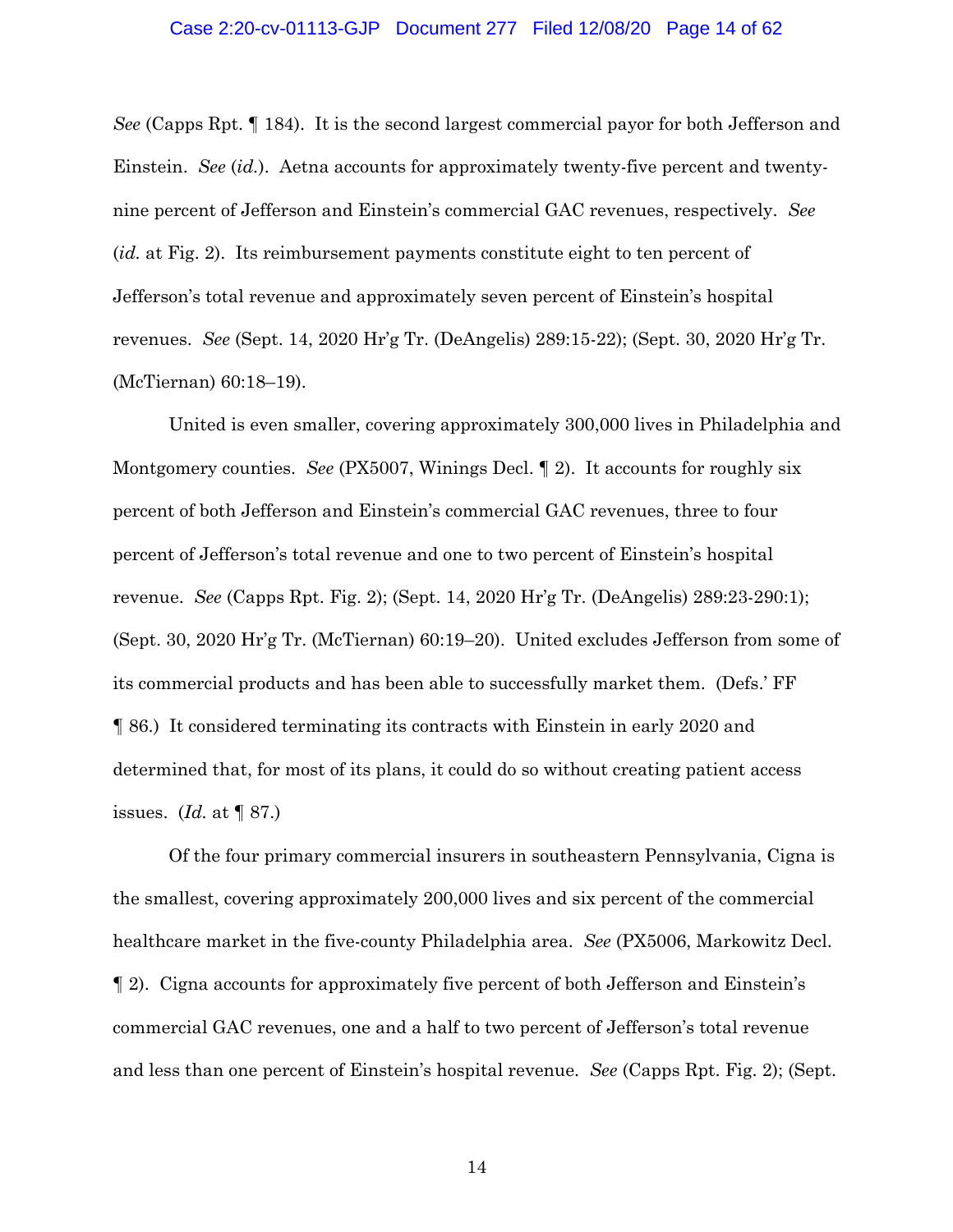## Case 2:20-cv-01113-GJP Document 277 Filed 12/08/20 Page 15 of 62

14, 2020 Hr'g Tr. (DeAngelis) 289:23-290:1); (Sept. 30, 2020 Hr'g Tr. (McTiernan) 58:12–15).

#### D

The Government proposes three relevant markets in which to assess the proposed merger's competitive effects. Two of the proposed markets are for inpatient GAC services sold to commercial insurers and their members and the third is for inpatient acute rehabilitation services sold to commercial insurers and their members. (Pls.' FF ¶ 14.) Each proposed product market has different geographic boundaries.

i

GAC services include a broad cluster of medical, surgical, and diagnostic services that require an overnight hospital stay. (Pls.  $\overline{F}F \parallel 15$ .) The parties agree that GAC services is a relevant product market. *See* (*id.* at ¶ 16); (Oct. 26, 2020 Oral Arg. Tr. 257:9–10, ECF No. 273). Insurers include local GAC hospitals in their networks because patients prefer to receive GAC services near their homes.<sup>5</sup> (Pls.' FF [ 21.)

The FTC does something in this case that it has never attempted in an effort to block a merger in the healthcare industry—allege multiple geographic markets for the same product, here GAC services. *See* (Oct. 26, 2020 Oral Arg. Tr. at 180–81). The Government includes three of the same hospitals in overlapping markets, magnifying their competitive significance. *See* (Smith Rpt. Figs. 3 and 4); (Capps Rpt. ¶¶ 35–36);

<sup>&</sup>lt;sup>5</sup> While insurers agreed that patients prefer to seek care "close to home," when asked to define the boundaries of "close to home" care, insurers could not do so. *See* (JX0064, Winings Dep. Tr. 72:14–75:16 ("close to home" depends on access standards required by the Department of Health or other entities and how far patients are willing to travel, but United has not studied how far patients are willing to travel for GAC services)); (JX0070, Staudenmeier Dep. Tr. 175:5–9 (no objective standard in mind for statement that patients "generally prefer to receive care close to home for most routine inpatient and outpatient services")).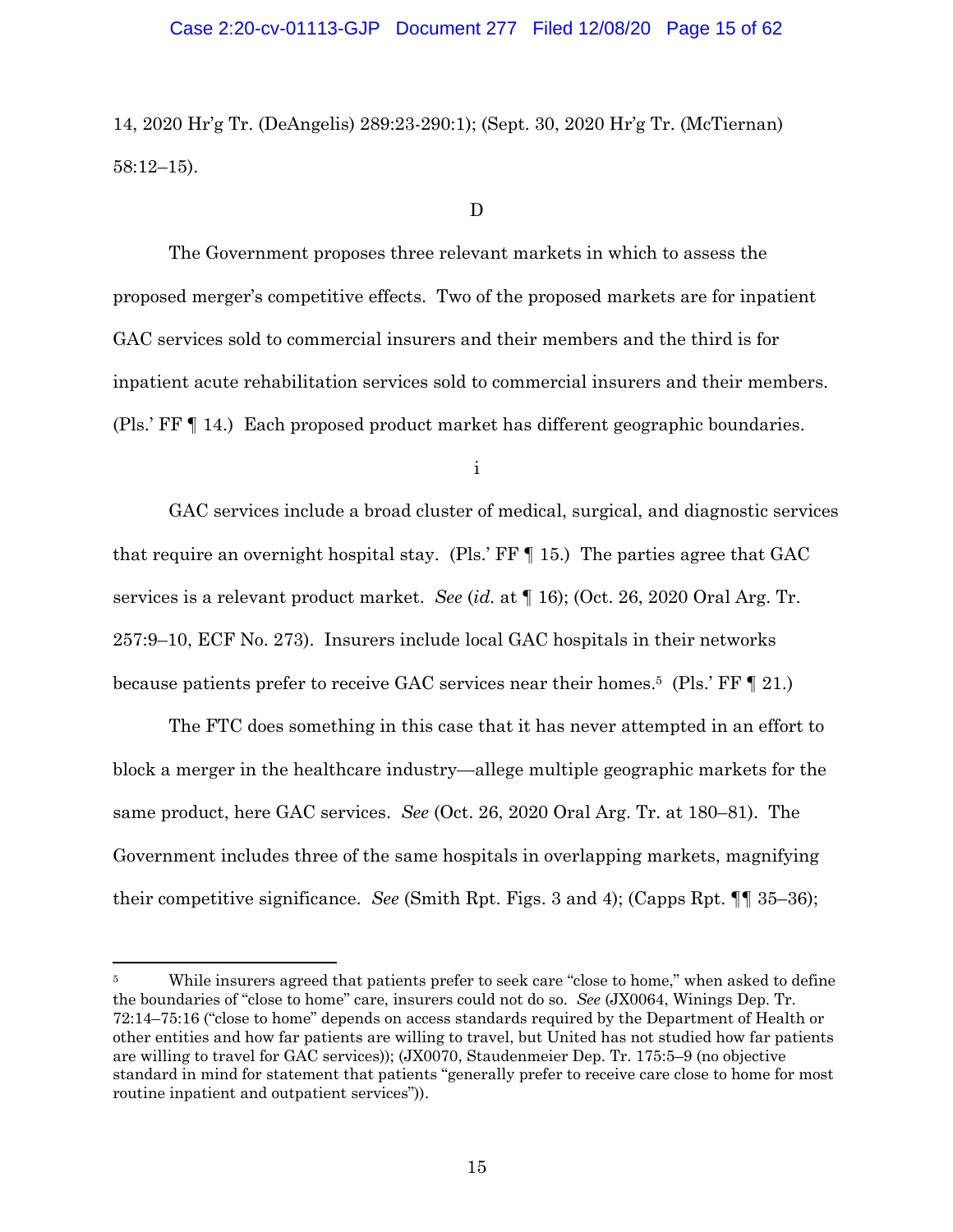## Case 2:20-cv-01113-GJP Document 277 Filed 12/08/20 Page 16 of 62

(*id.* at App'x G.1 ¶ 544 (noting Abington, Chestnut Hill and Roxborough Memorial are included in both alleged GAC markets)).

a

The Government first attempts to define what it terms the "Northern Philadelphia Area" market, in which it includes eleven hospitals: Einstein's EMCP and EMCEP; Jefferson's Abington and Frankford Hospitals; Prime's Roxborough Memorial Hospital; Temple University Hospital; Jeanes; Tower Health's Chestnut Hill Hospital; Fox Chase Cancer Center; Cancer Treatment Centers of America, Philadelphia; and St. Christopher's Hospital for Children. (Pls.' FF ¶ 23.) Notably, Abington sits on the edge of the market at its far northern end. (Capps Rpt. ¶ 35.) This market does not include, among others, Penn Medicine's three Philadelphia hospitals, notwithstanding that the area from which the hospitals draw seventy-five percent of their patients—the Patient Service Area ("PSA")—for all three of Penn Medicine's hospitals includes EMCP. (Defs.' FF ¶ 27); *see also* (Capps Rpt. ¶ 37 (defining "patient service areas")). It also excludes Holy Redeemer Hospital, (Defs.' FF ¶¶ 26, 28), even though its PSA encompasses North Philadelphia. (Defs.' FF ¶ 28.)

## b

The Government's proposed "Montgomery Area" market for GAC services also includes Jefferson's Abington Hospital, Prime's Roxborough Memorial Hospital and Tower Health's Chestnut Hill Hospital along with seven other hospitals: Jefferson's Abington Lansdale Hospital; Einstein's EMCM; Main Line Health's Bryn Mawr and Paoli Hospitals; Prime's Suburban Community Hospital; Tower Health's Phoenixville Hospital; and Physician's Care Surgical Hospital. (Pls.' FF ¶ 26.) Abington sits on the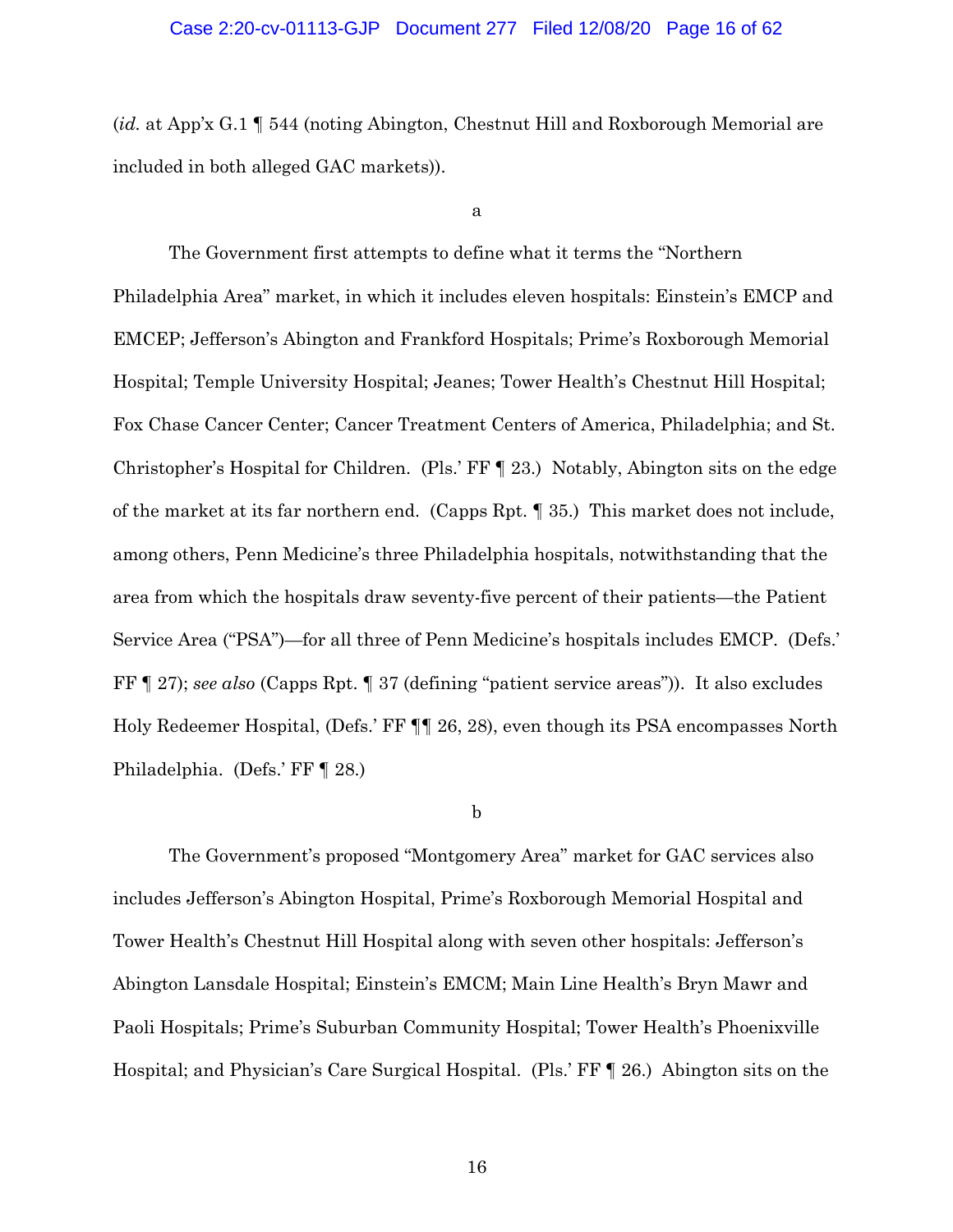## Case 2:20-cv-01113-GJP Document 277 Filed 12/08/20 Page 17 of 62

edge of this market as well, this time at its far eastern end. (Capps Rpt. ¶ 35.) The market does not include, among others, Lankenau Hospital, Pottstown Hospital, Grand View, Doylestown Hospital, Jeanes or any Penn Medicine facility. (Defs.' FF ¶¶ 14, 23– 24); (Capps Rpt. Fig. 42.)

c

While Einstein aspires to compete with Jefferson, (PX2146-011), Jefferson identifies its primary competition as Penn Medicine, Main Line Health, Temple University and Tower Health. *See* (Sept. 29, 2020 Hr'g Tr. *(*Meyer) 63:7–11). It does not consider Einstein to be "a primary competitor for commercial patients because their commercial pay[o]r mix is so small. And their commercial payer mix comes almost entirely from their emergency room . . . . we don't compete with them for elective cases because less than 1 percent of their volume is actually that kind of elective commercial case." (*Id.* at 63:17–64:5.) EMCM is not a primary competitor for Jefferson's Abington Hospital because I-476 acts as a dividing line for where patients seek care—Abington is east of I-476 and EMCM is west of I-476. *See* (*id.* at 65:13–66:6); *see also* (Sept. 30, 2020 Hr'g Tr. (Merlis (EVP Strategic Partnerships, Strategic Ventures and Innovation, Jefferson) 119:9–15); (Capps Rpt. ¶¶ 37–38, 41–42). Jefferson sees Abington's primary competitors as Grand View Hospital and Doylestown Hospital, Holy Redeemer Hospital, "maybe to a much smaller extent Chestnut Hill [Hospital], and to a smaller extent Main Line Health." *See* (Sept. 29, 2020 Hr'g Tr. *(*Meyer) 64:23–65:2). In Jefferson's view, Abington-Lansdale's primary competitors are Grand View and Doylestown. *See* (*id.* at 66:14–16).

Most insurers recognize Penn Medicine as Jefferson's closest competitor. (Defs.'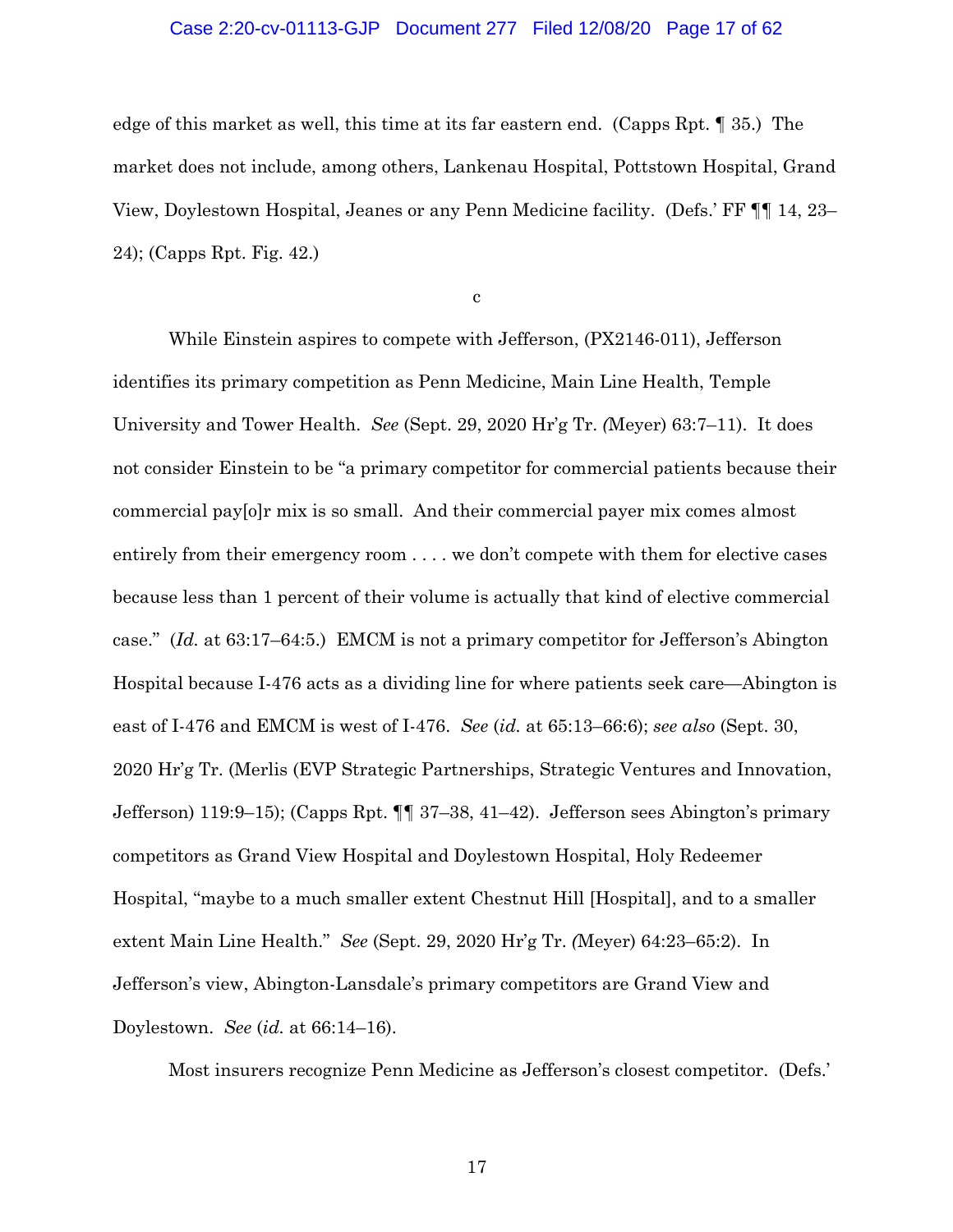#### Case 2:20-cv-01113-GJP Document 277 Filed 12/08/20 Page 18 of 62

FF ¶ 90); *see also* (Sept. 14, 2020 Hr'g Tr. (Markowitz) 67:13–15); (JX0062, Morris Dep. Tr. 107:18–108:4 (Jefferson and Penn "believe that their main competitor is each other")). During negotiations over coverage agreements, payors leverage Jefferson and Penn against each other. They compare Jefferson to Penn or Temple, and not to Einstein. *See* (Defs.' FF ¶ 90); (JX0064, Winings Dep. Tr. 225:12–16).

#### ii

The Government's third proposed relevant market is for inpatient acute rehabilitation services ("Acute Rehabilitation Services") sold and provided to commercial insurers and their members in what it terms the "Philadelphia Area." (Pls.' FF ¶ 35). This represents another first for the FTC—it has never before litigated a case where it has attempted to define rehabilitation services as a relevant product market. *See* (Oct. 26, 2020 Oral Arg. Tr. 75:17–21); *see also* (Defs.' FF ¶ 55); (Sept. 29, 2020 Hr'g Tr. (Ramanarayanan) 249:21–22).

The Acute Rehabilitation Services product market includes only inpatient rehabilitation services provided at IRFs: a "cluster of intensive inpatient rehabilitation therapy services that include, at a minimum, multi-disciplinary therapy at least three hours a day for five days per week, three face-to-face visits with a physician per week, and 24-hour nursing care." (Pls.' FF ¶ 36); (Smith Rpt. ¶¶ 118–120.) The product market excludes inpatient rehabilitation services provided at SNFs, which the Government defines as "non-hospital post-acute care settings that provide short-term and long-term nursing services and, at some SNFs, subacute rehabilitation services." (Pls.' FF ¶ 37.) The product market also excludes what Defendants call "high-end" SNFs, or "SNFs that have the capabilities to treat medically complex patients with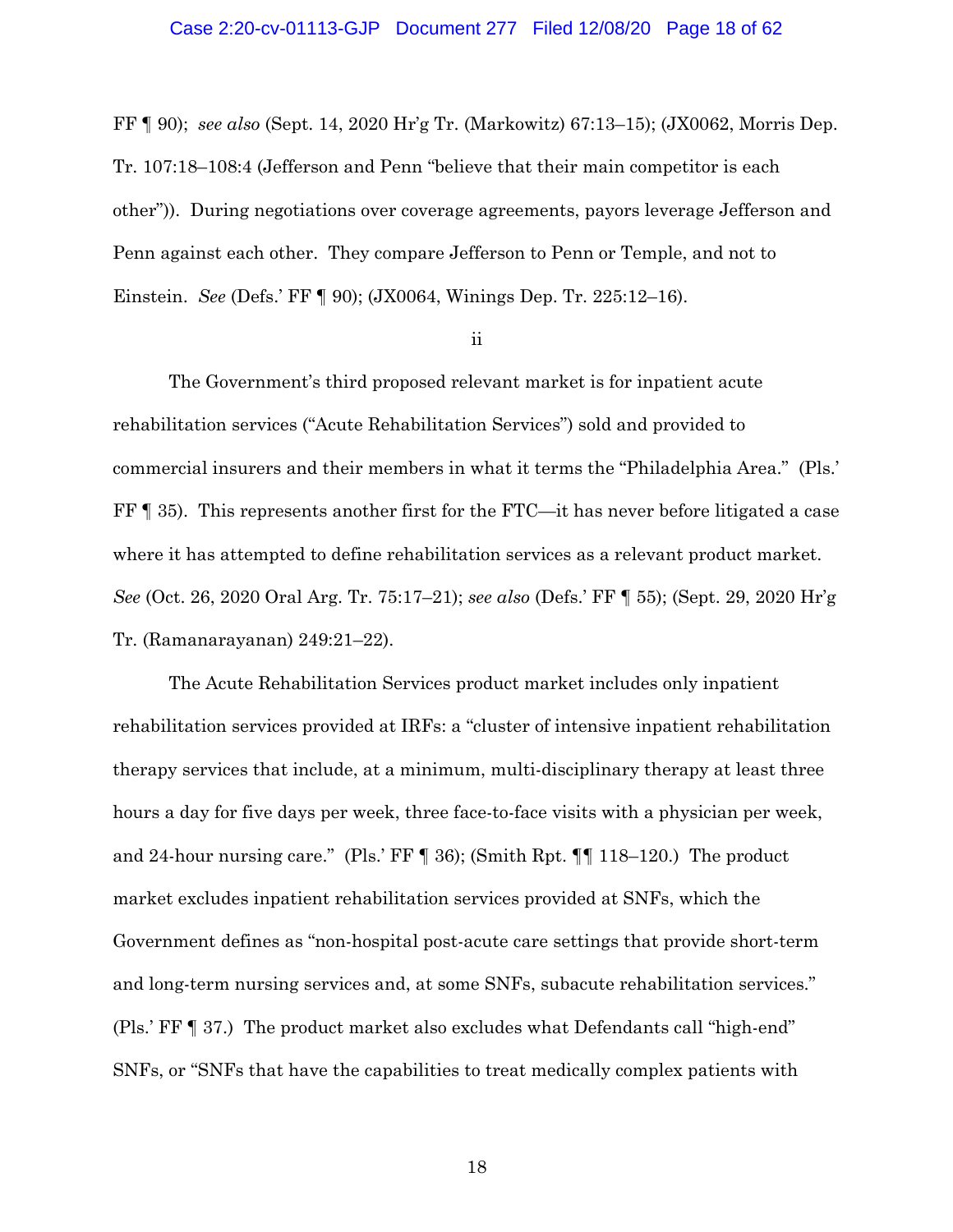## Case 2:20-cv-01113-GJP Document 277 Filed 12/08/20 Page 19 of 62

many of the same conditions as those admitted by IRFs and provide inpatient rehabilitation services similar in nature and intensity (i.e., hours of therapy per day) to those offered at IRFs." (Ramanarayanan Rpt. ¶ 17.B.i.)

The Government claims that "Acute Rehab Services are provided only at IRFs." (Pls.' FF ¶ 37.) According to the Government, IRF Acute Rehabilitation Services are "[d]emanded by [d]istinct [c]ustomers," have "[d]istinct [c]haracteristics" compared to SNF services, are recognized "as a [d]istinct [l]evel of [p]ost-[a]cute [c]are" by industry participants, are provided at "[u]nique [f]acilities by [s]pecialized [v]endors," and have distinct prices relative to other services. *See* (*id.* at ¶¶ 38–49).

a

The proposed Philadelphia Area geographic market for Acute Rehabilitation Services includes seven IRFs: three freestanding—Magee, MossRehab at Elkins Park and "Penn Rehab" (also known as Good Shepherd Penn Partners)—and five hospitalbased—Jefferson Frankford (MossRehab), EMCP (MossRehab), Abington and Trinity's Nazareth Hospital. *See* (Smith Rpt. ¶ 147, Fig. 5); *see also* (Ramanarayanan Rpt. ¶ 64, Ex. 3). The Government's proposed geographic market does not include freestanding IRFs at Bryn Mawr Rehab, St. Mary Rehab or Kessler Marlton. (Defs.' FF ¶ 59.)

#### b

MossRehab views Bryn Mawr Rehab and Kessler Marlton as competitors. *See* (DX8652 (Einstein email identifying Kessler Marlton as MossRehab's "second competitor behind [Bryn Mawr Rehab]")). Also, "MossRehab captures [fewer] commercial patients and more Medicaid patients when compared to Magee and Bryn Mawr." (DX8517-037.) MossRehab defines its service area to include all of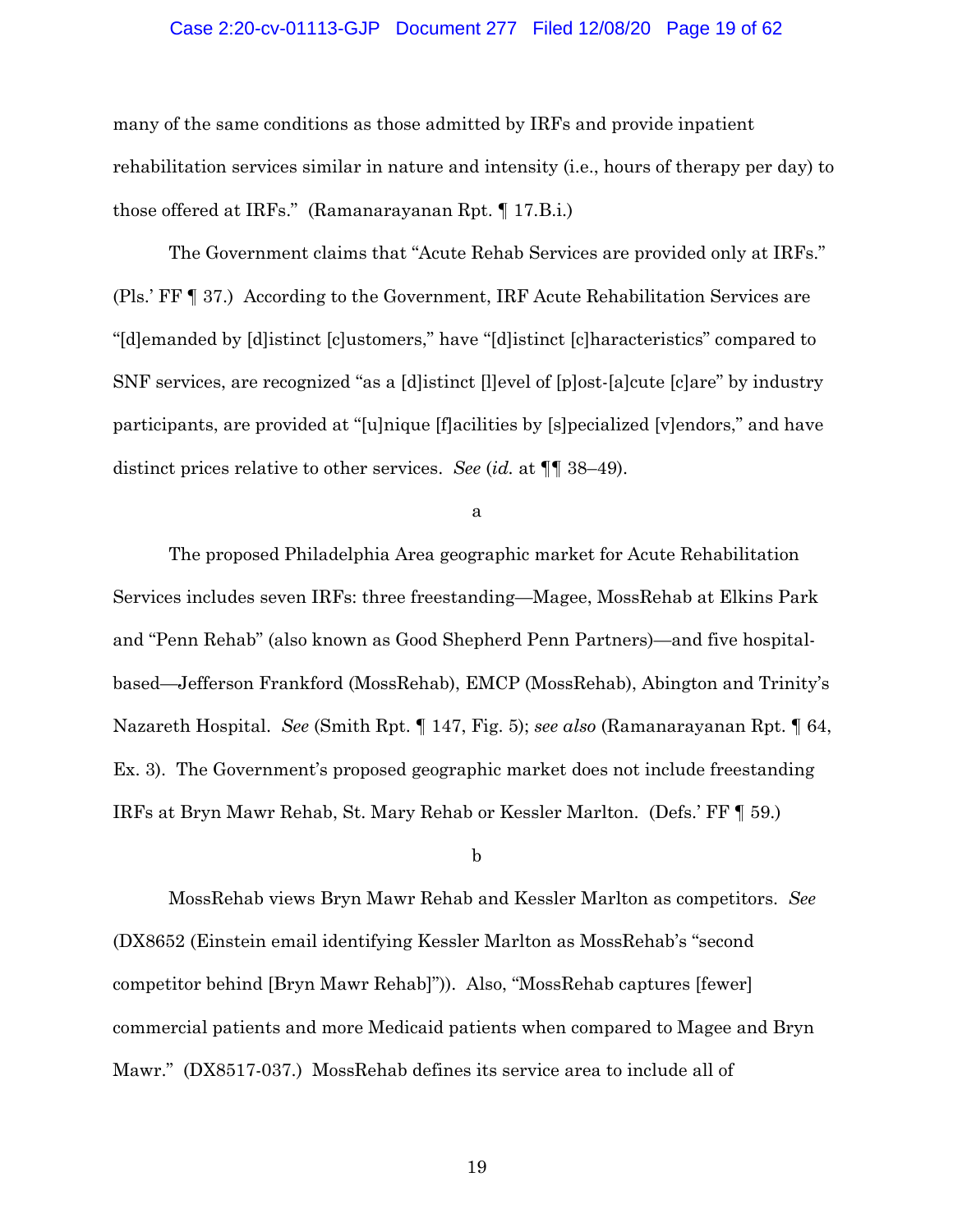### Case 2:20-cv-01113-GJP Document 277 Filed 12/08/20 Page 20 of 62

Philadelphia, Bucks, Chester, Delaware and Montgomery Counties. *See*  (Ramanarayanan Rpt. ¶ 122); (DX8517-030). MossRehab nurse liaisons compete for patients with nurse liaisons from Bryn Mawr Rehab—they are "always there"—and from St. Mary, Kessler-Marlton, Good Shepherd Penn Partners and HealthSouth, which has facilities in Delaware. *See* (Sept. 29, 2020 Hr'g Tr. (Seminara) 222:1–8). "Oftentimes" the nurse liaisons are "all following the same patient" until they decide where to turn for acute inpatient rehabilitation after a hospital stay. (*Id.* at 222:10– 13.) Patients referred to Moss may end up at Magee or at St. Mary or Penn Partners. *See* (*id.* at 237:10–14).

Magee identifies its service area as including "the five-county Philadelphia region, Gloucester, Camden and Burlington Counties in New Jersey and New Castle County, Delaware." (DX9402-004.) Magee classifies MossRehab and Bryn Mawr Rehab as "medium" risk rehabilitation competitors, citing Bryn Mawr's "rankings, physical environment [and] amenities" and MossRehab's "rankings, marketing to consumers and physicians" and its "Centers of Excellence" and outpatient facilities. *See* (DX9337-028). Magee describes itself as the "third largest" of five inpatient acute rehabilitation facilities in the region, comparing itself to MossRehab, Bryn Mawr Rehab, Good Shepherd Penn Partners and St. Mary Rehab. (DX9402-004.)

Insurers acknowledge that their customers are not primarily interested in inpatient rehabilitation offerings when selecting health plans. *See* (Sept. 14, 2020 Hr'g Tr. (Staudenmeier) 97:3–11). Although patients may prefer acute rehabilitation services near their homes, (Pls.' FF  $\P$  52), for insurers what matters is offering a plan with in-network acute rehabilitation at any location. To operate as a health plan,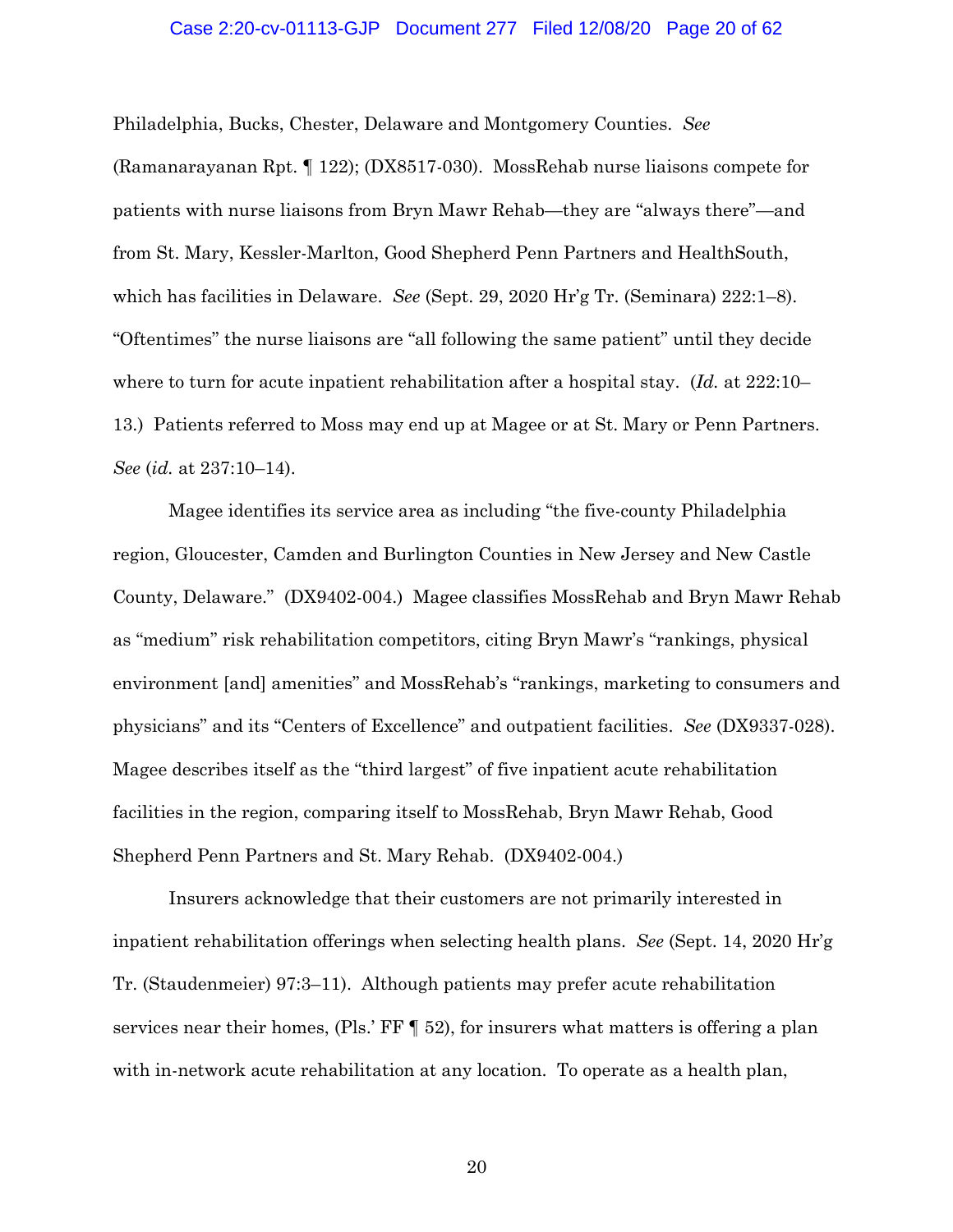## Case 2:20-cv-01113-GJP Document 277 Filed 12/08/20 Page 21 of 62

insurers must meet state and federal requirements, which include having facilities for acute rehabilitation. *See* (Sept. 14, 2020 Hr'g Tr. (Staudenmeier) 90:18–91:7 ("[I]t's a requirement.")). No insurer testified that they limit their in-network acute rehabilitation offerings to MossRehab and Magee. *See, e.g.*, (JX0066, Markowitz Dep. Tr. 216:20–217:15 (acknowledging Cigna contracts with Bryn Mawr Rehab, St. Mary Rehab and Good Shepherd Penn Partners)).

#### II

Section 7 of the Clayton Act prevents mergers "where in any line of commerce or in any activity affecting commerce in any section of the country, the effect of such acquisition may be substantially to lessen competition or tend to create a monopoly." 15 U.S.C. § 18. Section 7 is concerned with "probabilities, not certainties"; its definition of antitrust liability is "relatively expansive." *Brown Shoe Co. v. United States*, 370 U.S. 294, 323 (1962); *FTC v. Penn State Hershey Med. Ctr.*, 838 F.3d 327, 337 (3d Cir. 2016). To stop a merger, a Section 7 plaintiff ultimately must show that a "substantial lessening of competition" is "sufficiently probable and imminent." *United States v. Marine Bancorporation, Inc.*, 418 U.S. 602, 622, 623 n.22 (1974) (internal quotation omitted).

If the FTC "has reason to believe" that a "corporation is violating, or is about to violate," Section 7, Section 13(b) of the FTC Act allows it to move for a preliminary injunction preventing a merger pending the FTC's administrative adjudication of the merger's legality, as it has done in this case.<sup>6</sup> 15 U.S.C.  $\S$  53(b). The FTC need not

The Office of Attorney General seeks injunctive relief for a threatened antitrust violation pursuant to Section 16 of the Clayton Act, 15 U.S.C. § 26. *See* (Pls.' Proposed Conclusions of Law ¶ 6). Different standards for preliminary relief apply under Section 13(b) and Section 16. Section 16 requires the Attorney General to show that it is likely to suffer irreparable harm without relief. *See*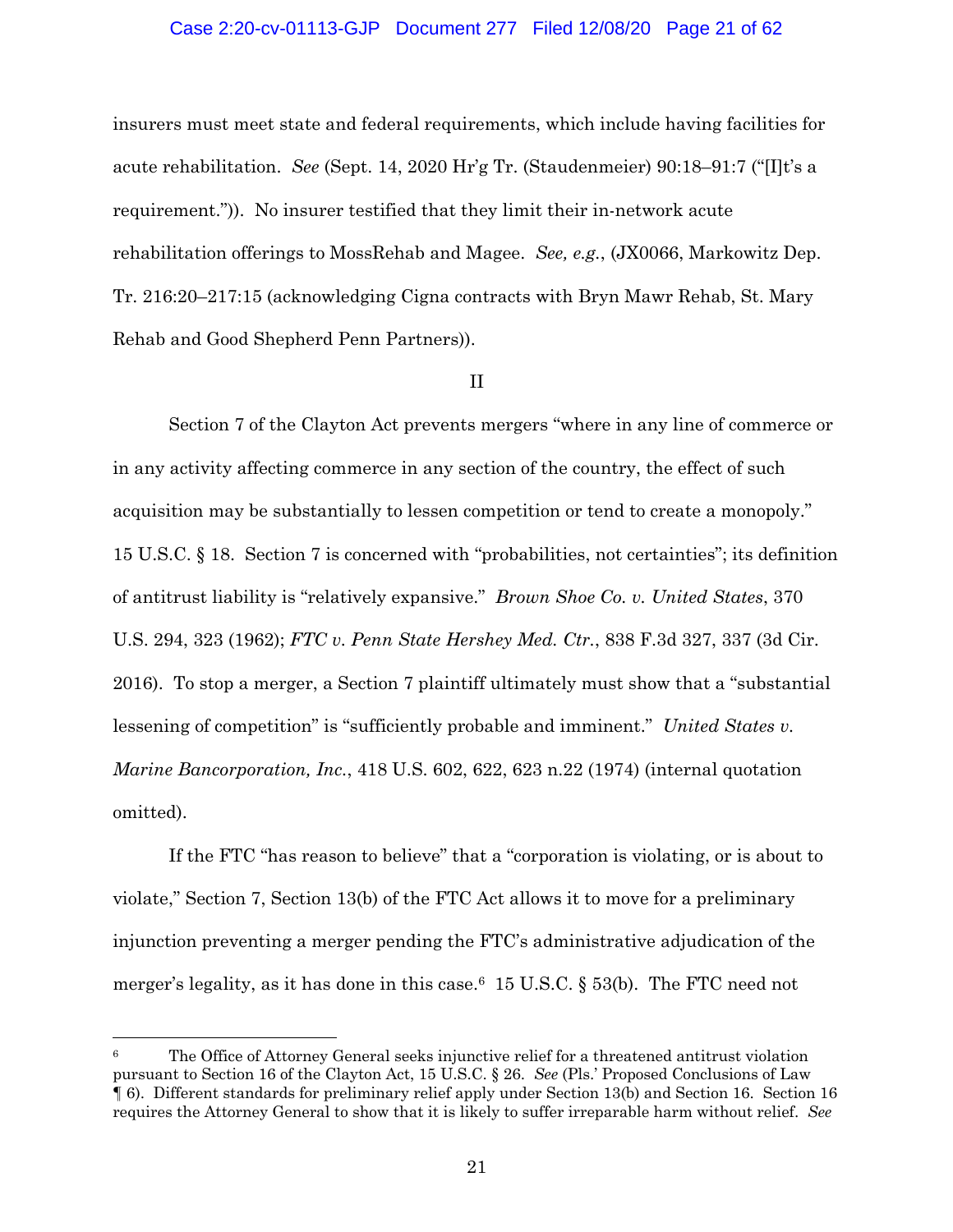# Case 2:20-cv-01113-GJP Document 277 Filed 12/08/20 Page 22 of 62

establish that the "proposed merger would in fact violate [S]ection 7." *Penn State Hershey*, 838 F.3d at 337 (citation and internal quotation omitted). Rather, a preliminary injunction may issue "[u]pon a proper showing that, weighing the equities and considering the Commission's likelihood of ultimate success, such action would be in the public interest." 15 U.S.C. § 53(b). Section 13(b)'s purpose "is to preserve the status quo and allow the FTC to adjudicate the anticompetitive effects of the proposed merger in the first instance." *Penn State Hershey*, 838 F.3d at 352. "[D]oubts are to be resolved against the transaction." *Id.* at 337 (citation and internal quotation omitted).

The Government has the prima facie burden to show it is likely to succeed on the merits of its claim that the merger is anticompetitive. *See id*. To meet its burden, it "must: (1) propose the proper relevant market and (2) show that the effect of the merger in that market is likely to be anticompetitive." *Id.* at 337–38; *see also FTC v. RAG-Stiftung*, 436 F. Supp. 3d 278, 291 (D.D.C. 2020) ("[T]he FTC bears the prima facie burden of showing that [a] merger will lead to undue concentration in the market for a particular product in a particular geographic area.") (citation and internal quotation omitted). "Statistics reflecting the shares of the market controlled by the industry leaders and the parties to the merger are, of course, the primary index of market power; but only a further examination of the particular market—its structure, history and probable future—can provide the appropriate setting for judging the probable anticompetitive effect of the merger." *Brown Shoe*, 370 U.S. at 322 n.38.

If the FTC establishes a likelihood of success on the merits, it creates a presumption in favor of preliminary injunctive relief. *See FTC v. H.J. Heinz Co.*, 246

*Ferring Pharms., Inc. v. Watson Pharms., Inc.*, 765 F.3d 205, 210 (3d Cir. 2014).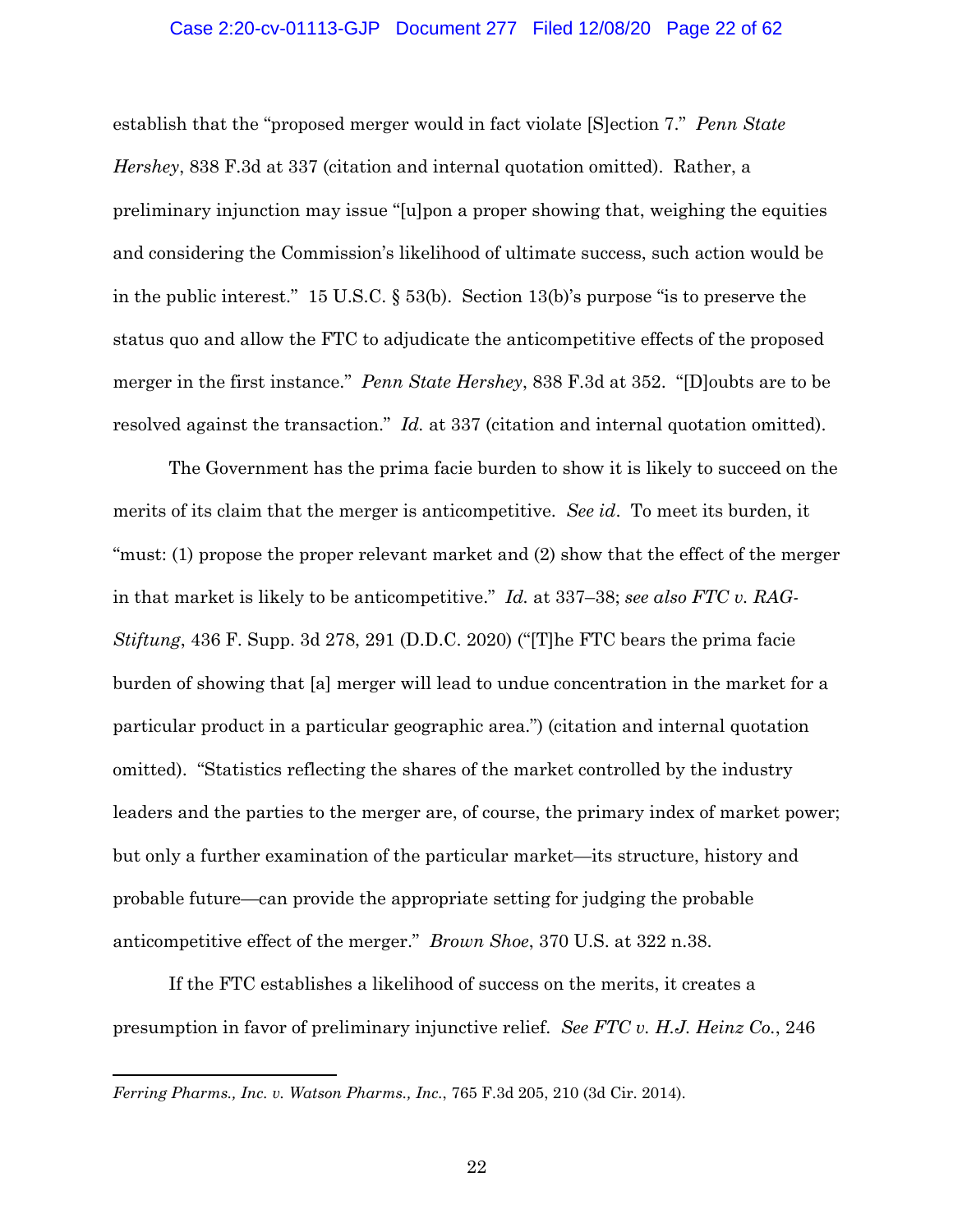#### Case 2:20-cv-01113-GJP Document 277 Filed 12/08/20 Page 23 of 62

F.3d 708, 726 (D.C. Cir. 2001). "Defendants can . . . rebut this presumption by demonstrating that the FTC's prima facie case and market-share statistics inaccurately predict the merger's probable effects in the relevant market." *RAG-Stiftung*, 436 F. Supp. 3d at 291. They must show "either that the combination would not have anticompetitive effects or that the anticompetitive effects of the merger will be offset by extraordinary efficiencies resulting from the merger." *Penn State Hershey*, 838 F.3d at 347.

If Defendants rebut the prima facie case, the burden of production returns to the Government, joining with the burden of persuasion which the Government always has. *See id.* at 337 (citations omitted). Even if the FTC establishes a likelihood of success on the merits, the Court "'must still weigh the equities in order to decide whether enjoining the merger would be in the public interest.'" *Id.* at 352 (quoting *H.J. Heinz Co.*, 246 F.3d at 726); *see also* 15 U.S.C. § 53(b). The Court considers "whether the *injunction*, not the *merger*, would be in the public interest." *Penn State Hershey*, 838 F.3d at 353 (emphasis in original). "The question is whether the harm that the Hospitals will suffer if the merger is delayed will, in turn, harm the public more than if the injunction is not issued." *Id.* at 352.

#### III

To determine whether a proposed merger is reasonably likely to violate the Clayton Act, it is first necessary to determine the relevant geographic and product markets. *See id.* at 338 (citing *Marine Bancorporation*, 418 U.S. at 618). Market definition allows "measurement of market shares and market concentration," which "is not an end in itself, but is useful to the extent it illuminates [a] merger's likely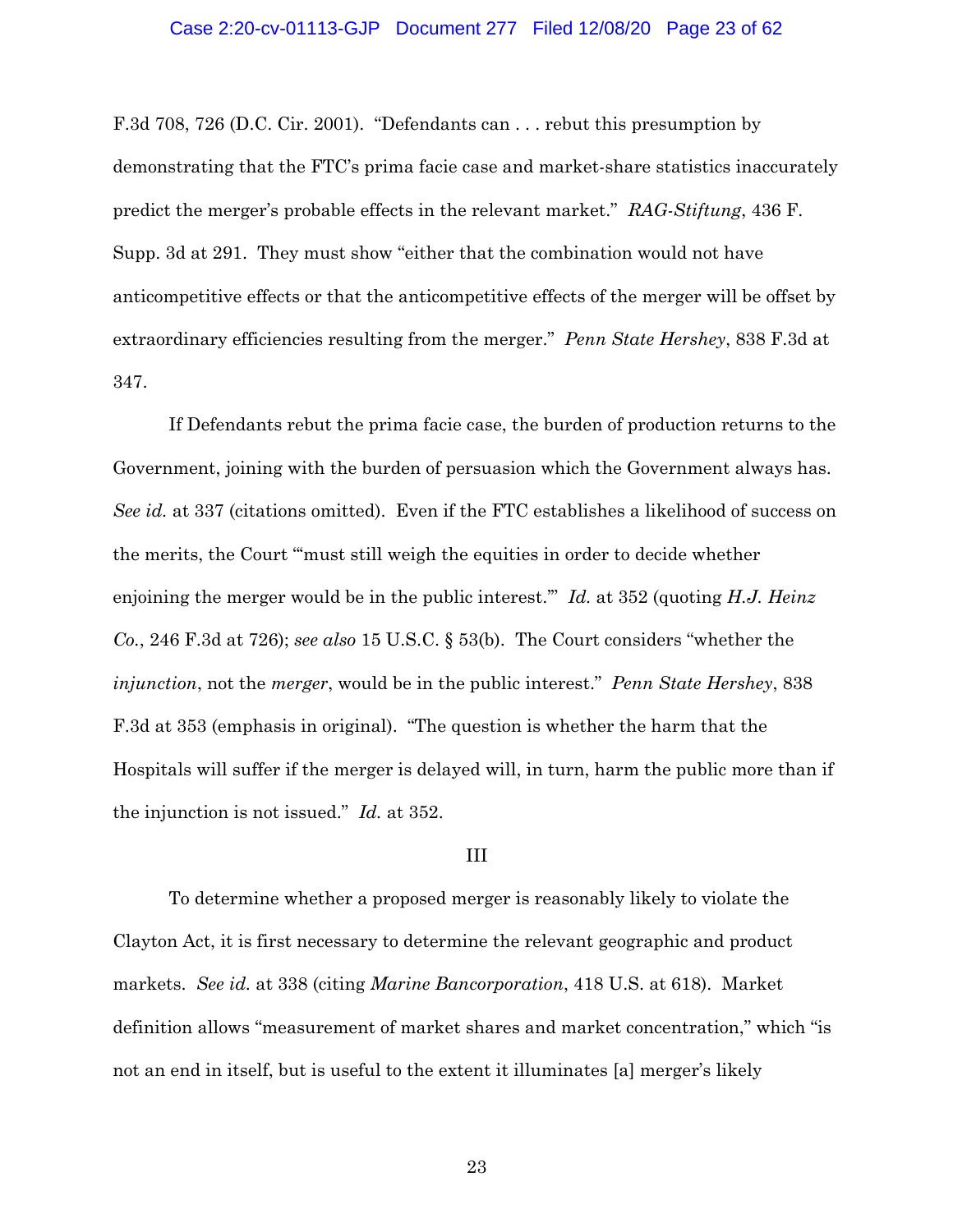competitive effects." U.S. Dep't of Justice & Fed. Trade Comm'n, *Horizontal Merger Guidelines* § 4 (rev. Aug. 19, 2010) ("*Merger Guidelines*"). 7 Indeed, market definition is "critical" because a proposed merger's legality "almost always depends upon the market power of the parties involved." *FTC v. Cardinal Health, Inc.*, 12 F. Supp. 2d 34, 45 (D.D.C. 1998).As prescribed by Congress, definition of relevant markets is a "pragmatic" and "factual" exercise and "not a formal, legalistic one." *Brown Shoe*, 370 U.S. at 336. It is "'dependent upon the special characteristics of the industry involved.'" *Penn State Hershey*, 838 F.3d at 335 (quoting *St. Alphonsus Med. Ctr.-Nampa Inc. v. St. Luke's Health Sys., Ltd.*, 778 F.3d 775, 783 (9th Cir. 2015) (further citation omitted).) In other words, a properly identified relevant market must "correspond to the commercial realities of the industry." *Brown Shoe*, 370 U.S. at 336 (internal quotations omitted); *Penn State Hershey*, 838 F.3d at 338. As the *Merger Guidelines* explain, "merger analysis does not consist of uniform application of a single methodology. Rather, it is a fact-specific process through which the Agencies, guided by their extensive experience, apply a range of analytical tools to the reasonably available and reliable evidence to evaluate competitive concerns in a limited period of time." *Merger Guidelines* § 1.

Because prices are established through multiple layers of competition, price setting is complicated in the commercial reality of the healthcare market. *See Penn* 

<sup>7</sup> The *Merger Guidelines* are not binding but may be used as persuasive authority. *See United States v. Anthem, Inc*., 855 F.3d 345, 349 (D.C. Cir. 2017) ("[A]s the Justice Department acknowledges, the court is not bound by, and owes no particular deference to, the [Horizontal Merger] Guidelines . . ."); *St. Alphonsus Med. Ctr.-Nampa, Inc. v. St. Luke's Health Sys., Ltd.*, 778 F.3d 775, 784 n.9 (9th Cir. 2014) ("Although the Merger Guidelines are 'not binding on the courts,' . . . they 'are often used as persuasive authority.'") (citations omitted); *ProMedica Health Sys. v. FTC*, 749 F.3d 559, 565 (6th Cir. 2014) (finding the Horizontal Merger Guidelines to be "useful but not binding upon us here").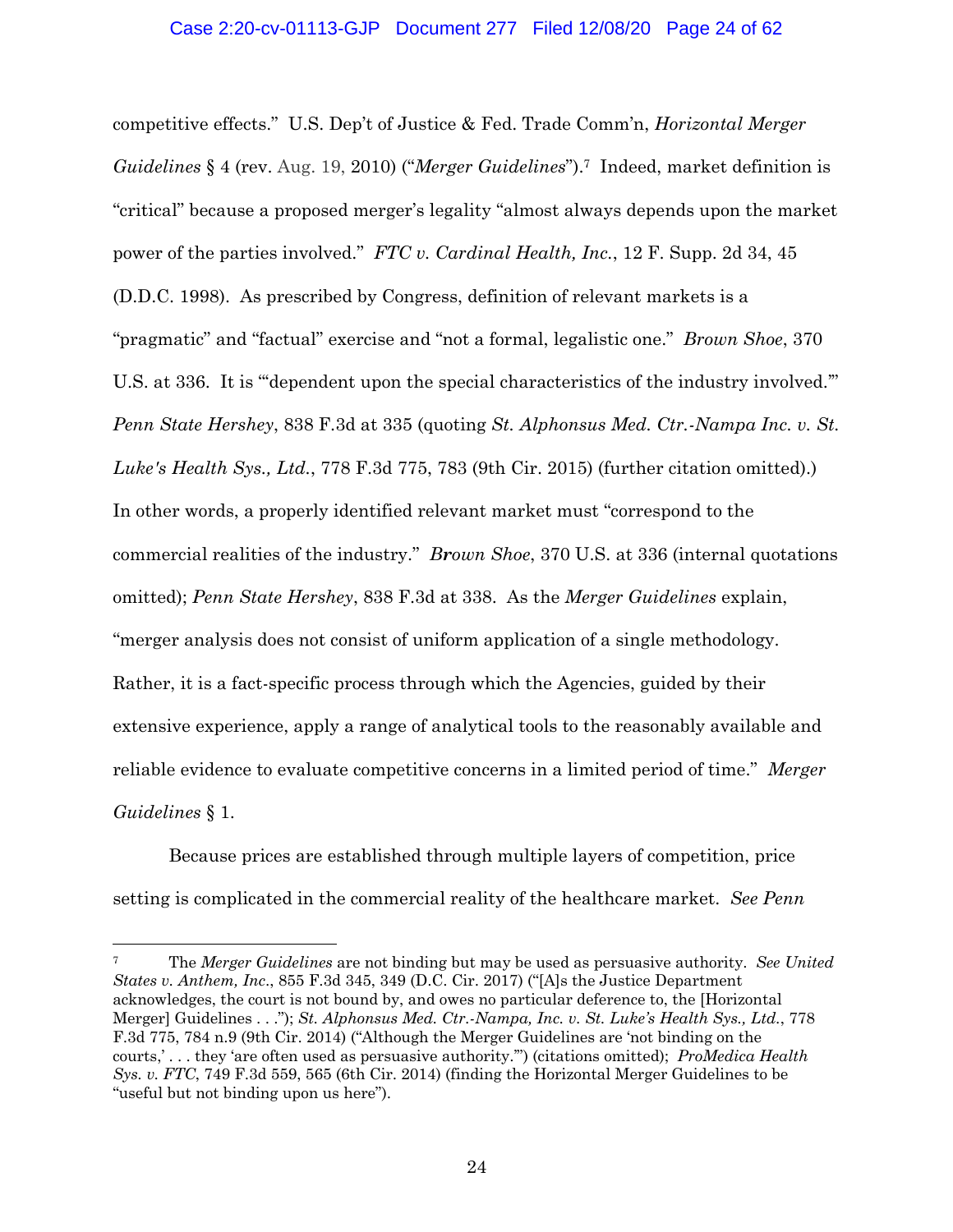# Case 2:20-cv-01113-GJP Document 277 Filed 12/08/20 Page 25 of 62

*State Hershey*, 838 F.3d at 342. "In the first stage, hospitals compete to be included in an insurance plan's hospital network. In the second stage, hospitals compete to attract individual members of an insurer's plan." *Penn State Hershey*, 838 F.3d at 342; *see also*  (Sept. 29, 2020 Hr'g Tr. (Capps) 108:20–109:1).

Economic analysis that reliably illuminates the likely competitive effects of a merger requires measuring shares that are aligned with industry characteristics. As Defendants' expert economist Dr. Corey S. Capps explained, "in this case that means aligning with two-stage competition and keeping the focus on stage one [competition] *with the insurers as the customers*." (Sept. 29, 2020 Hr'g Tr. (Capps) 123:11–21 (emphasis added).) The Government's expert economist Dr. Loren K. Smith likewise explained that the appropriate focus "is the extent to which the merger will change the relative bargaining power of . . . the provider versus the insurer and how that will affect prices." (Sept. 15, 2020 Hr'g Tr. (Smith) 75:11–14); s*ee also* (*id.* at 74:2–3 ("healthcare services are generally sold in two stages or competed for in two stages")); (*id.* at 74:16– 22 (the customers in a healthcare provider merger are most directly the insurance companies)); (Pls.' FF  $\P$  6.)

"[T]he vast majority of health care consumers are not direct purchasers of health care—the consumers purchase health insurance and the insurance companies negotiate directly with the providers . . . ." *Saint Alphonsus Med. Ctr*, 778 F.3d at 784 (internal quotations and citation omitted). "[I]insurance companies effectively act both as buyers and sellers." *Id.* The insurers are the most relevant buyers, who "must consider both whether employers would offer their plans and whether employees would sign up for them." *FTC v. Advocate Health Care Network*, 841 F.3d 460, 475 (7th Cir. 2016).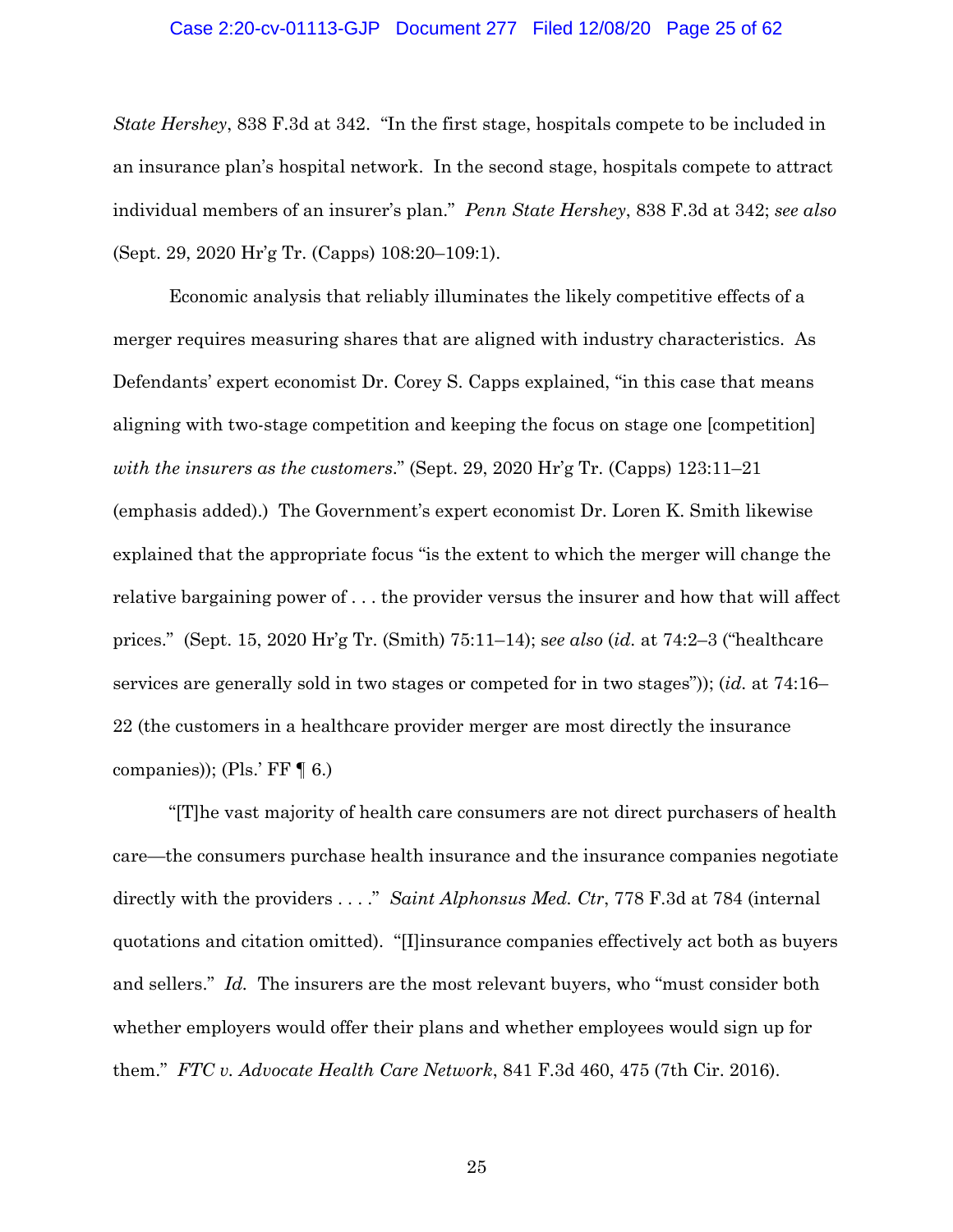Not until the insurer passes [a price] increase on to the patient in the form of higher premiums will the patient feel the impact of that price increase. And even then, the cost will be spread among many insured patients; it will not be felt solely by the patient who receives the higher-priced procedure. This is the commercial reality of the healthcare market as it exists today."

*Penn State Hershey*, 838 F.3d at 342; *see also Advocate Health Care*, 841 F.3d at 471 ("Insured patients are usually not sensitive to retail hospital prices, while insurers respond to both prices and patient preferences."). "Patients, of course, are relevant." *Penn State Hershey*, 838 F.3d at 343. But the Court's focus is properly "on the likely response of insurers" and not on the "likely response of patients to a price increase." *Id.*  at 339. Ultimately, the Government's case turns on whether their proposed markets correspond to this commercial reality.

A

The Government must establish the relevant geographic market, defined as the "area in which a potential buyer may rationally look for the goods or services he seeks." *Id.* at 338 (internal quotations omitted). The market must contain the sellers or producers who are able "to deprive each other of significant levels of business" and is where the merger's effect "on competition will be direct and immediate." *Advocate Health Care*, 841 F.3d at 468 (internal quotations and citations omitted).

The hypothetical monopolist test ("HMT") is a "common method" used to define the relevant geographic market for evaluating a plaintiff's likelihood of ultimate success with respect to claims that a merger will substantially lessen competition*. Penn State Hershey*, 838 F.3d at 338; *see also Merger Guidelines* § 4. It is not "the only test that the district courts may use in determining whether the Government has met its burden to properly define the relevant geographic market." *Penn State Hershey*, 838 F.3d at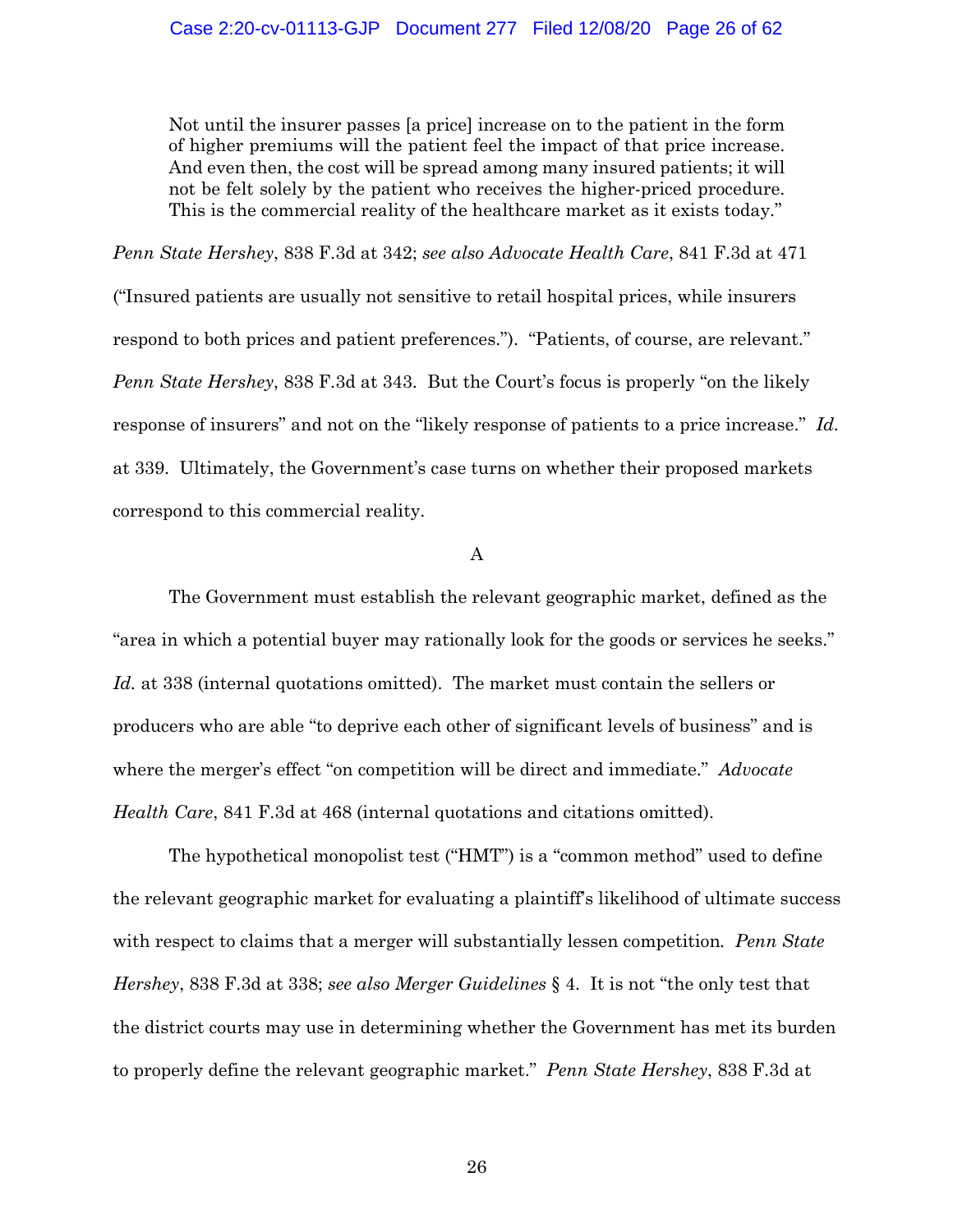# Case 2:20-cv-01113-GJP Document 277 Filed 12/08/20 Page 27 of 62

345. Here, however, the parties agree it is appropriate for the Court to consider whether the Government's expert properly established relevant markets using the HMT. *See* (Oct. 26, 2020 Oral Arg. Tr. 4:21–5:2, 14:21–23, 31:19–21, 38:14–39:13, 264:9–13).

The HMT "asks what would happen if a single firm became the only seller in a candidate geographic region." *Advocate Health Care*, 841 F.3d at 468 (citation omitted). If that single firm–the hypothetical monopolist–could profitably raise prices above competitive levels, the candidate geographic region is a relevant geographic market. *See id.* "[I]f customers would defeat the attempted price increase by buying from outside the region, it is not a relevant market" and the process "should be repeated with ever-larger candidates until it identifies a relevant geographic market." *Id.* (citations omitted). Using the HMT, a proposed market is properly defined if a hypothetical monopolist could impose a small but significant non-transitory increase in price ("SSNIP"), typically an increase of five percent or more, within its proposed boundaries. *See Penn State Hershey*, 838 F.3d at 338; *see also Merger Guidelines*, §§ 4.1.2, 4.2.1. A proposed geographic market is too narrow if "consumers would respond to a SSNIP by purchasing the product from outside the market, thereby making the SSNIP unprofitable." *Penn State Hershey*, 838 F.3d at 338. Importantly, the *Merger Guidelines* "do[ not] tell economists exactly how they should identify a candidate market before performing" the HMT. (Sept. 15, 2020 Hr'g Tr. (Smith) 89:4–11.)

B

The Government's candidate GAC markets focus more on patients, not the insurers who will bear the immediate impact of any price increases. When Dr. Smith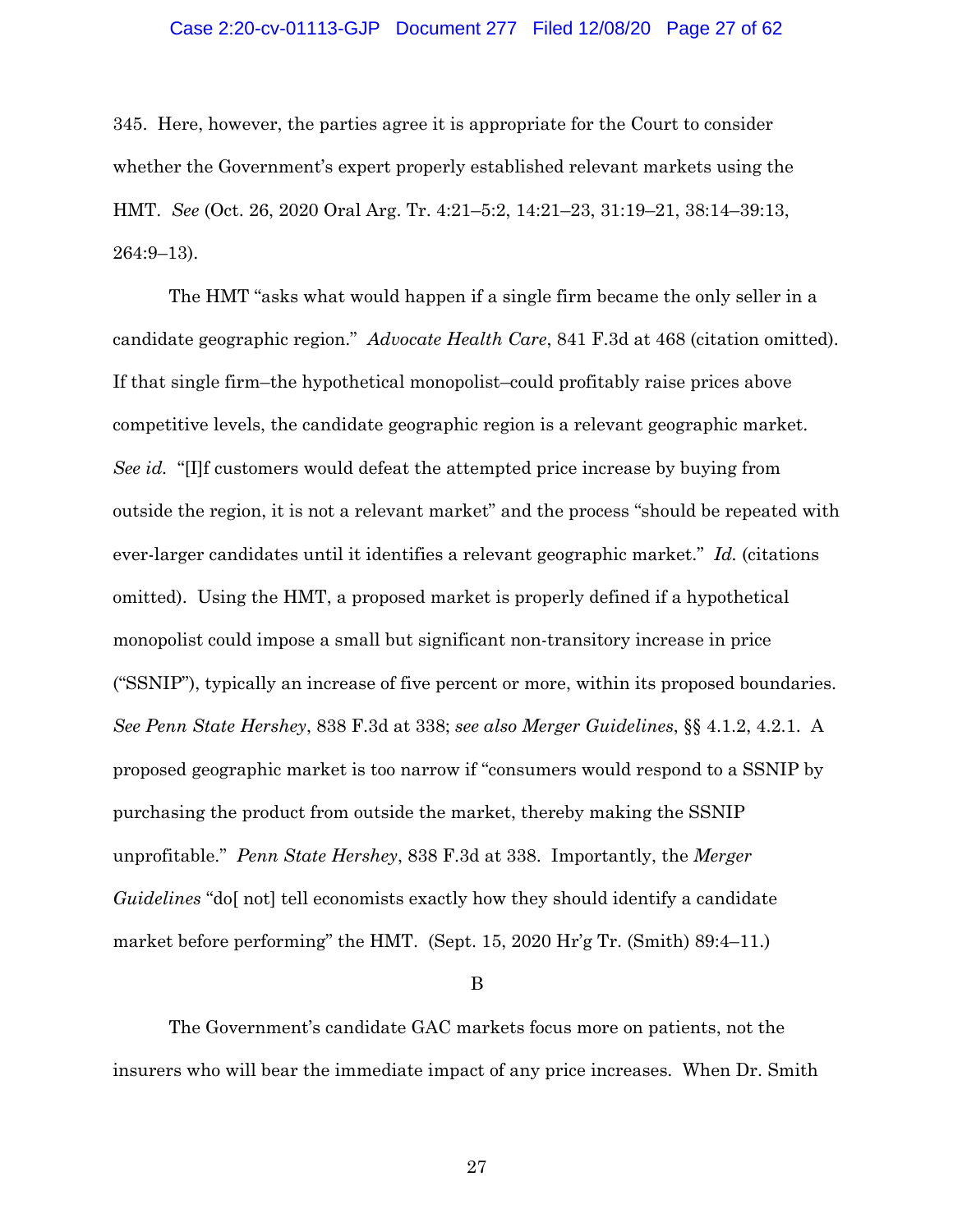#### Case 2:20-cv-01113-GJP Document 277 Filed 12/08/20 Page 28 of 62

selected his candidate markets, he considered "how closely substitutable healthcare providers are to groups of patients" because, in his opinion, insurer demand to have particular healthcare providers in-network "is derived from patient demand for those providers." (Smith Rpt. ¶ 103.) Relying on insurer declarations, Dr. Smith concluded that "whether an insurer considers healthcare providers to be close substitutes derives from whether the insurer's health plan members consider those providers to be close substitutes." (*Id.* ¶ 84); *see also* (PX5006, Markowitz Decl. ¶ 9); (PX 5008, Staudenmeier Decl. ¶ 9); (PX5007, Winings Decl. ¶ 13). Dr. Smith posited that "[p]atient substitution patterns play a critical role in determining the extent to which commercial insurers can credibly threaten to exclude a provider from their networks during a negotiation over prices and other terms." (*Id.* at ¶ 90.) He contends that "[i]n the context of two-stage competition among healthcare providers, market definition requires using patient substitution patterns to identify a collection of close substitute facilities that is just large enough that a hypothetical monopolist of that set of facilities could profitably impose a SSNIP in negotiations with insurers." (*Id.* at ¶ 102.) Accordingly, Dr. Smith used diversion ratios, which are "a measure of patient substitution patterns" to define the relevant geographic markets for GAC. *See* (*id.* at ¶¶ 137(i), 142).

The Government contends that the commercial realities of the healthcare industry in southeastern Pennsylvania are "baked into the diversion numbers" such that the candidate markets in which Dr. Smith implemented his HMT have "already accounted for" those realities. (Oct. 26, 2020 Oral Arg. Tr. 215:24–25, 267:16–25.) But the Court's geographic market determination is not merely a "statistical exercise"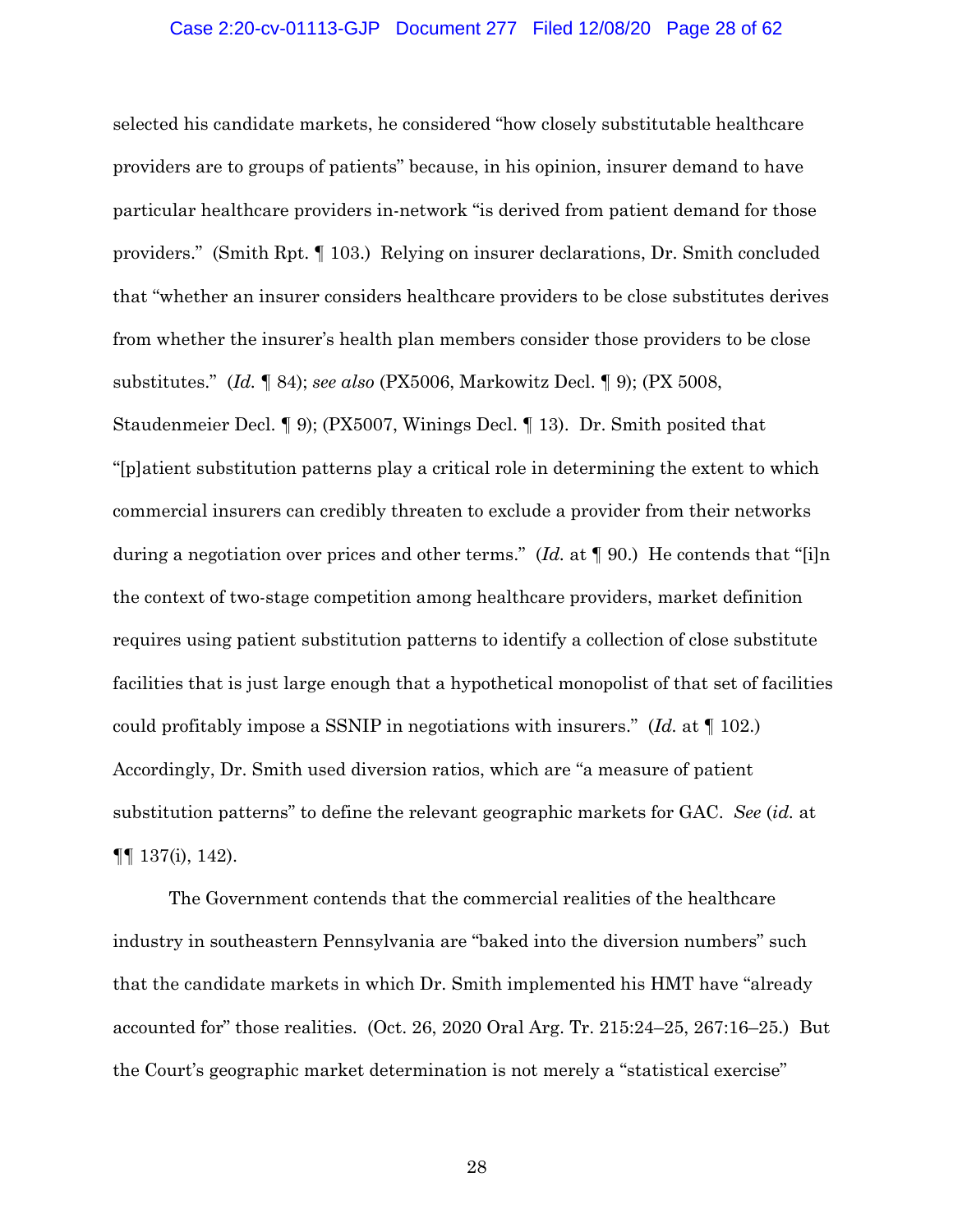#### Case 2:20-cv-01113-GJP Document 277 Filed 12/08/20 Page 29 of 62

looking for a hypothetical monopolist that can impose a SSNIP. *See* (Oct. 26, 2020 Oral Arg. Tr. 264:3–8). Market definition can rest on a mathematical equation only if the variables used in the equation reflect the market's commercial realities. Diversion ratios only capture insurer preferences for the purpose of constructing a relevant geographic market where there is evidence to show that insurer decisions about which hospitals to include in their networks are aligned with patient decisions about where to seek care.

Although diversion ratios are one piece of evidence, they do not completely capture the commercial realities of a healthcare market with two-stage competition and provider/insurer dynamics like those in southeastern Pennsylvania. *See* (Oct. 26, 2020 Oral Arg. Tr. 217:23–218:3). The Court must consider the Government's application of the HMT to their proposed geographic markets for GAC "through the lens of the insurers . . . ." *Penn State Hershey*, 838 F. 3d at 342. And "measures of patient substitution like diversion ratios do not translate neatly into options for insurers." *Advocate Health Care*, 841 F. 3d at 475.

The Government's reliance on patient diversion ratios undermines its GAC geographic market definition from the very start of Dr. Smith's four-step analytical framework. He began his first step with EMCP and then "add[ed] to the candidate market EMCP's closest substitute Jefferson hospital *measured by diversion ratio*." (Smith Rpt. ¶ 137(i) (emphasis added).) In step two, Dr. Smith "add[ed] all hospitals to the candidate geographic market that are closer substitutes to EMCP *in terms of diversion ratio* than the Jefferson hospital identified in step [one]." (*Id.* at ¶ 137(ii) (emphasis added).) At step three, he "add[ed] all hospitals to the candidate market that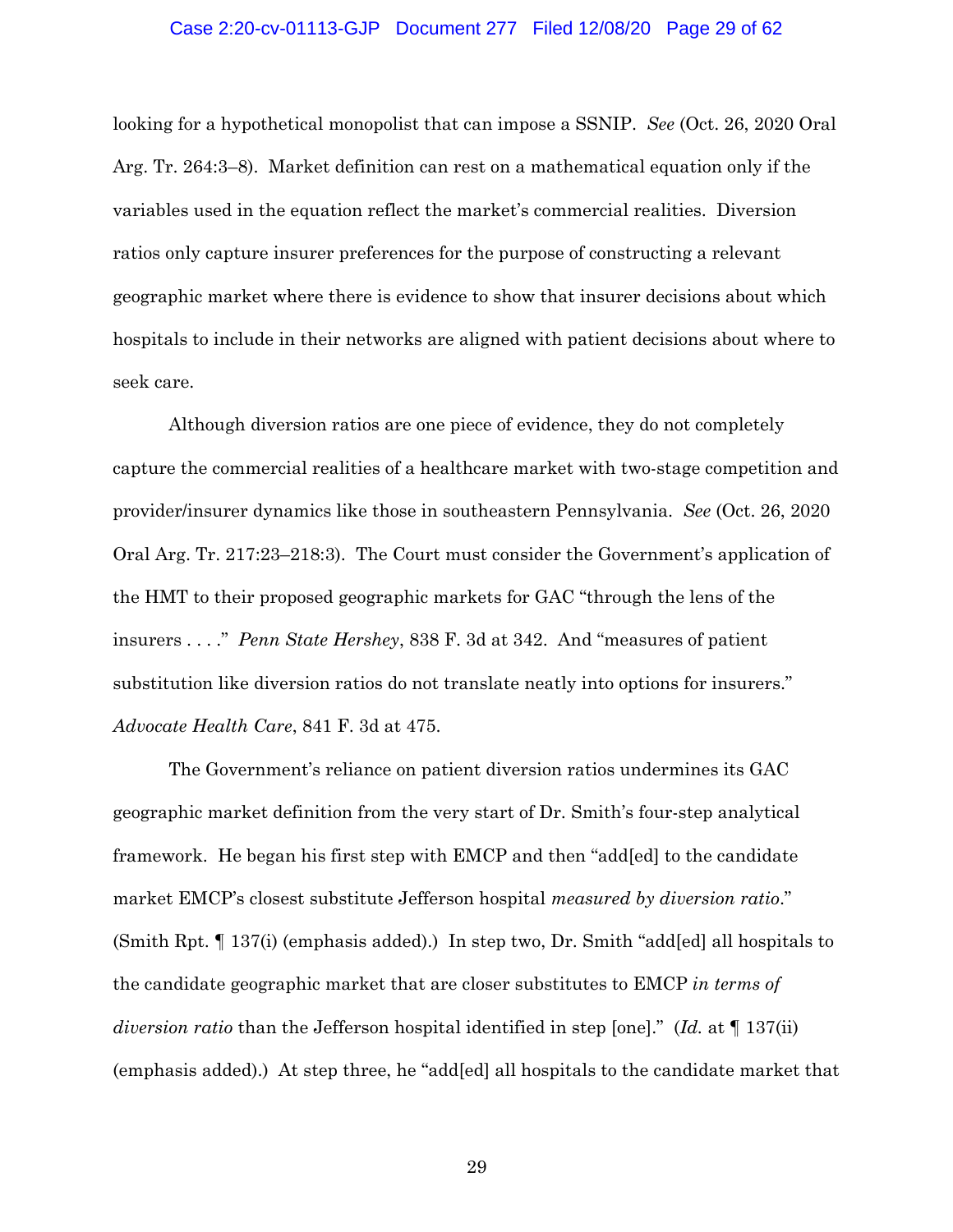## Case 2:20-cv-01113-GJP Document 277 Filed 12/08/20 Page 30 of 62

are located closer to EMCP in terms of drive distance than the farthest hospital included in steps one and two." (*Id.* at ¶ 137(iii).) Finally in his fourth step, Dr. Smith purported to "test whether the candidate geographic market satisfie[d] the [HMT] through a price increase at EMCP—i.e., whether a hypothetical monopolist of all hospitals in the candidate market could profitably increase prices at EMCP by a SSNIP of at least [five percent] *in negotiations with insurers*." (*Id.* at ¶ 137(iv) (emphasis added).) If the candidate market did not satisfy the HMT, Dr. Smith would repeat steps two through four, starting over at step two to add "the next closest substitute hospital *by diversion ratio* that is not already included in the candidate market" until identifying "a set of hospitals that satisfie[d] the [HMT]." (*Id.* at ¶ 137(iv) (emphasis added).)

Following Dr. Smith's formula, EMCP's closest Jefferson substitute becomes Abington Hospital, with a diversion ratio of 20.3 percent from EMCP to Abington. (*Id.* at ¶ 141.) From that starting point, Dr. Smith constructed the "Northern Philadelphia Area," an area surrounding EMCP as one of two relevant GAC geographic markets. *See*  (*id.* at Fig. 3). He defined the boundaries of "the Montgomery Area," the other relevant GAC geographic market, in the same way, starting with EMCM at the center. (*Id.* at ¶ 141, Fig. 4.) In Smith's multiple market construction, however, the Montgomery Area overlaps with Northern Philadelphia because "Abington Hospital is also EMCM's closest Jefferson substitute, with a diversion ratio of 15.7% from EMCM to Abington Hospital."8 (*Id.* at ¶ 141.) As a result of his calculations, both of his candidate markets

<sup>8</sup> According to Dr. Capps, Dr. Smith's inclusion of Abington in both proposed GAC services markets significantly overstates its competitive significance. *See* (*Capps* Rpt. ¶ 264).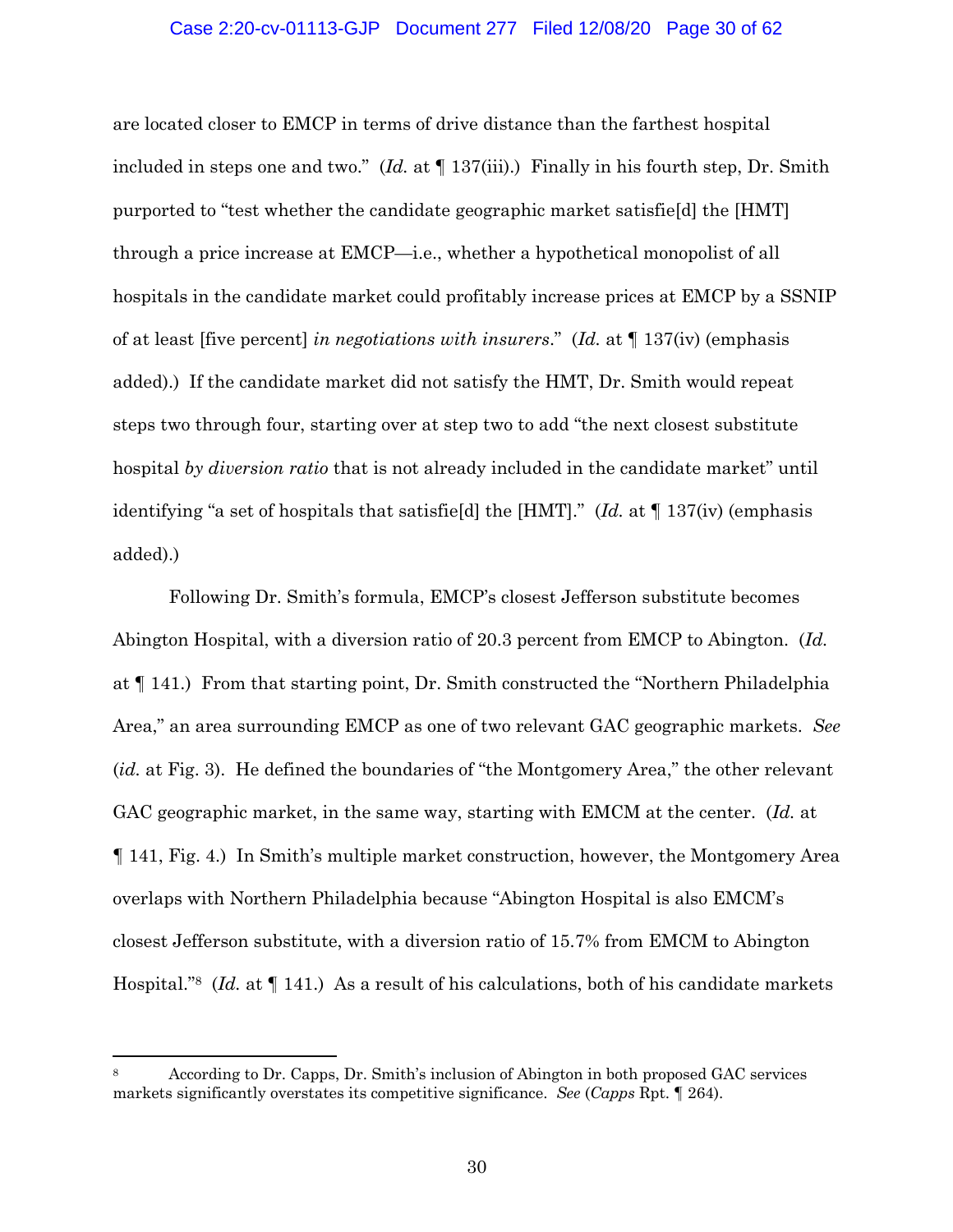satisfy the HMT.<sup>9</sup> *See* (*id.* at  $\P$  141).

No one disputes that the geographic market boundaries which arise from Dr. Smith's calculations result in SSNIP values that satisfy the HMT. *See* (Pls.' FF ¶ 19); (Sept. 29, 2020 Hr'g Tr. (Capps) 166:18–167:8). That is all the Government believes it has to show: that once any geographic market which can be drawn passes the HMT, it can move to the next step and calculate market share. *See* (Oct. 26, 2020 Oral Arg. Tr. 7:2–6). The Government acknowledges, however, that the geographic market which passes the HMT must correspond with commercial realities. *See* (*id.* at 13:1–24, 160:5– 8); (Pls.' FF ¶ 17). And as Dr. Capps explained, "some markets can pass [the HMT] and be more logical with respect to competitive realities and others can be less [so]." (Sept. 29, 2020 Hr'g Tr. (Capps) 170:1–4.)

Econometric evidence "can be powerful evidence, but it is not the only evidence that courts consider in defining the relevant market." *United States v. Aetna Inc.*, 240 F. Supp. 3d 1, 39 (D.D.C. 2017). Because Dr. Smith relies on *patient* diversion ratios to construct his candidate markets in step one and two of his model, the results of his algorithm do not in and of themselves address, much less answer, the relevant antitrust question, which is whether a hypothetical monopolist could profitably impose a SSNIP without insurance companies turning to providers outside the geographic markets. Specifically, Dr. Smith does not show whether "enough insurers, in the face of

According to Dr. Smith's analysis, "the aggregate diversion ratio from EMCP to" the eleven Northern Philadelphia hospitals is "more than double the [twenty percent] aggregate diversion ratio necessary for a hypothetical monopolist to profitably increase" EMCP's prices by a five percent SSNIP. (Smith Rpt. ¶ 141.) "[T]he aggregate diversion ratio from EMCM" to the ten Montgomery Area hospitals is "approximately three times the [twenty percent] aggregate diversion ratio necessary for a hypothetical monopolist to profitably increase" EMCM's prices by a five percent SSNIP. (*Id.*)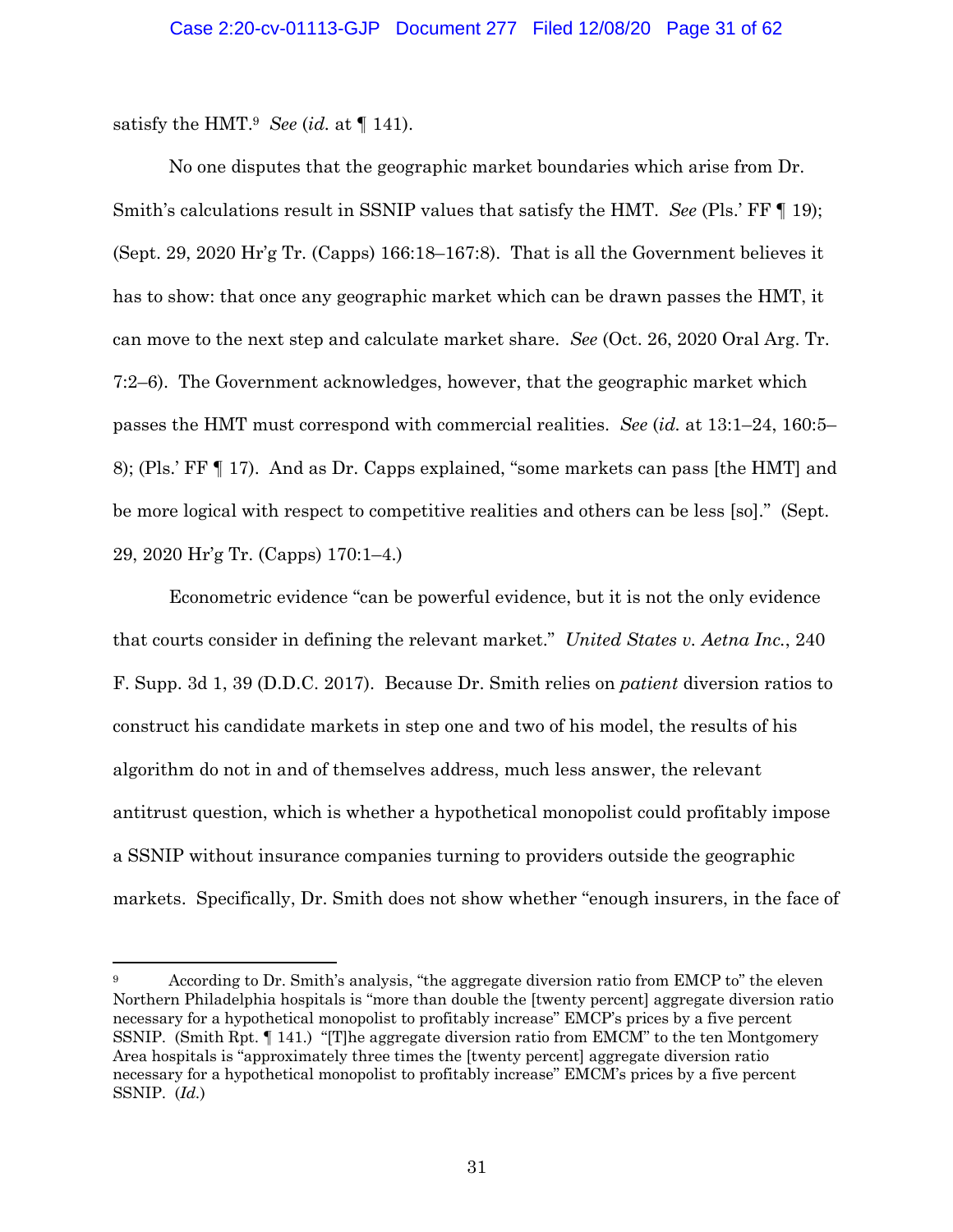#### Case 2:20-cv-01113-GJP Document 277 Filed 12/08/20 Page 32 of 62

a [SSNIP], would avoid the price increase by looking to hospitals outside the proposed geographic market . . . ." *Penn State Hershey*, 838 F.3d at 342.

Courts must consider whether insurer and patient behavior is "correlated." *Id.* at 343. The *Merger Guidelines* instruct the Agencies that "[w]hen direct customers of the merging firms,"—here insurers—"compete against one another in a downstream market, their interests may not be aligned with the interests of final consumers,"—here patients—"especially if the direct customers expect to pass on any anticompetitive price increase." *Merger Guidelines* § 2.2.2. There is a "fundamental difference between analyzing the likely response of consumers through the patient or payor perspective." *Penn State Hershey*, 838 F.3d at 342. Again, insurers are the ones who negotiate directly with the hospitals to determine both reimbursement rates and the hospitals that will be included in their networks." *Id.* "[I]t is possible" that patient and payor behavior align "in some healthcare market[s]," but a conclusion that there is "correlated behavior" between patients and payors must be based on specific evidence before using diversion ratios to construct a relevant market. *Id.* at 343.

In *Advocate Health Care*, the Seventh Circuit held that the district court incorrectly assumed that diversion ratios and insurer options were correlated. 841 F.3d at 475. The Circuit also cautioned the defendant hospitals that they "overlook[ed] insurers' role in the marketplace" when, on appeal, the hospitals used diversion ratios to support their argument that the government should have included Northwestern Memorial hospital in its candidate market as "the closest substitute for some NorthShore hospitals." *Id.* at 475 n.5. The court explained that even if it took "the diversion ratios to mean that a sizable minority of patients consider Northwestern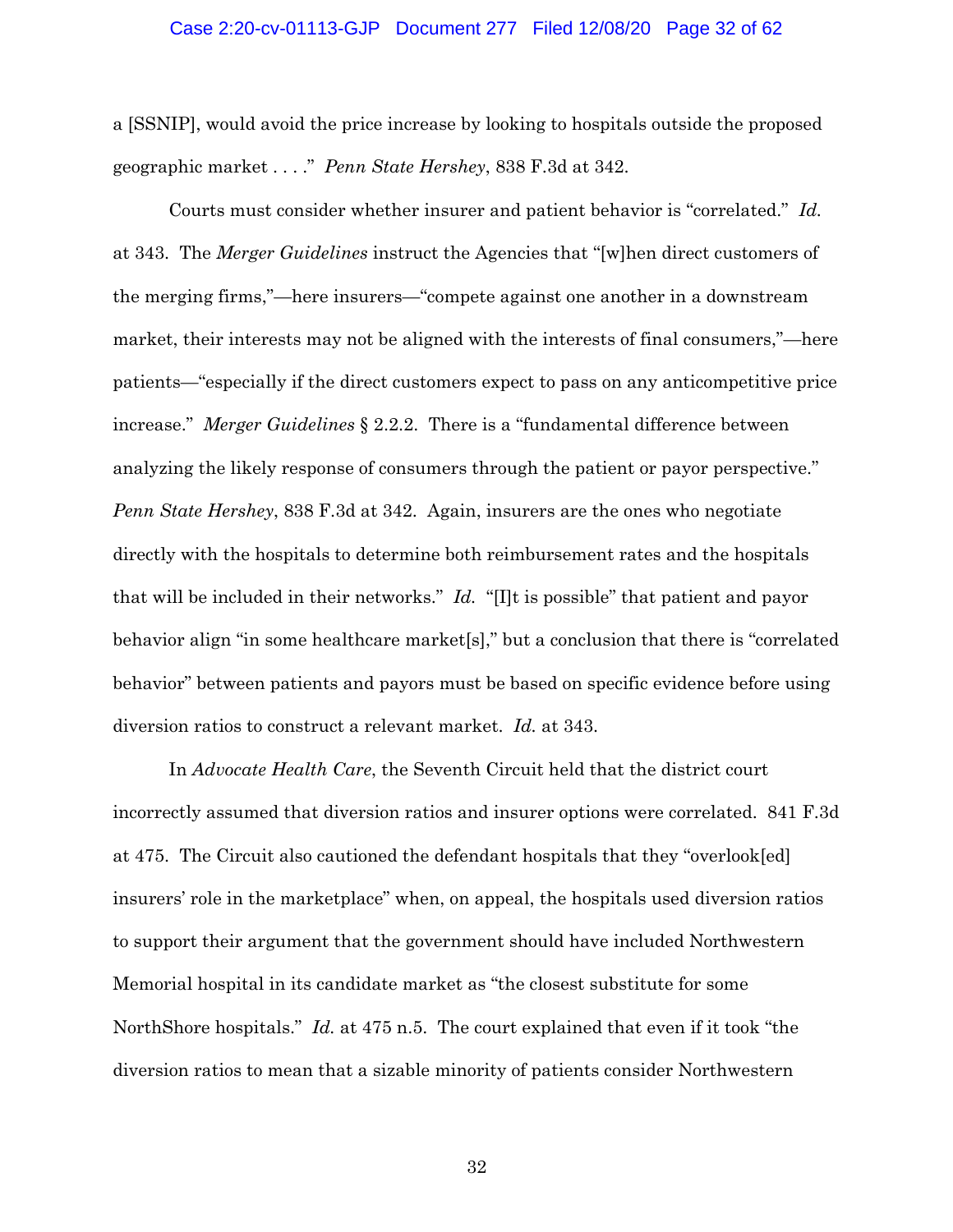## Case 2:20-cv-01113-GJP Document 277 Filed 12/08/20 Page 33 of 62

Memorial as a close substitute, it [did] not follow that insurers could offer it as a sufficient substitute for a commercially viable insurance network." *Id.*

On remand, the district court found that the government's expert could rely on diversion ratios without "fatally undermin[ing]" his geographic market analysis even though they do not always "translate neatly into options for insurers." *FTC v. Advocate Health Care*, No. 15-11473, 2017 WL 1022015, at \*4 (N.D. Ill. Mar. 16, 2017). There, however, the court was able to cite to insurance executives' unanimous testimony that their networks had to include at least one of the merging hospitals "to offer a product marketable to employers." *Id.* Citing "strong, not equivocal" evidence, the court looked past its concerns that the insurers' testimony could be "self-serving" and concluded that "the record as a whole support[ed] the view that insurers genuinely believe[d] that a plan that exclude[d] Advocate and North Shore [was] not viable in the North Shore Area." *Id.* at \*4–5.

Here too, the Government realizes that testimony from this region's major insurers is an indispensable component of Dr. Smith's analysis, if his proposed geographic markets are to correspond with the commercial realities of the southeastern Pennsylvania healthcare industry. *See* (Oct. 26, 2020 Oral Arg. Tr. 16:15–17:12, 238:4– 17, 316:21–317:13). Dr. Smith relies on insurer testimony for his conclusion that if the merger results in price increases for insurers, "they'd have to pass them onto their customers." (Sept. 16, 2020 Hr'g Tr. (Smith) 52:16–22.) But as explained below, the insurers' testimony here is not unanimous or unequivocal, is undercut by other evidence in the record and is ultimately not credible.

Dr. Smith's reliance, at face value, on what some of the insurers had to say is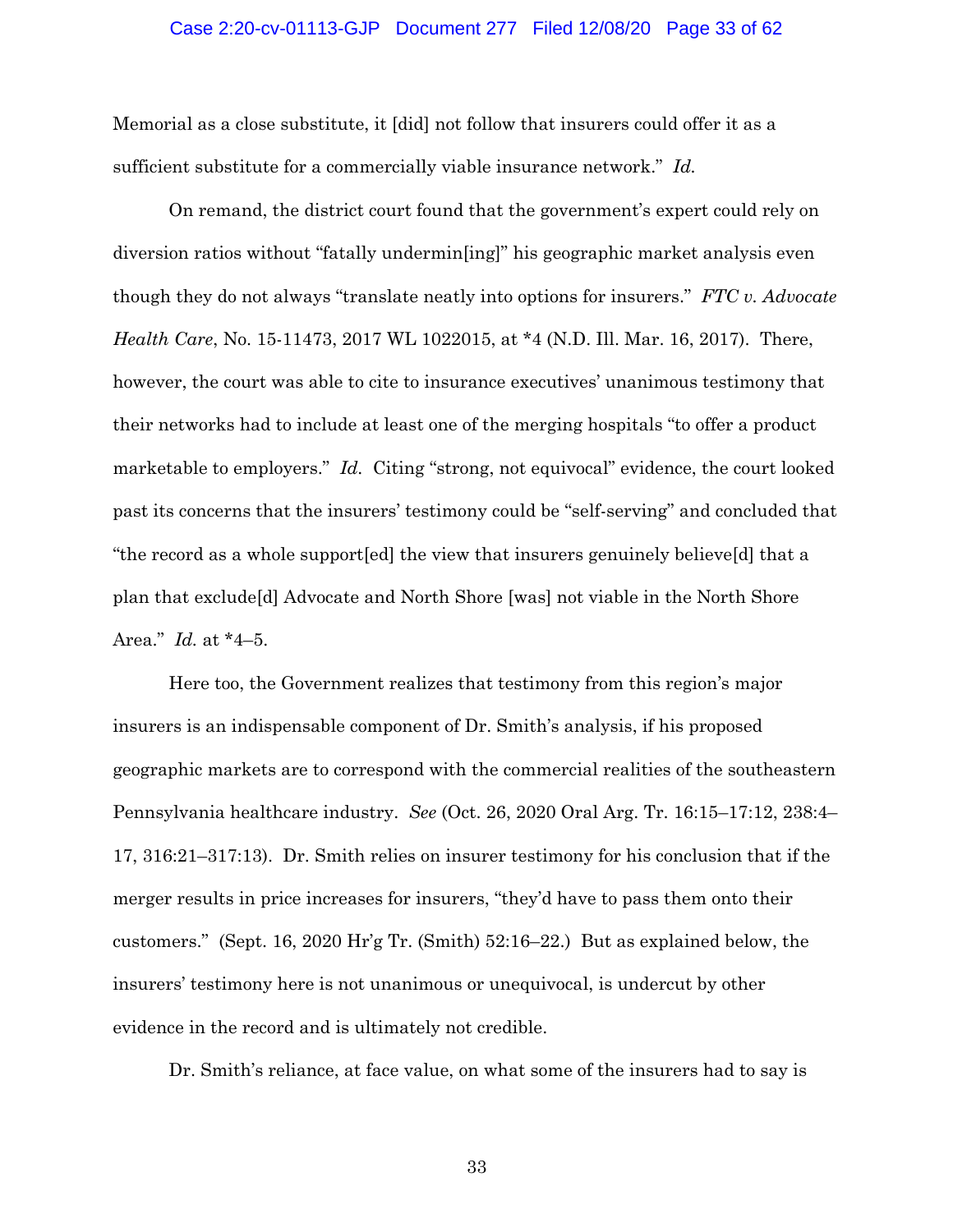## Case 2:20-cv-01113-GJP Document 277 Filed 12/08/20 Page 34 of 62

misplaced and unsupported by the record as a whole. Moreover, other than merely adopt the insurer testimony, Dr. Smith acknowledged that he had not done any other analysis to conclude that there is a correlation between patients and insurers, explaining only that it was "pretty basic economics." (*Id.* at 52:23–24.) He testified that he did not know "very many economists who would say that . . . when costs go up to a firm that's competing in an imperfectly competitive market that there wouldn't be some pass through." (*Id.* at 52:24–53:2.) As a matter of academic econometric analysis, Dr. Smith could be correct, but relying on that simple principle is insufficient. Dr. Smith's basic economics have to be supported by credible evidence that the insurers would have to agree to price increases instead of looking outside his proposed geographic markets.

#### C

The insurers' views on this merger do not fill the gaps in Dr. Smith's analysis. Such a conclusion is unavoidable when comparing the facts of this case to those in the Third Circuit's decision in *Penn State Hershey*, which concerned the proposed merger of the two largest hospitals in the Harrisburg area, Penn State Hershey Medical Center and Pinnacle Health System. *See Penn State Hershey*, 383 F.3d at 333. Hershey, the region's leading academic medical center and provider of complex medical services, operated central Pennsylvania's only specialty children's hospital and the only hearttransplant center in the state outside of Philadelphia and Pittsburgh. *See id.* at 334; *FTC v. Penn State Hershey Med. Ctr.*, 185 F. Supp. 3d 552, 554 (M.D. Pa. 2016), *rev'd on other grounds*, *FTC v. Penn State Hershey Med. Ctr.*, 838 F.3d 327 (3d Cir. 2016). The FTC and Pennsylvania Attorney General sought to enjoin the merger, alleging that it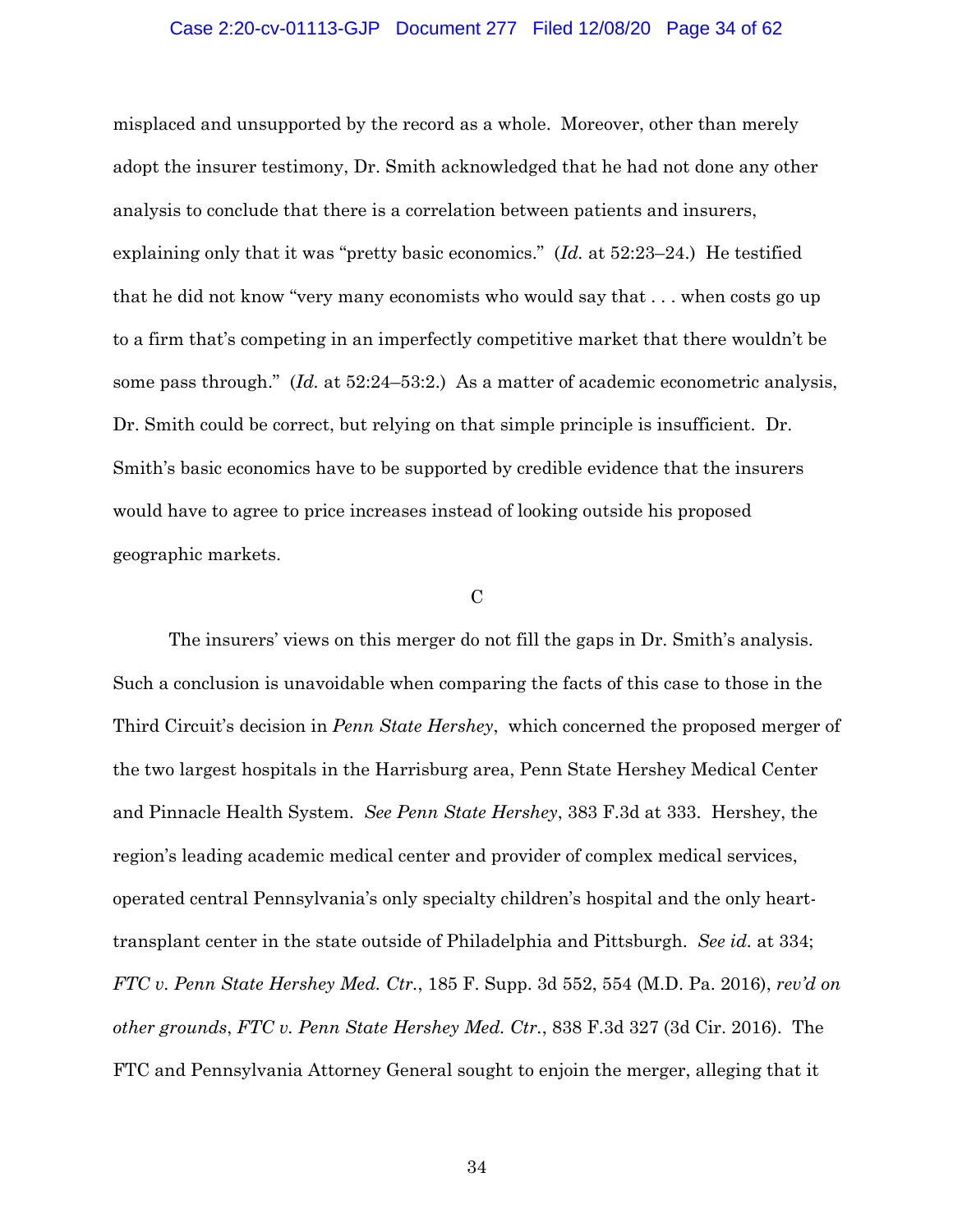## Case 2:20-cv-01113-GJP Document 277 Filed 12/08/20 Page 35 of 62

would substantially lessen competition for GAC services in the relevant geographic market, defined as the four counties encompassing and immediately surrounding Harrisburg. *See Penn State Hershey*, 383 F.3d at 334, 338. The evidence showed that if allowed to merge, Hershey and Pinnacle would control seventy-six percent of GAC services in that market. *See id.* at 334.

The district court denied the government's motion for a preliminary injunction, holding the government did not properly define the relevant geographic market. *See id.* at 339. The court based its decision largely on patient behavior, namely the number and percentage of Hershey's patients who travel to Hershey from outside the fourcounty area. *See id.* at 339. The Third Circuit reversed, stating that the healthcare industry's commercial realities dictated consideration of a possible price increase on insurers, not patients. *See id.* at 341–43. Crucial to the Circuit's ruling was that "[t]he [g]overnment presented *extensive* evidence showing that insurers would have no choice but to accept a price increase from a combined Hershey/Pinnacle in lieu of excluding the Hospitals from their networks." *Id.* at 345 (emphasis added). The extensive evidence included testimony by two of central Pennsylvania's largest insurers that they could not market a network to employers without at least one of the merging hospitals. *See id.*  One of them estimated that it would lose half of its membership in a particular county if it excluded both hospitals from its network. *See id.* That insurer also stated it previously used the possibility of creating a network that included Hershey and another hospital in the Harrisburg market to get Pinnacle to accept lower prices. *See id.* Other insurers also used the merging hospitals' independence to negotiate lower rate increases. *See id.*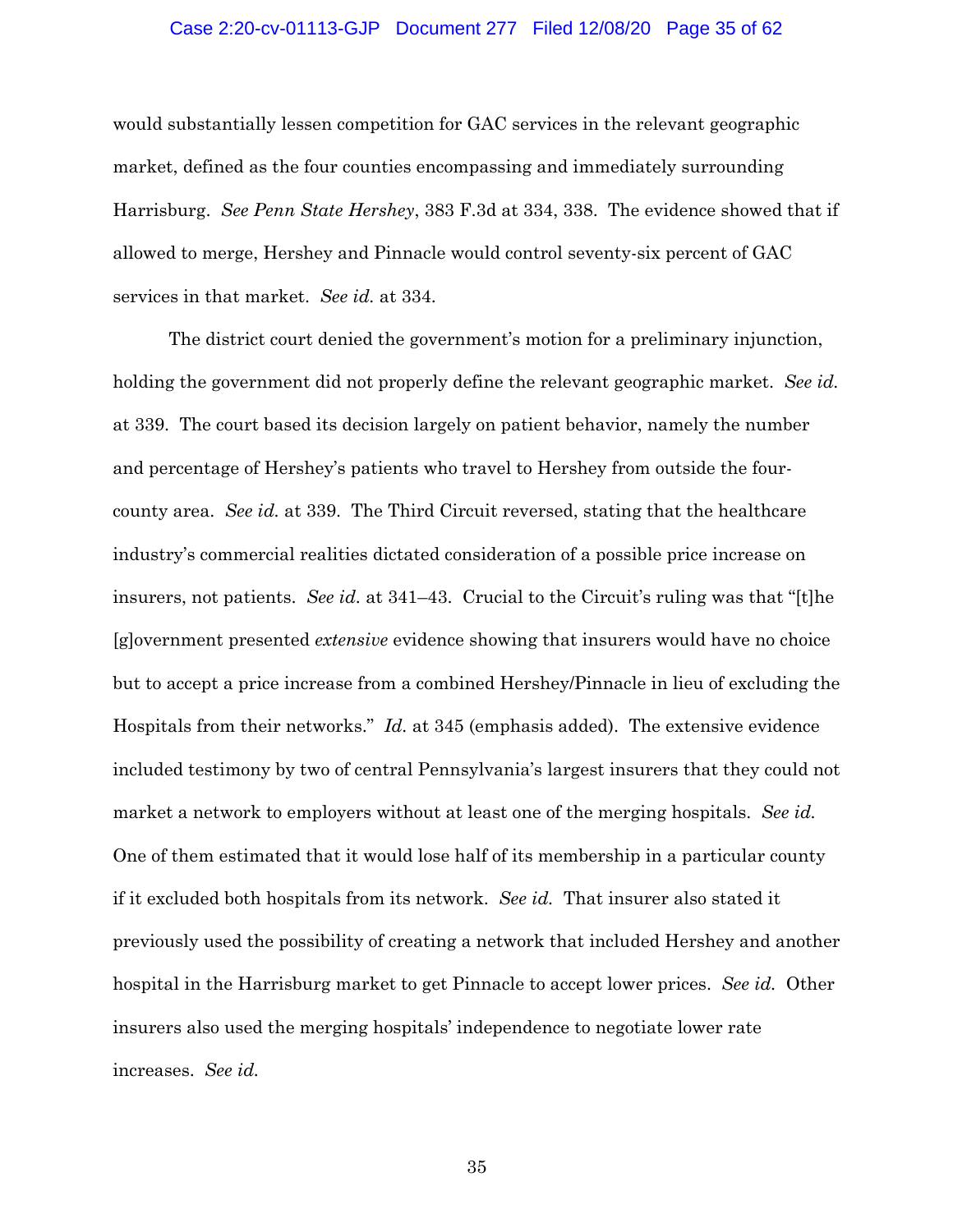## Case 2:20-cv-01113-GJP Document 277 Filed 12/08/20 Page 36 of 62

Moreover, the evidence showed that no health insurance product lacking access to at least one of the merging networks had been successfully marketed to employers in the relevant area. *See id.* The district court heard evidence of a "natural experiment" where an insurer excluded both of the merging hospitals from its health plan and saw half its members switch to other health plans even though it priced its products much lower than its competitors. *See id.* at 345–46. That insurer was then told by brokers its network was no longer viable. *See id.* The evidence also included area employers' testimony that it would be difficult to market a health plan without the merging hospitals. *See id.* at 345; *see also Advocate Health Care*, 841 F.3d at 465 (executives from several insurers testified unequivocally that their networks had to include one of the merging entities to be marketable); *FTC v. Sanford Health*, 926 F.3d 959, 963–64 (8th Cir. 2019) (representatives from state's three largest insurance companies unequivocally testified their networks must include services controlled almost exclusively by the merging entities to be competitive). Finally, multiple payors testified that they considered the proposed geographic market to be distinct and that they did not consider hospitals in other areas to be suitable alternatives. *See Penn State Hershey*, 383 F.3d at 346.

The southeastern Pennsylvania and central Pennsylvania healthcare markets are vastly different. The district court in *Penn State Hershey* pointed to the nineteen hospitals within a sixty-five-mile drive of Harrisburg as suitable alternatives to Hershey and Pinnacle. *See Penn State Hershey*, 185 F. Supp. 3d at 557. Here, there are numerous health systems and many more hospitals within a far smaller radius. *See supra* Section I.B.iii. Those hospitals include highly regarded academic medical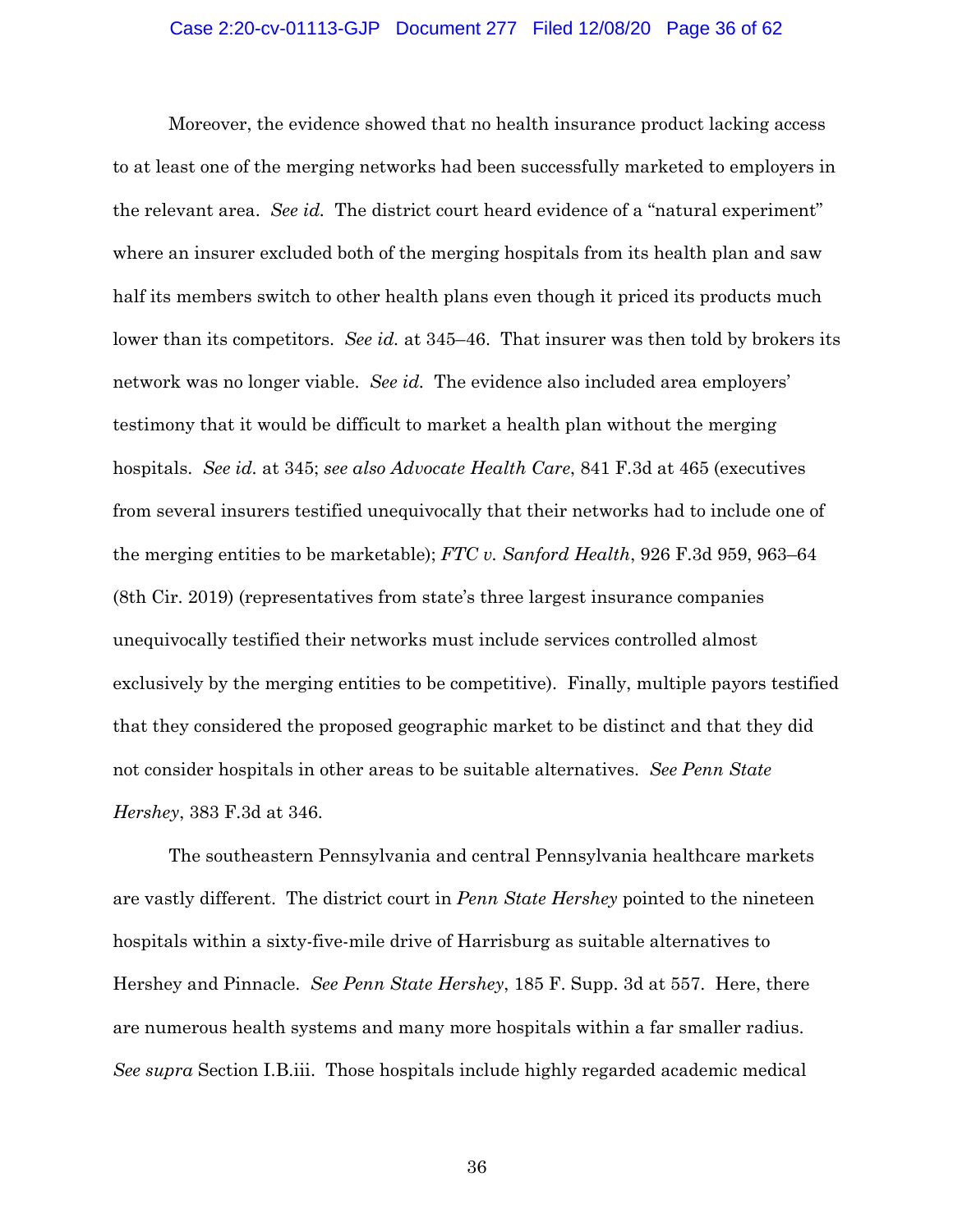centers. *See* (Sept. 29, 2020 Hr'g Tr. (Klasko) 19:17–20:2 (Philadelphia area has a "monopolistic" health insurance market and "some of the greatest [provider] competition," which includes six academic medical centers, giving the market some of the greatest concentration of hospitals in the country)); *see also* (DX0210-008 (showing that Philadelphia has low hospital consolidation)); (Sept. 14, 2020 Hr'g Tr. (Markowitz) 65:10–66:2 ("when you compare it to other markets—[Philadelphia] is a less consolidated market than the other markets we've seen across the country")). And again, while the region's hospital consolidation is low, healthcare insurer consolidation is high. *See supra* Section I.C.

Insurers in this region have numerous reputable providers they can include in their networks while some providers depend on being in the few major insurer networks to remain viable. *See* (Sept. 29, 2020 Hr'g Tr. (Klasko) 19:17–20:2, 29:5–10 ("traditionally, I couldn't say no to any commercial insurer because . . . since we're a safety net hospital and you're so underpaid by the government, you're actually losing money on government sponsored services, that if you lost those commercial patients you really wouldn't be able to survive very well.")); *cf.* (Sept. 30, 2020 Hr'g Tr. (McTiernan) 57:6–11 ("to walk away from a commercial insurer is typically not a wise choice for health systems or hospitals to make . . . . I can't really recall in Philadelphia that decision being made for a sustained period of time by any hospital or health system.")).

Most importantly, for the reasons that follow the Government here has not put forth anything like the "extensive evidence" discussed in *Penn State Hershey* proving that insurers in this region would accept a price increase in either of Dr. Smith's proposed geographic markets.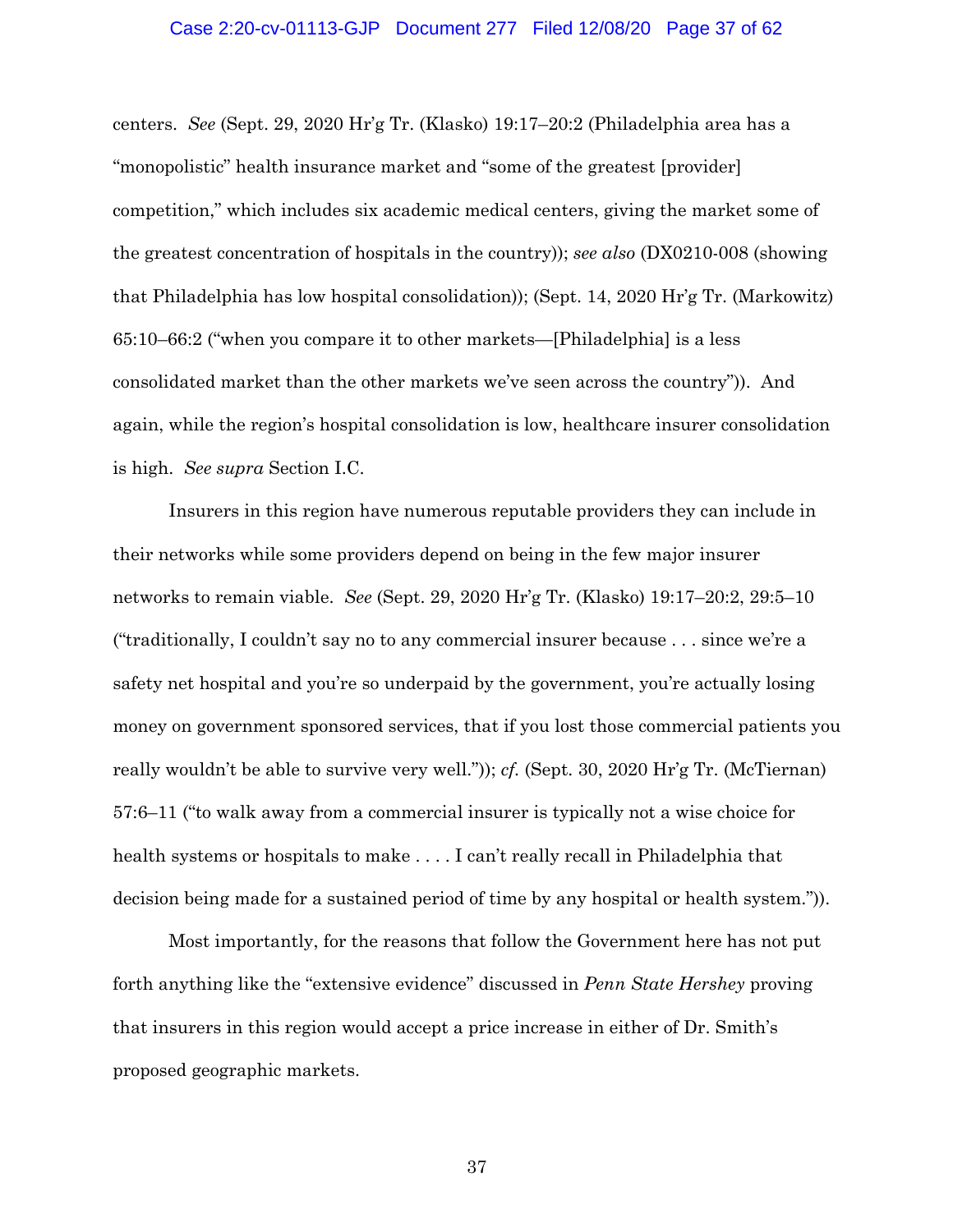i

Testimony from the region's insurers on the Jefferson-Einstein merger's potential competitive impact is neither unequivocal nor unanimous, something that reflects the competitive provider dynamic in southeastern Pennsylvania. The Government does not rely at all on testimony or evidence from Aetna, the region's second largest insurer, for good reason: Aetna has no concerns about the merger.*See* (PX7010, Investigational Hr'g Tr. (Morris) 93:15–21); *see also* (JX0062, Morris Dep. Tr. 31:13–32:16).

Similarly, the Government did not rely on the area's third biggest insurer, United, during the evidentiary hearing, oral argument or in any of its briefing. Cynthia Winings, United's Vice President of Network Management, was not called to testify at the hearing. In a declaration and during her deposition, she expressed some concerns about the merger, including that she believed a network excluding the Jefferson and Einstein systems entirely "would not be marketable to residents of Montgomery or Philadelphia Counties" and that the merger would "provide the additional leverage for Jefferson to ask for higher rates." *See* (JX0064, Winings Dep. Tr. 329:14–331:5, 353:2– 354:10); (PX5007, Winings Decl. ¶¶ 19, 25).10

But she never said what the Government needed her to say—that the absence of

<sup>&</sup>lt;sup>10</sup> Many witnesses, in addition to being deposed and, for some, also testifying at the evidentiary hearing, submitted sworn declarations during the Government's investigation. In certain circumstances, the witnesses' declarations were less equivocal than their testimony. Defendants point out that the declarations were actually drafted by the FTC, while the FTC responds that it ensured that the statements in the declarations are "truthful, accurate, and clear" and "[t]here is no argument here that the witnesses attested to anything other than what they believed to be true." *See* (Defs.' Mot. *in Limine* at 3–4, ECF 132); (Pls.' Resp. to Defs.' Mot. *in Limine* at 4, ECF 166). The Court considers the declarations, but places greater weight on witnesses' deposition or hearing testimony, where they were subject to cross-examination.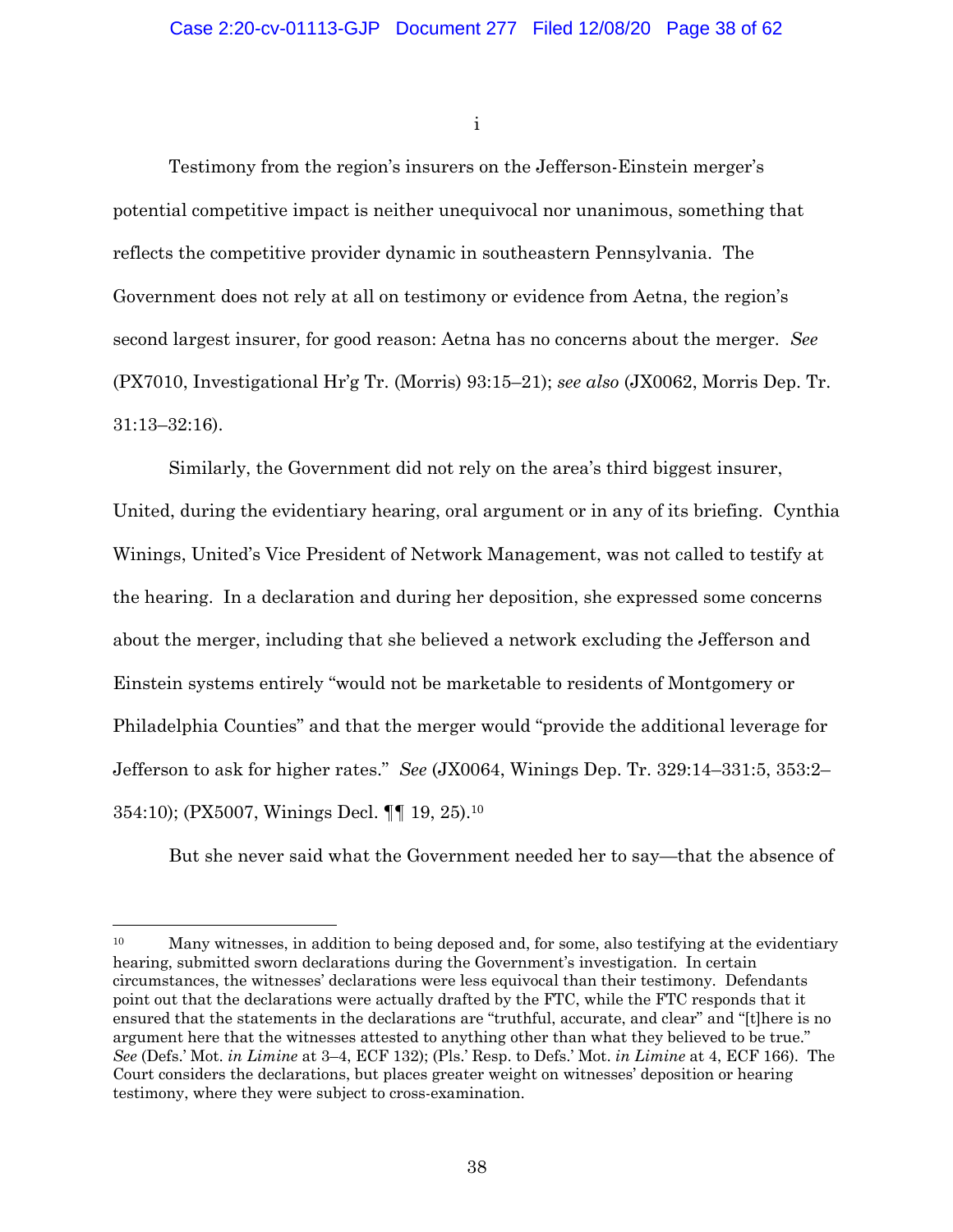# Case 2:20-cv-01113-GJP Document 277 Filed 12/08/20 Page 39 of 62

the Jefferson and Einstein hospitals in the Government's narrower Northern Philadelphia and Montgomery Areas would make United's network unmarketable or that United would agree to pay higher rates for GAC services in the Government's proposed markets. *See generally* (JX0064); (PX5007). In fact, she never said that United would agree to pay higher rates to a combined Jefferson-Einstein *anywhere*. *See generally* (JX0064); (PX5007).And she never recognized the existence of distinct GAC markets in the Northern Philadelphia or Montgomery Areas. *See generally* (JX0064); (PX5007).

Winings also acknowledged a United analysis demonstrating the company believes a broad range of alternative providers to EMCP or EMCM are available, including hospitals well outside of the Government's Northern Philadelphia and Montgomery Areas such as Pottstown Hospital, HUP, Pennsylvania Hospital, Penn Presbyterian Medical Center, Main Line's Lankenau Hospital and Methodist Hospital. *See* (JX0064, Winings Dep. Tr. 101:12–107:5); (DX0402-005–006).

ii

Without Aetna or United, the Government relies principally on IBC and Cigna to support Dr. Smith's algorithm and show that the geographic markets Smith has designed correspond to the commercial realities of this region's healthcare industry. *See* (Oct. 26, 2020 Oral Arg. Tr. 16:15–18, 17:8–1211, 243:22–244:4). In fact, the Government maintains that the best record evidence supporting its position that the merged entity's bargaining leverage will improve in its future contract negotiations with insurers is the combination of Dr. Smith's "econometric analysis" and the

<sup>11</sup> The oral argument transcript incorrectly names defense counsel as the speaker at 16:15–21, 17:2–7, 17:10 and 17:12. The Government provided each of these responses.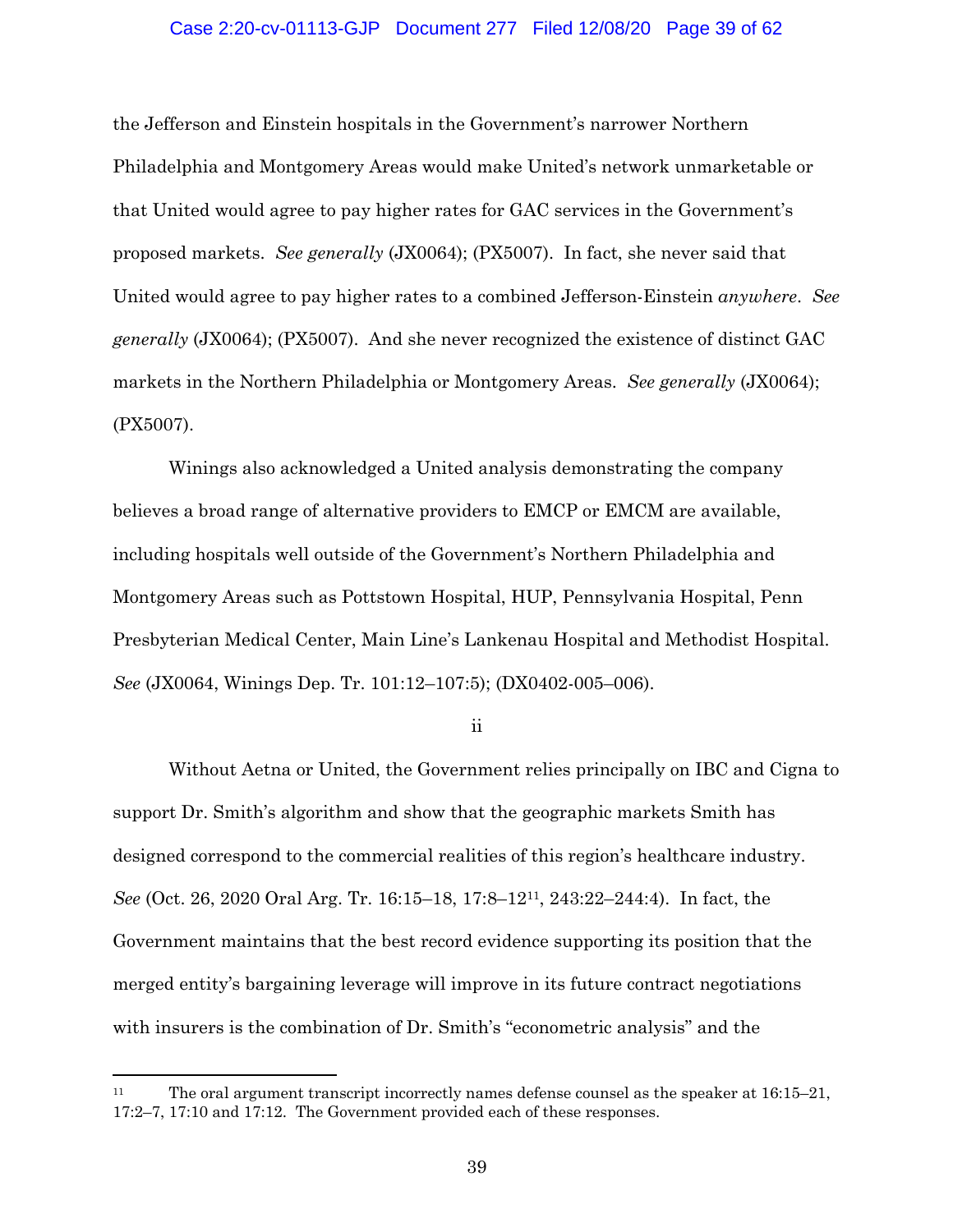## Case 2:20-cv-01113-GJP Document 277 Filed 12/08/20 Page 40 of 62

testimony of IBC and Cigna representatives. *See* (*id.* at 238:4–17); *see also* (*id.* at 316:23–25, 317:1–5 (the best evidence that a hypothetical monopolist could impose a SSNIP in the Government's defined geographic markets is "the testimony of the insurers again and the data analysis done by Dr. Smith.")).

a

The *Merger Guidelines* caution that while "[i]nformation from customers about how they would likely respond to a price increase, and the relative attractiveness of different products or suppliers, may be highly relevant, especially when corroborated by other evidence," in evaluating customer testimony it is important to be "mindful that customers may oppose, or favor, a merger for reasons unrelated to the antitrust issues raised by that merger." *Merger Guidelines* § 2.2.2. Courts in healthcare merger cases have expressed similar skepticism of insurer testimony and its potentially self-serving nature. *See, e.g.*, *FTC v. Tenet Health Care Corp.*, 186 F.3d 1045, 1054 (8th Cir. 1999) (reversing district court order enjoining a hospital merger, in part because of the district court's "reliance on the testimony of managed care payers, in the face of contrary evidence, that these for-profit entities would unhesitatingly accept a price increase rather than steer their subscribers to [other hospitals]. Without necessarily being disingenuous or self-serving or both, the testimony is at least contrary to the payers' economic interests and thus is suspect."); *Advocate Health Care*, 2017 WL 1022015, at \*5 ("The Court shares some of defendants' concerns about the credibility of the insurers' testimony, which may indeed be self-serving . . . .").

Courts should not take at face value the testimony of insurers in hospital merger cases. Payor testimony must be corroborated by the record evidence taken as a whole.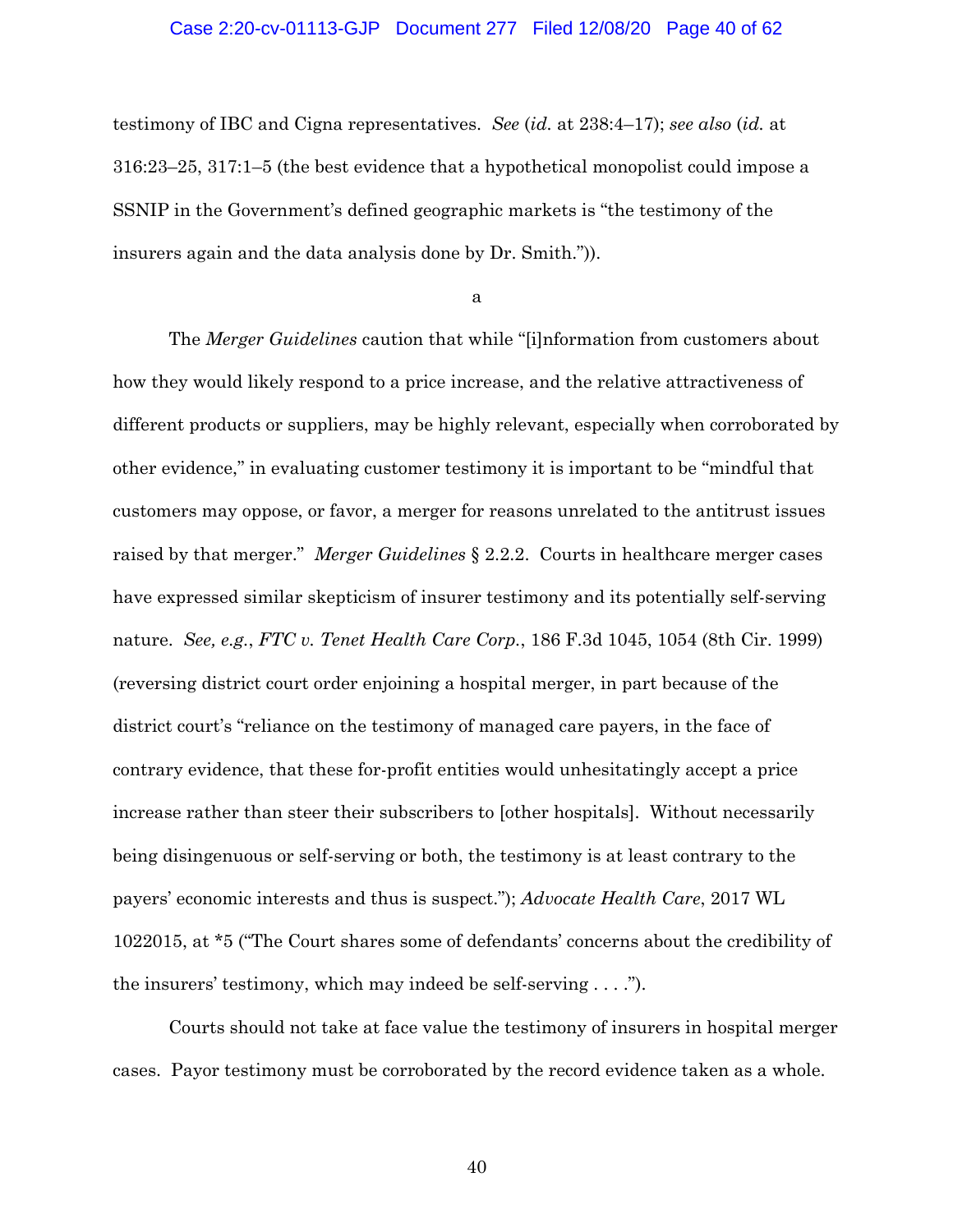## Case 2:20-cv-01113-GJP Document 277 Filed 12/08/20 Page 41 of 62

Above all, the testimony must be credible. It must be reasonable when considered in light of the other evidence and the insurers' possible bias or motive must be assessed when determining how much weight the testimony should be given.

The IBC and Cigna testimony the Government claims supports its markets is not corroborated by the record evidence. And while Dr. Smith cites to portions of IBC and Cigna deposition testimony to bolster his rebuttal report, *see, e.g.*, (Smith Rebuttal Rpt. ¶¶ 61 n.137, 88 n.188, 90 n.194–95, 183 n.326, 241 n.460–61), other portions of that testimony undercut Dr. Smith's conclusions.

b

Paul Staudenmeier, IBC's Vice President of Provider Contracting, Reimbursement and Value-Based Programs, testified to IBC's alleged concerns with the merger, purportedly to show that if Jefferson and Einstein were allowed to combine, IBC would pay higher reimbursement rates if the merged entity demanded them. His testimony, considered against other record evidence and IBC's motive to oppose the merger for other reasons, was less than convincing. Staudenmeier's concerns fluctuated in magnitude depending on how he was asked to give his view, and his trepidations were far less compelling when stated in an adversary setting versus an FTC declaration.

At the evidentiary hearing, Staudenmeier testified that if after the merger Jefferson and Einstein demanded higher rates at their GAC hospitals, he "would expect it to be a difficult negotiation, and I would expect we would have to ultimately pay more if we wanted them to be in the network." (Sept. 14, 2020 Hr'g Tr. (Staudenmeier 89:15– 90:10.) If Jefferson and Einstein's GAC hospitals were not in IBC's network, IBC "could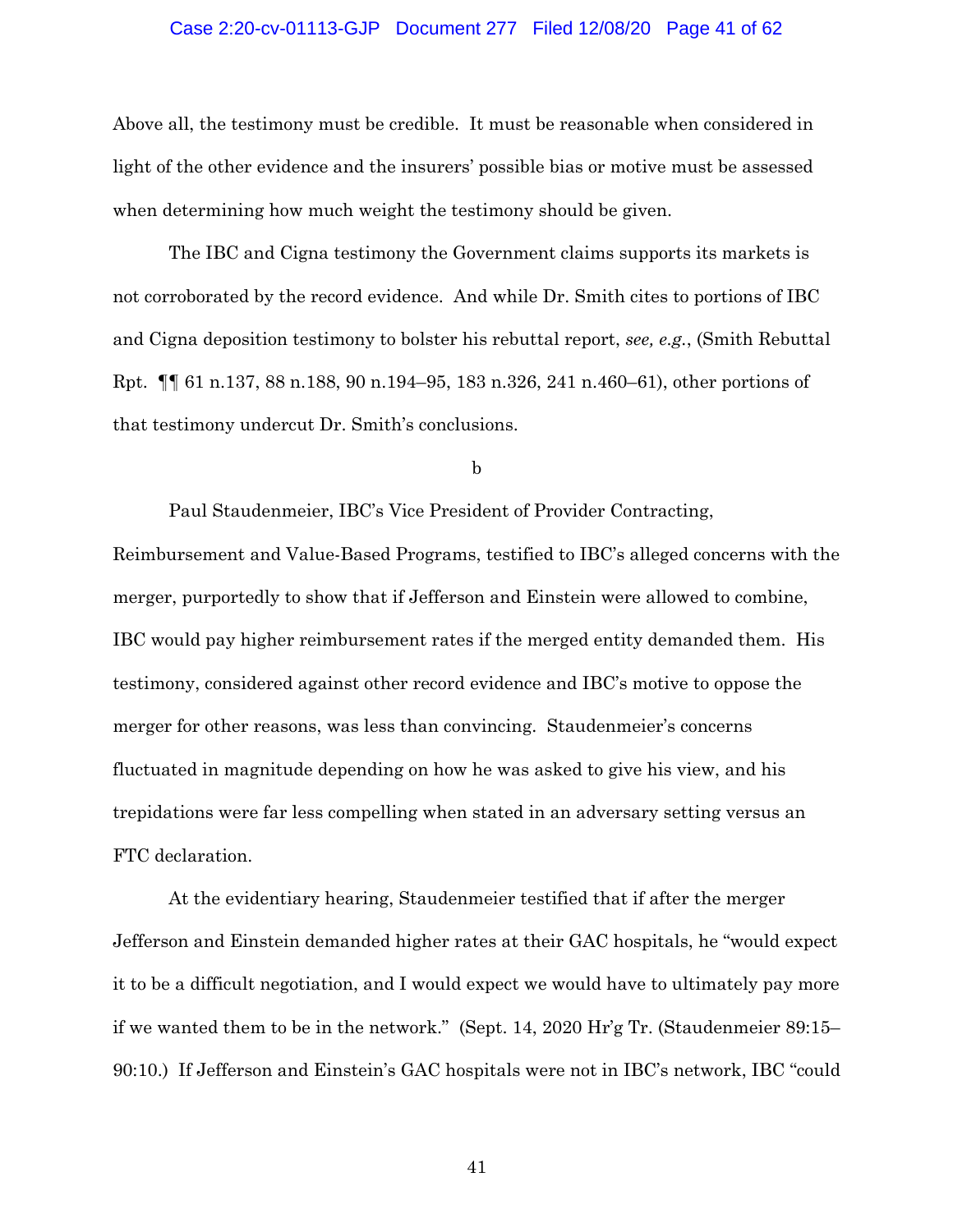# Case 2:20-cv-01113-GJP Document 277 Filed 12/08/20 Page 42 of 62

probably from a technical standpoint sell a health plan, but we would be much less attractive to citizens who lived in" northern Philadelphia or Montgomery County. (*Id.* at 87:22–88:5.)

Staudenmeier was most concerned about potential reductions in member choice for certain GAC services in the Montgomery and Northern Philadelphia Areas if Jefferson and Einstein go out of IBC's network after the transaction. He stated that if EMCP was not in IBC's network, "[i]t would be very important to have Abington in the network" to serve members in northern Philadelphia and southern Montgomery County. (*Id.* at 86:9–23.) He also testified that to serve members in the geographic area that EMCM serves, if EMCM was not in-network for IBC then IBC "would need contracts with the Jefferson Lansdale facility, for example, or the Abington facility, for example. Not limited to those two, but they would be very important." (*Id.* at 85:4–14.) Obstetric services would be particularly lacking in Montgomery County without EMCM or Abington Hospital. *See* (*Id.* at 85:20–25, 90:11–13); (JX0070, Staudenmeier Dep. Tr. 189:9–190:12); (PX5008, Staudenmeier Decl. ¶ 33).

IBC's opposition to this transaction exemplifies why courts should scrutinize insurer testimony in hospital merger cases. First of all, Staudenmeier believes that *all* hospital mergers are bad for consumers. *See* (Sept. 14, 2020 Hr'g Tr. (Staudenmeier) 123:20–124:23). He also says that IBC seeks to market networks that offer members "complete choice" and the "largest, broadest network of participating providers in the marketplace" such that "relative to competitors our goal is to have the largest network." (*Id.* at 81:11–20.) This suggests that what IBC really wants to avoid is not having a larger network than its competitors, i.e., becoming any less dominant in the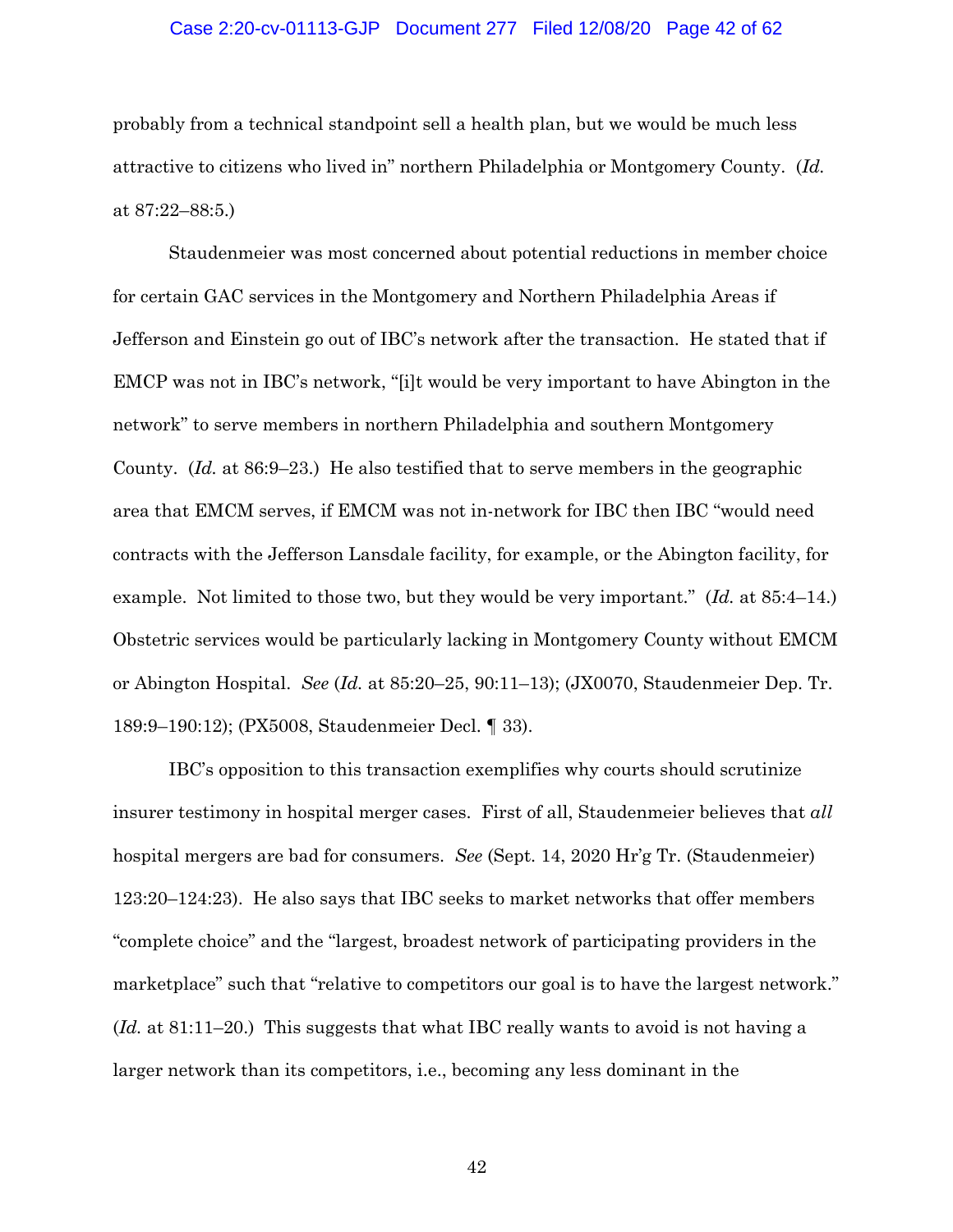# Case 2:20-cv-01113-GJP Document 277 Filed 12/08/20 Page 43 of 62

marketplace than it already is. But that "goal" has nothing to do with the actual issue the Government must prove—that IBC or other insurers would accept a SSNIP in the Government's proposed geographic markets instead of turning to other providers in their networks outside those markets.

The record does not support Staudenmeier's conclusory assertion that IBC would surrender to a price increase rather than steer its members to hospitals outside the Government's markets. For instance, IBC threatened to terminate Einstein from its network before reaching its most recent agreement with Einstein and did not express a concern for network attractiveness or marketability in assessing Einstein's termination. *See* (Sept. 16, 2020 Hr'g Tr. (Freedman (Einstein CEO)) 131:13–25); (DX0329-008 (stating IBC has sufficient network access/adequacy for commercial patients without Einstein and listing transfer of maternity cases, "negative press," and "vulnerable hospital" among "key considerations/risks" relating to an Einstein termination)). IBC was also prepared to sever ties with Jefferson, including the then-recently acquired Abington and Aria health systems, if its last negotiations failed, to a point where IBC's CEO texted Jefferson's CEO, Dr. Stephen Klasko, "basically a 'take it or leave it'" offer. *See* (JX0070, Staudenmeier Dep. Tr. 271:8–13 (IBC's message to Jefferson was that it "was prepared to move on if negotiations failed")); (PX1375-004); (Sept. 14, 2020 Hr'g Tr. (DeAngelis) 298:23–299:19).

IBC told Jefferson that given the breadth of provider competition in southeastern Pennsylvania, IBC's network is not dependent on particular providers. *See* (Sept. 29, 2020 Hr'g Tr. (Klasko) 27:3–7 ("[W]hen it comes to commercial insurance, there's so much provider competition that frankly anybody can, especially the big ones,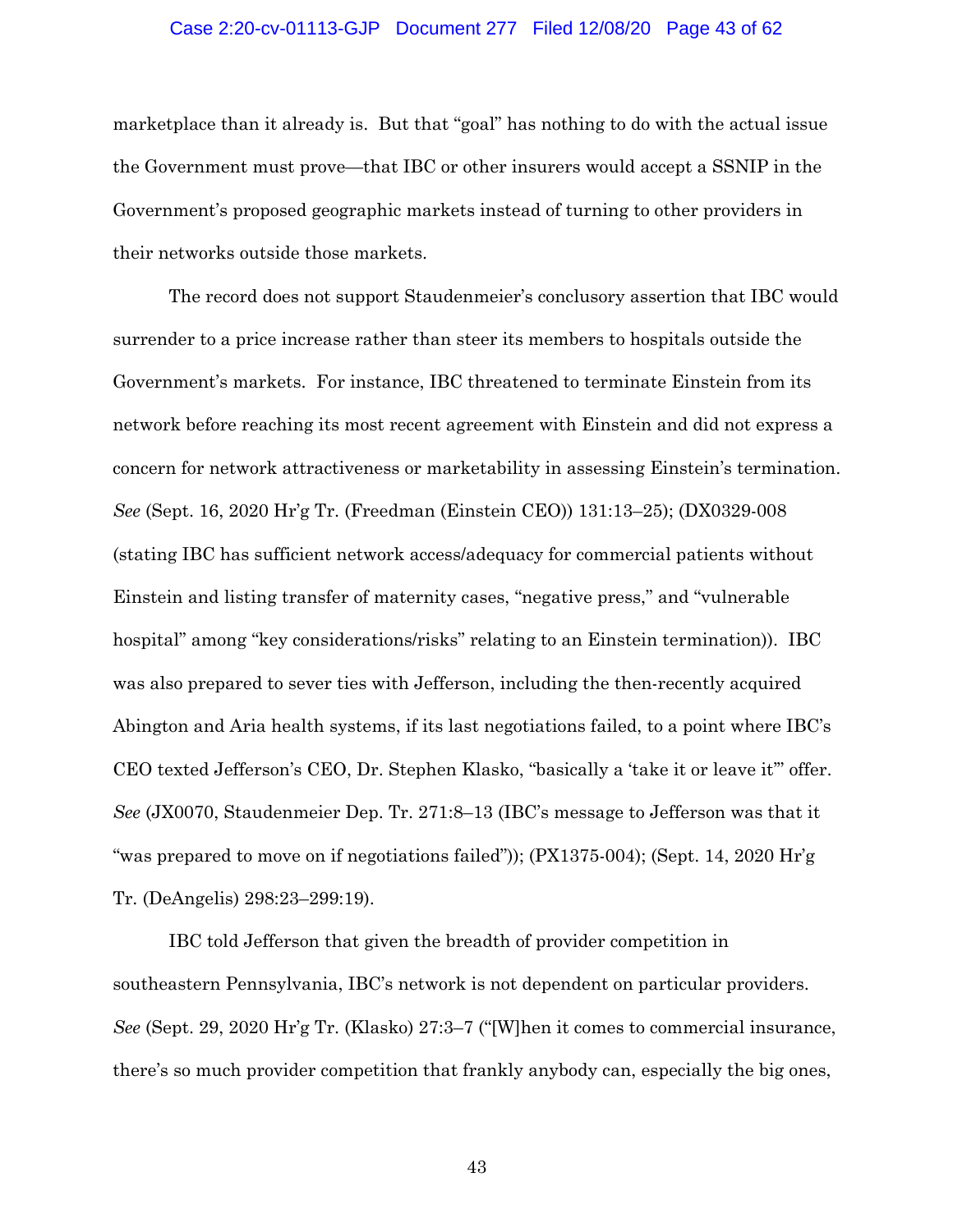## Case 2:20-cv-01113-GJP Document 277 Filed 12/08/20 Page 44 of 62

United, Aetna, IBC, of course, and Cigna, they could just say fine, we won't do it. And you don't even have to ask me. You can ask IBC. IBC has told me that.")). And further to Staudenmeier's stated goal, IBC contracts with every health system in southeastern Pennsylvania, giving its subscribers numerous quality healthcare options. *See* (Sept. 14, 2020 Hr'g Tr. (Staudenmeier) 105:4–6). "Alternative providers offering a similar scope and quality of services in a similar geographic area limit the bargaining leverage of a provider and constrain its ability to negotiate higher reimbursement rates." (Pls.' FF  $\P$  8.)

Staudenmeier based his testimony about GAC hospital alternatives to Jefferson and Einstein on his purported "knowledge of the marketplace," not any IBC analyses. *See* (JX0070, Staudenmeier Dep. Tr. 68:17–69:19, 192:19–194:3). But IBC's own evaluation of suitable alternatives to Jefferson hospitals does not align with Staudenmeier's belief. When IBC considered terminating Abington, Abington-Lansdale, Methodist, and TJUH from its network, it identified HUP, Pennsylvania Hospital, St. Mary Medical Center and Holy Redeemer, not Einstein, as redirection hospitals. *See* (DX0323-011); *see also* (JX0070, Staudenmeier Dep. Tr. 188:6–11). Additionally, Staudenmeier singled out EMCM, Abington and Abington-Lansdale's provision of obstetric services as a main reason why IBC's network would suffer without those facilities in it, but his concern lacks a foundation. Staudenmeier said that the volume of IBC member deliveries could not be taken on by all other providers in IBC's network, but that was a "gut reaction." *See* (JX0070, Staudenmeier Dep. Tr. 307:5–9). He did not know how many IBC members residing in Montgomery County deliver at EMCM, Abington or Abington-Lansdale. *See* (*id.* at 190:13–191:20). But he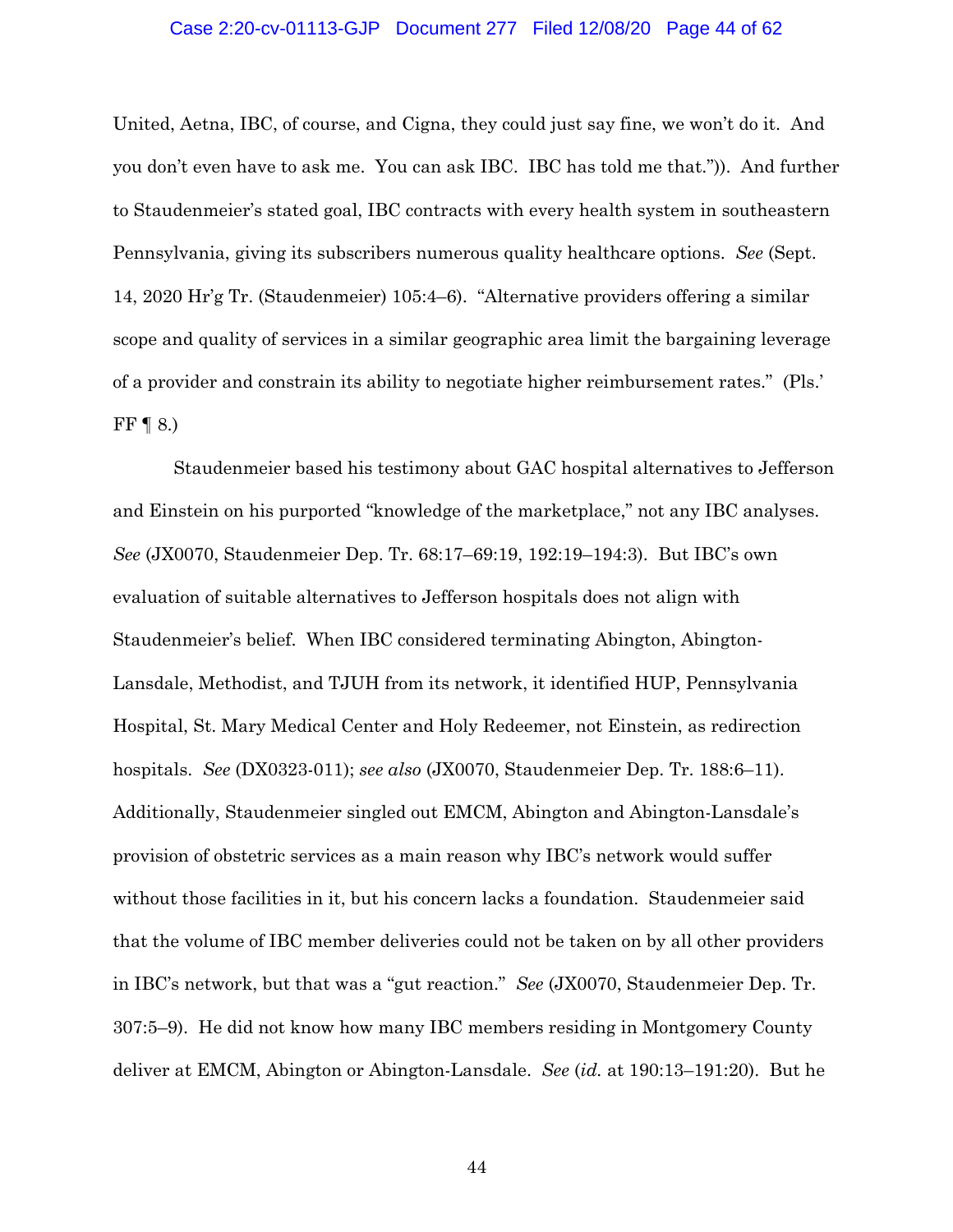# Case 2:20-cv-01113-GJP Document 277 Filed 12/08/20 Page 45 of 62

acknowledged that IBC contracts with Holy Redeemer, which offers obstetric services in Montgomery County and is located barely outside the Government's Montgomery Area market. *See* (*id.* at 318:13–18). He also recognized that HUP is a respected obstetric services provider but did not know what percentage of IBC members residing in Montgomery County receive obstetrics care at Penn. *See* (*id.* at 195:6–196:2).12

The record evidence also shows that IBC has a clear motive, other than antitrust concerns, to oppose this merger. As Staudenmeier confirmed, IBC considers Jefferson to be a potential competitive threat as an insurer. *See* (Sept. 14, 2020 Hr'g Tr. (Staudenmeier) 113:16–114:8). IBC recognizes, and does not like, that "the merger would take Jefferson from being less of a potential competitor to IBC [to] more of an actual competitor." *See* (*id.* at 116:23–117:1). Specifically, Jefferson and Einstein currently compete with IBC as insurers through their ownership in Health Partners Plans, Inc. ("HPP"), a Medicaid and Medicare insurer that covers approximately 256,000 lives in southeastern Pennsylvania. *See* (*id.* at 116:10–13); (DX9601); (JX0071, Snyder Dep. Tr. 148:1–4). IBC has the largest Medicaid plan in Philadelphia and HPP is the second largest. *See* (Sept. 16, 2020 Hr'g Tr. (Freedman) 114:13–20). Jefferson and Einstein each own twenty-five percent of HPP, and a combined Jefferson-Einstein would thus own half the entity. *See* (DX9601). Temple University owns the remaining

<sup>&</sup>lt;sup>12</sup> In any event, the relevant product market is GAC services, not obstetric services in isolation. In his Government-drafted declaration, Staudenmeier states that "[a] provider with a favorable bargaining position regarding one service line can use that bargaining position in negotiations with Independence to extract higher rates overall, including rates relating to other service lines. For example, a provider that has a favorable bargaining position relating to obstetrics services . . . could use that bargaining position to negotiate for higher rates overall, including rates for services other than obstetrics." (PX5008, Staudenmeier Decl. ¶ 11.) But Staudenmeier's opinion, based as it is on his "gut reaction," does not show that if a combined Jefferson-Einstein could have a more favorable position for obstetric services, IBC, or any other insurer, would then have to pay the merged entity higher rates for the overall cluster of GAC services.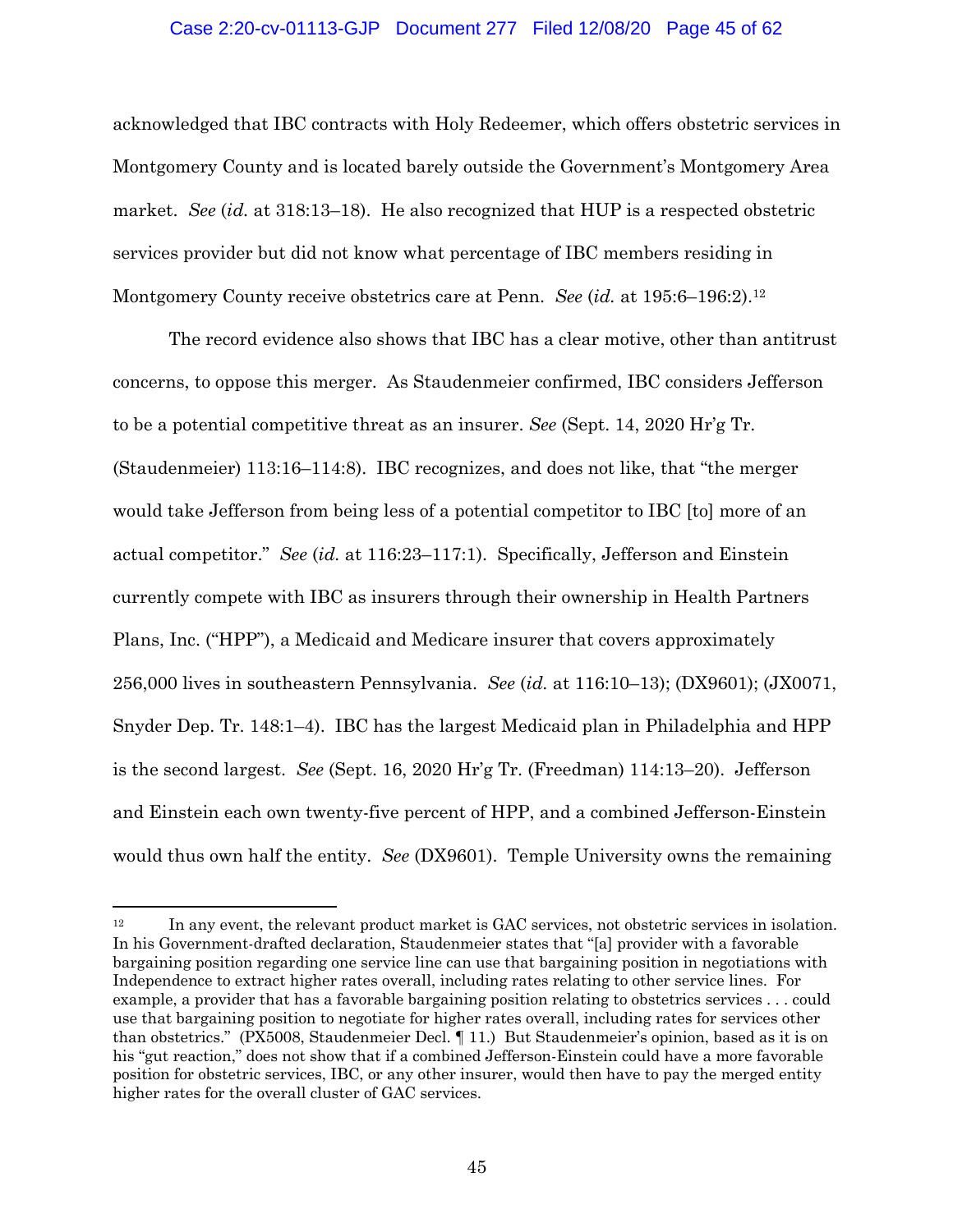## Case 2:20-cv-01113-GJP Document 277 Filed 12/08/20 Page 46 of 62

fifty percent of HPP and, through a separate transaction, Jefferson is attempting to purchase Temple's share. *See* (*id.*). IBC's CEO reacted to Jefferson's potentially growing position in HPP by saying "it remains to be seen how we are going to be able to collaborate with anyone who is in direct competition with us as an insurer." (DX9601- 003.)

IBC does not want healthcare providers competing with it in the health insurance market. *See* (Sept. 30, 2020 Hr'g Tr. (McTiernan) 56:4–12 (based on his experience working at IBC, IBC "viewed hospitals wanting to get into the insurance business, no matter who the hospital or health system was, as a potential competitive threat . . . .")). For example, before Einstein and Jefferson agreed to merge, Einstein discussed a potential partnership with a Pittsburgh-based provider and insurer, the University of Pittsburgh Medical Center ("UPMC"). *See* (Sept. 16, 2020 Hr'g Tr. (Freedman) 132:22–134:2); (*id.* (Maksimow (SVP Partnerships, Mergers and Acquisitions, Kaufman Hall)) at 224:19–225:8). As part of a potential UPMC/Einstein deal, UPMC wanted to bring Einstein together with a managed care company so that UPMC could enter the southeastern Pennsylvania market as both a provider and an insurer. *See* (*id.* (Freedman) at 132:22–134:2); (*id.* (Maksimow) at 224:19–225:8).

While IBC and Einstein were negotiating a new contract, IBC invited Einstein's President and CEO, Barry Freedman, to an Eagles game. *See* (*id.* (Freedman) at 131:13–25). At halftime, IBC's CEO and another executive told Freedman that IBC would terminate its contract with Einstein if Einstein partnered with UPMC. *See* (*id.*); (Sept. 30, 2020 Hr'g Tr. (DeAngelis) 53:2–18). Shortly thereafter, IBC sent Einstein a contract proposal containing significant rate reductions in comparison to a prior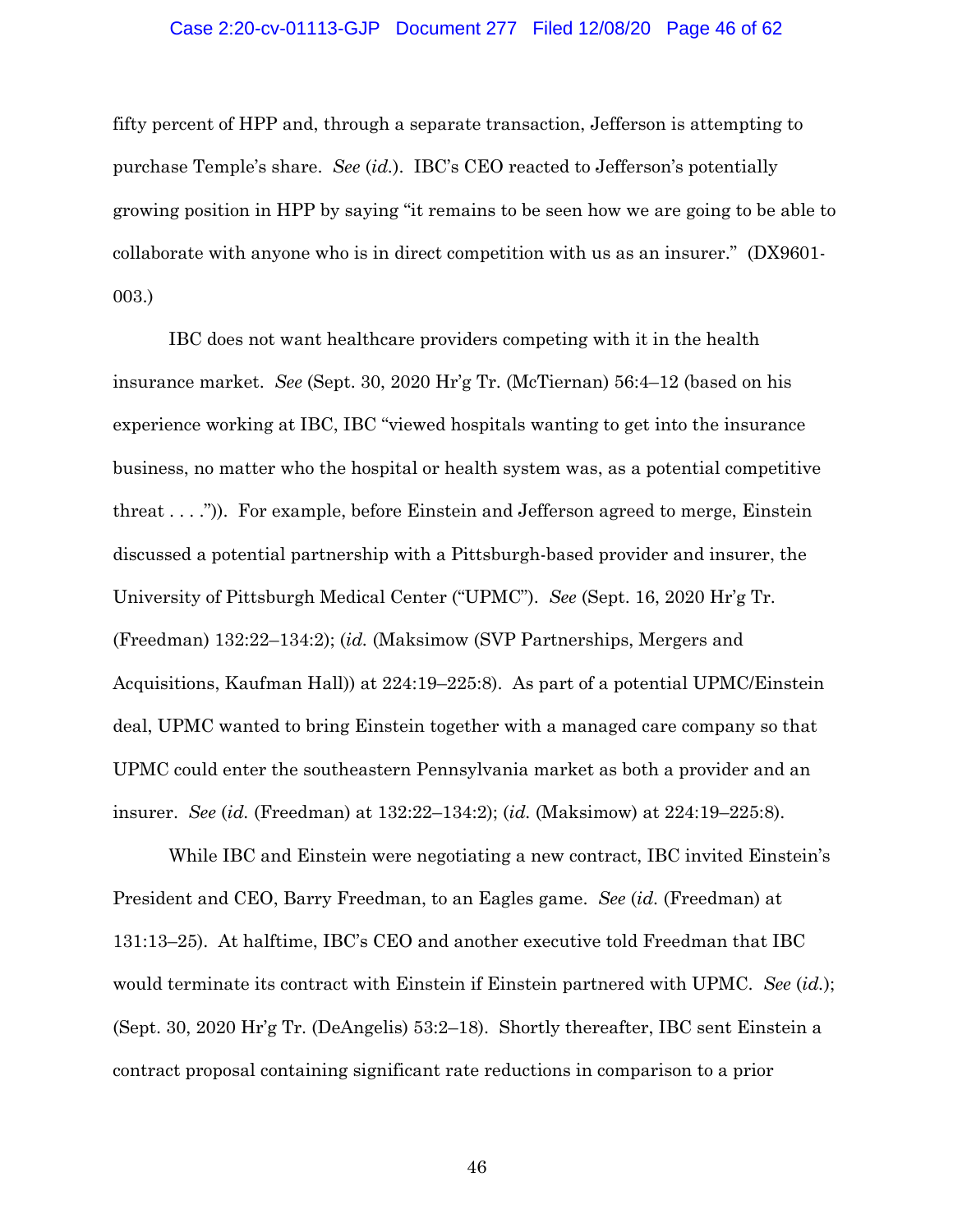#### Case 2:20-cv-01113-GJP Document 277 Filed 12/08/20 Page 47 of 62

proposal. *See* (Sept. 30, 2020 Hr'g Tr. (DeAngelis) 53:21–22). Einstein termed it the "UPMC proposal" because "the rate reductions were so significant that it was not founded on any basis or rationale." (*Id.* at 53:22–54:9.) Ultimately, IBC's resistance to UPMC played a role in Einstein and UPMC's inability to reach a final agreement. *See* (Sept. 16, 2020 Hr'g Tr. (Freedman) 133:13–20).

Also, before Jefferson and Einstein agreed to merge, IBC's parent company IHG grew concerned that Jefferson and Main Line Health "could become direct competitors to IHG (ala UPMC in Western PA)." (DX332-005.) IBC's CEO called Dr. Klasko and told him Jefferson "need[ed] to not be in [an Accountable Care Organization] with Main Line Health because they were going to go against Main Line Health, and it would be much better for Jefferson if I don't do anything with [the CEO of Main Line]." (Sept. 29, 2020 Hr'g Tr. (Klasko) 58:2–8.)

Notably, IHG contemplated responding to competition from Jefferson and Main Line by excluding both systems from its network entirely and building tiered network products around other providers, such as Penn Medicine. *See* (DX332-018–019); (Sept. 14, 2020 Hr'g Tr. (Staudenmeier) 115:6–18). IHG also considered employing a strategy of "[f]eatur[ing] member costs sharing models that . . . disincentivize use of Jefferson [and] Main Line Health providers." *See* (DX0332-023); (Sept. 14, 2020 Hr'g Tr. (Staudenmeier) 115:23–116:4). By this time, Abington and Abington-Lansdale were already part of the Jefferson Health System and Paoli and Bryn Mawr, two hospitals also in the Government's Montgomery Area GAC market, were part of the Main Line Health System. IHG was not worried about network marketability when it considered excluding, or disincentivizing members from using, all of Jefferson and Main Line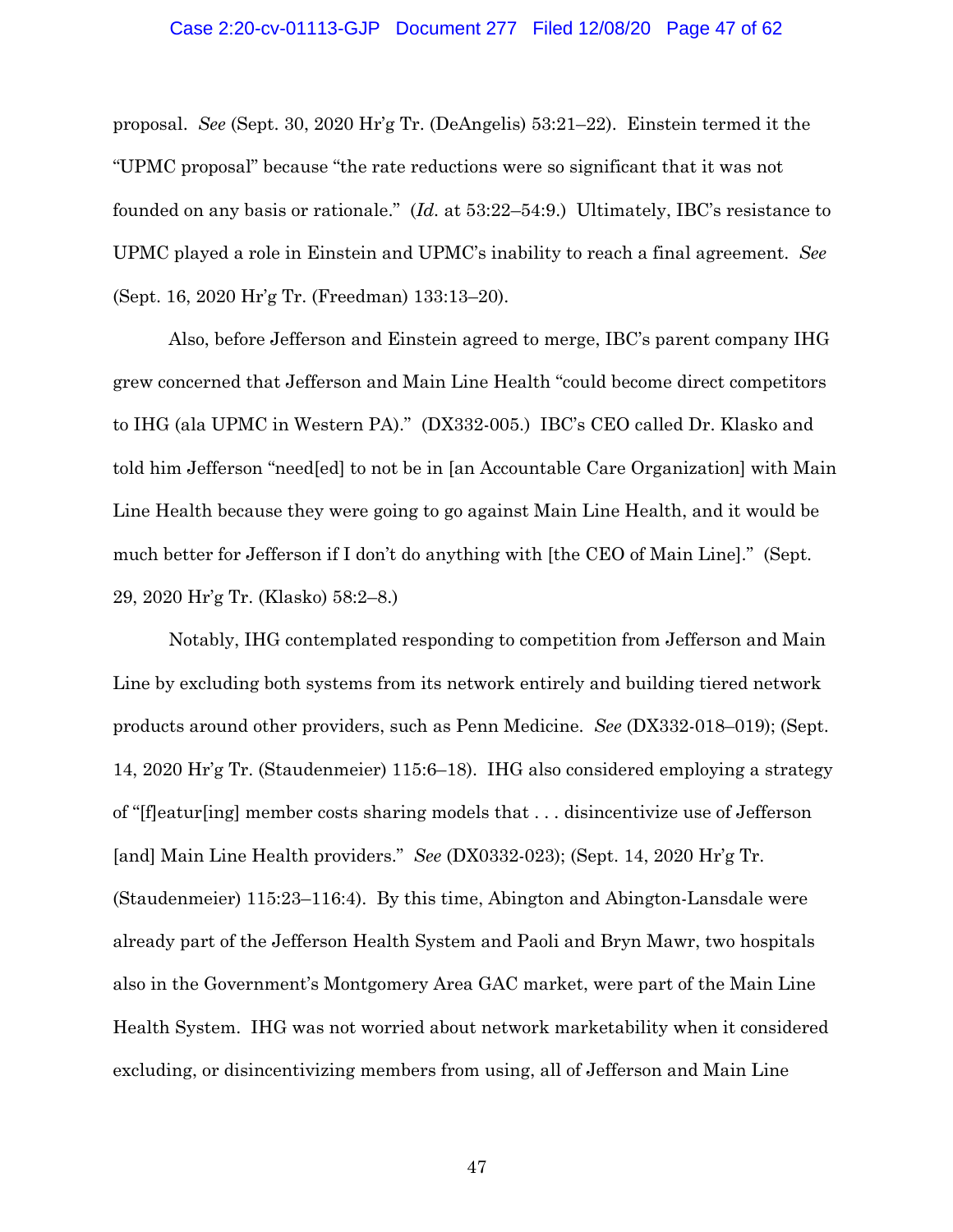## Case 2:20-cv-01113-GJP Document 277 Filed 12/08/20 Page 48 of 62

Health's hospitals. *See generally* (DX0332). IBC's contention that it needs a combined Jefferson-Einstein in its network so much that it would pay higher rates is called into question by its contemplation of a network without any of Jefferson or Main Line's hospitals.

IBC's views on this merger merit little weight. The evidence does not support the assertion that IBC would roll over and pay higher prices instead of turning to its network of hospitals outside the Government's proposed geographic markets. What the record does show is that IBC is far more concerned with hospitals joining forces where, as here, IBC views them as a competitive threat in the insurance market.

c

Cigna's perspective on the merger does not help the Government meet its burden of proof either. Keith Markowitz, Cigna's Regional Director of Operations and Marketing, testified that Cigna, the smallest of the region's major insurers, could not offer a marketable health plan to its Montgomery County members that excluded EMCM, Abington and Abington-Lansdale or to members "around the Einstein Philadelphia Hospital" that excluded EMCP and Abington. *See* (Sept. 14, 2020 Hr'g Tr. (Markowitz) 23:13–21, 28:1–8). Markowitz thought the only good alternatives to EMCM are Abington and Abington-Lansdale. *See* (*id.* at 22:7–23:8). He also testified there were no alternatives to EMCP and Abington "with the same acuity of service" in the EMCP area. *See* (*id.* at 28:9–12). He therefore concluded that Cigna would pay higher rates to include EMCM, Abington, Abington Lansdale and EMCP in its network. *See* (*id.* at 26:18–27:1, 29:9–16). On balance, the evidence does not support such a conclusion.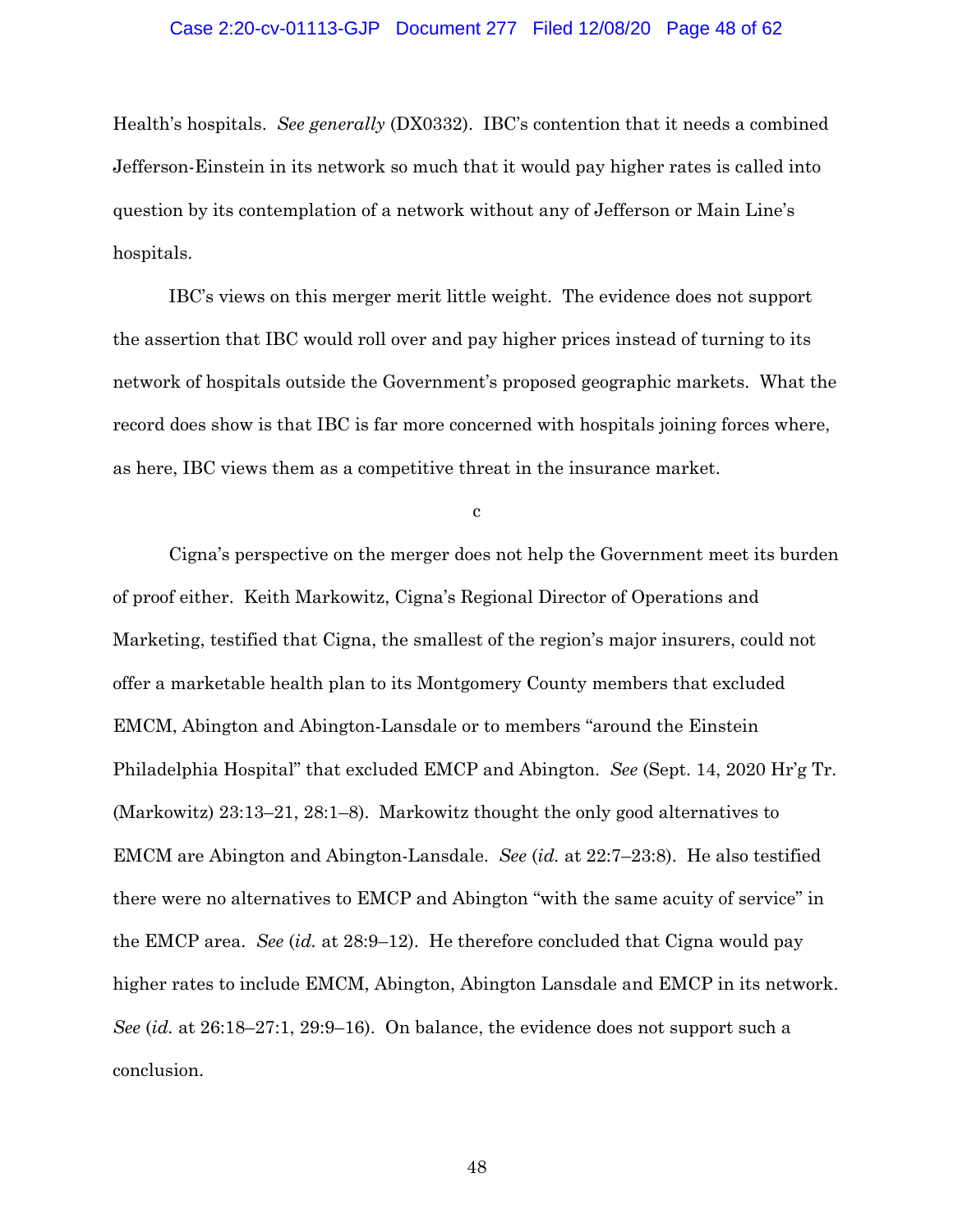# Case 2:20-cv-01113-GJP Document 277 Filed 12/08/20 Page 49 of 62

First, Markowitz overstated Jefferson and Einstein's significance to Cigna's networks. Cigna believes no one health provider in southeastern Pennsylvania has a substantial part of the market. *See, e.g.*, (JX0066, Markowitz Dep. Tr. 179:17–180:5); (DX0210-008). Its network does not rely on the Jefferson system, and there is nothing to indicate that Cigna will rely on Jefferson once Jefferson acquires a health system with an approximately twenty percent commercial payer mix.

Second, Markowitz does not think Einstein provides as high acuity services as Jefferson. *See* (JX0066, Markowitz Dep. Tr. 341:6–22). Rather, he recognized that the Jefferson, Penn and Temple health systems provide the highest acuity of care and that Jefferson and Penn are each other's largest competitors. *See* (*id.* at 338:3–339:8); (Sept. 14, 2020 Hr'g Tr. (Markowitz) 63:7–10, 67:13–15). Markowitz stated a number of times that acuity of services factored into his assessment of good alternatives to EMCM and EMCP. *See, e.g.*, (Sept. 14, 2020 Hr'g Tr. (Markowitz) 22:14–21, 27:13–25, 28:1–12). But he did not explain why he believed EMCM and EMCP's only good alternatives are higher acuity facilities than EMCM and EMCP themselves.

Third, although he spoke about them when prompted by the Government, Markowitz did not appear to conceive of the Northern Philadelphia and Montgomery Areas as submarkets that Cigna considers when building a network. Cigna's commercial population predominantly spans the four counties surrounding the City of Philadelphia and Markowitz evaluates Cigna's network marketability within a broader geography than the Northern Philadelphia and Montgomery Areas, both of which include only pieces of two counties in southeastern Pennsylvania. *See* (JX0066, Markowitz Dep. Tr. 93:11–17 ("[I]n my opinion, and I've been doing this for a long time,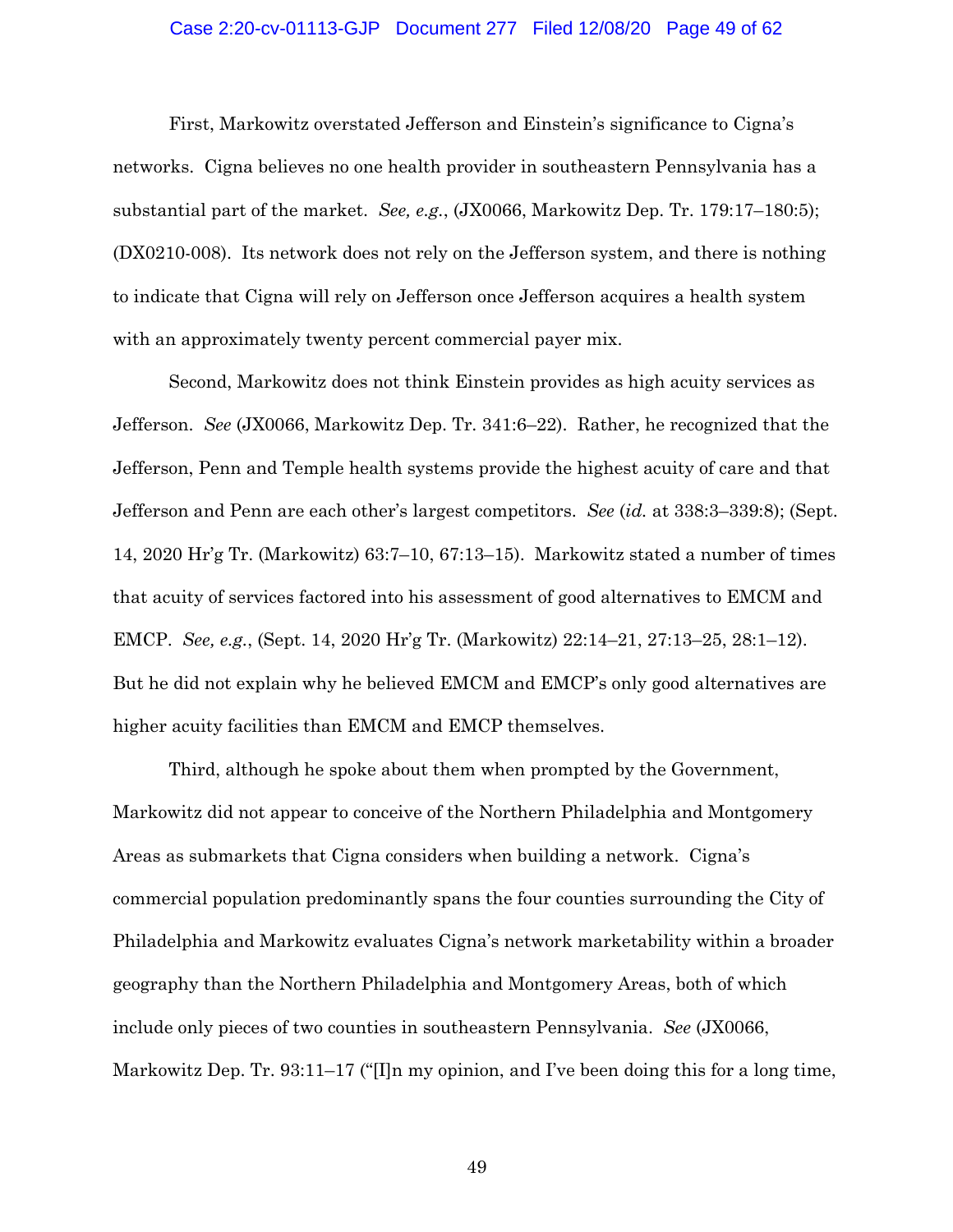# Case 2:20-cv-01113-GJP Document 277 Filed 12/08/20 Page 50 of 62

it is with very rare circumstances that you have a customer, a client, an employer group, that is contained within one geographic county, and that—so that a network that is within a county geography is not marketable to a broad number of employer groups.")); *see also* (*id.* at 310:2–15 (for commercial insurance, "you couldn't sell a product if you were just in Philadelphia and Bucks County because invariably people, if they're located in Philadelphia, would live within the entire metropolitan area.")).

Markowitz said there is a submarket around EMCM "predominantly in Montgomery County," but did not say his definition of the submarket aligns with the Government's Montgomery Area. *See* (*id.* at 334:1–6). Moreover, Markowitz could not identify a submarket for GAC services around EMCP until prompted to do so, twice, by the Government at his deposition. At first, when asked whether he believes there is a submarket around EMCP, Markowitz said people in the EMCP area would want to go to EMCP but "when you get into the Philadelphia area, I think that becomes a little bit more difficult, because when you're close in the city, the hospitals are much closer together." *See* (*id.* at 334:7–19). It was not until counsel for the Government changed his question to, "is the submarket around [EMCP] primarily in the North Philadelphia area?" that Markowitz agreed a submarket exists around EMCP in North Philadelphia pushing into Montgomery County. *See* (*id.* at 334:20–335:7). Even then, he did not identify more specific boundaries for the submarket. *See generally* (*id.*). It makes little sense that Cigna would pay higher reimbursement rates to hospitals because of their purported importance to areas Cigna does not believe to be distinct submarkets.

iii

The "extensive evidence" that figured so prominently in *Penn State Hershey*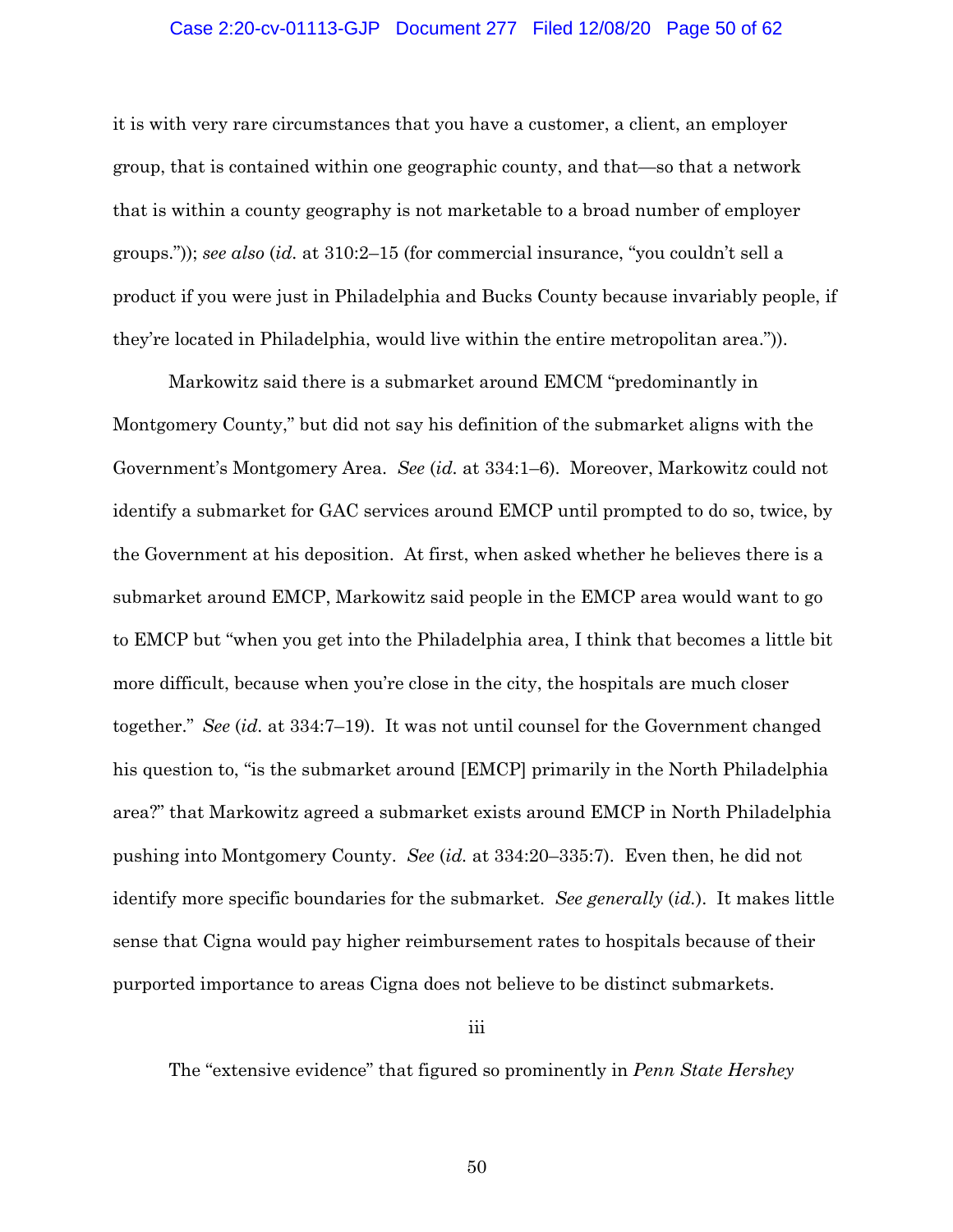# Case 2:20-cv-01113-GJP Document 277 Filed 12/08/20 Page 51 of 62

showing that insurers in central Pennsylvania would have no choice but to accept a price increase does not exist in this case. First and foremost, the second largest health insurer in southeastern Pennsylvania has "no concerns" about the Jefferson-Einstein merger and the third largest never said it would pay higher rates for GAC services post-merger. Given the numerous healthcare systems here, no insurer can credibly assert that there would be "no network" without a combined Jefferson and Einstein something the insurers could say when Hershey and Pinnacle, the two largest Harrisburg area hospitals (which together would have controlled seventy-six percent of GAC services in that market), attempted to merge.

The Court lacks the benefit, and evidence, of the results of any "natural experiment" where an insurer tried to market a plan without Jefferson and Einstein in it and lost half of its membership as a result—despite its plan being much cheaper than its competitors. And no employers testified they would have a difficult time marketing a health plan without Jefferson and Einstein. To the contrary, the one employer who did weigh in, a large school district, said its employees would be fine with a health plan excluding the two systems. *See* (JX0051, Demkin (Benefit Specialist, Lower Merion Sch. Dist.) Dep. Tr. 15:9–17, 18:15–19:12, 62:5–19, 62:23–63:4); *see also* (*id.* at 50:11–25 (employees have many options for inpatient GAC services and, if a facility ever became too costly, employees could go to another provider down the street)). The Government has not proven that the Government's Northern Philadelphia and Montgomery Areas correspond to the commercial realities of the southeastern Pennsylvania healthcare industry.13

<sup>13</sup> The Government attempts to make much of evidence in the record showing that Jefferson and Einstein hope to make themselves more indispensable to insurers through this merger. *See, e.g.*,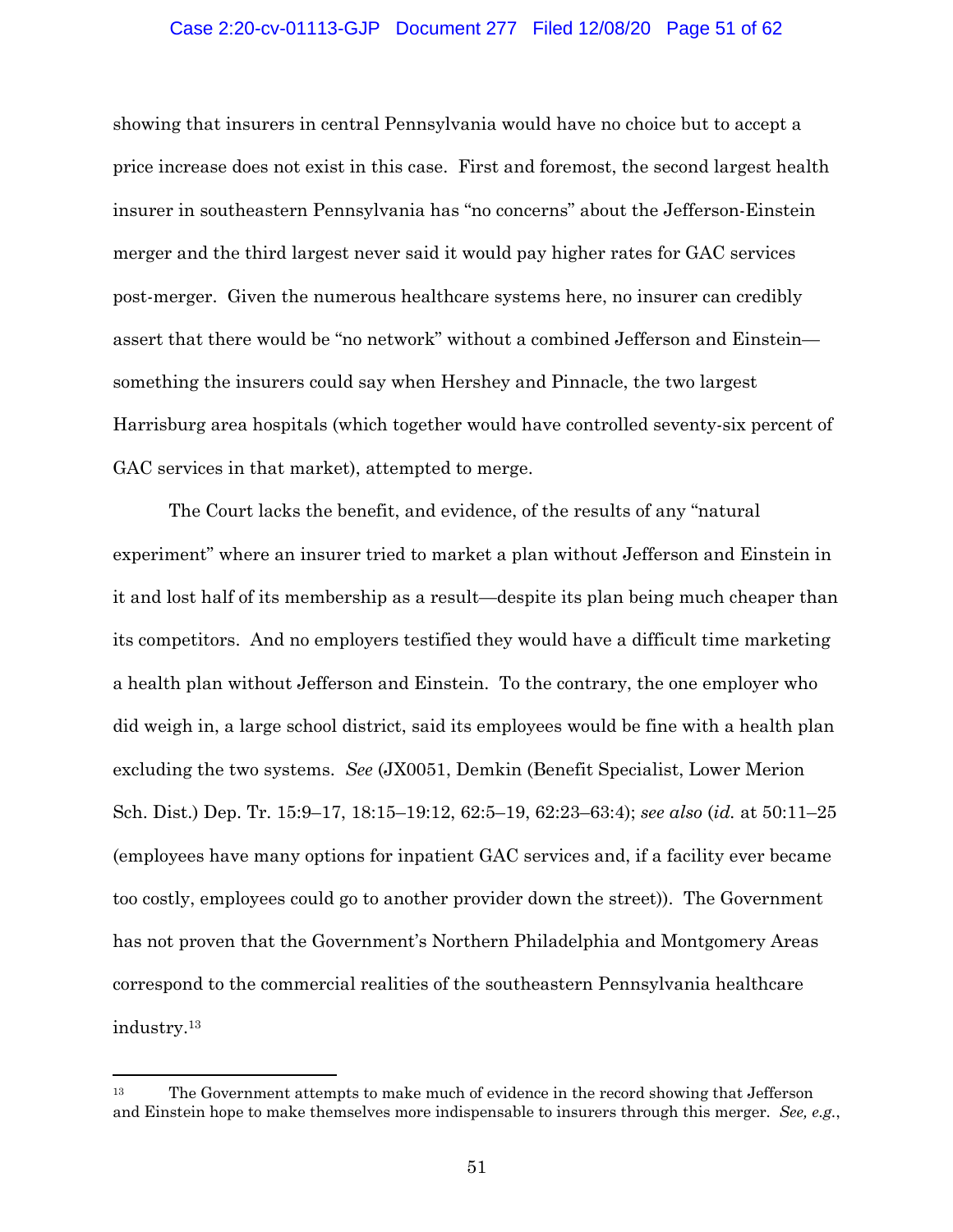D

Nor does the Government's innovation of a third market for inpatient Acute Rehabilitation Services provide a basis for enjoining the merger. The Hospitals do not agree that the Government has properly defined the relevant product market to include only services provided at IRFs, and not a cluster of the same services regardless of whether provided at an IRF or in another post-acute care setting like a high-end SNF. (Defs.' Proposed Conclusions of Law ¶¶ 9–10.) Even assuming the relevant product market appropriately includes only those services provided at IRFs, the Government still fails to meet its burden to establish a relevant geographic market for inpatient Acute Rehabilitation Services. As it did for its GAC geographic markets, the Government relies on econometrics and insurer testimony to prove the propriety of its proposed Philadelphia Area market. But it has not shown that the market corresponds with commercial realities and it thus cannot pass the HMT.

i

To define the relevant geographic market for Acute Rehabilitation Services, Dr. Smith "follow[ed] the same methodology" he used to define the GAC services geographic markets. (Smith Rpt. ¶ 147.) First, he determined "that MossRehab at Elkins Park's closest Jefferson substitute is Magee . . . with a diversion ratio of 18.5 [percent] from MossRehab at Elkins Park to Magee." (*Id.*) Then, because "no third-party IRF ha[s] a higher diversion ratio," he did not add any additional IRFs. *See* (*id.*). He then added to

<sup>(</sup>Pls.' FF ¶ 57); (JX0022-012); (PX6041-003); (PX6066-047). This misses the point. The Hospitals' aspirations do not change the fact that this record does not show, through the lens of the insurers, that insurers would pay a price increase for GAC services in the Northern Philadelphia and Montgomery Areas instead of looking to hospitals outside those markets.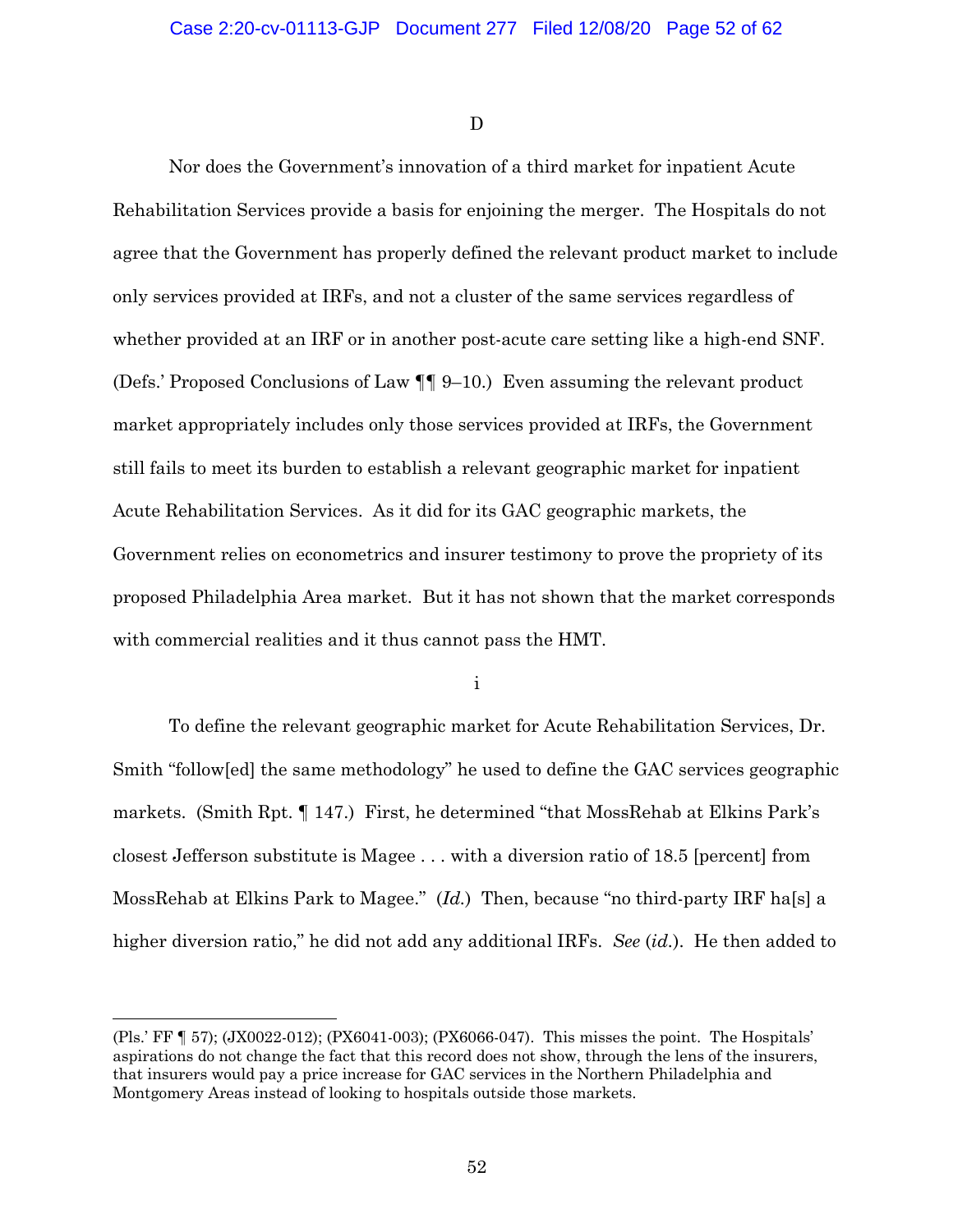## Case 2:20-cv-01113-GJP Document 277 Filed 12/08/20 Page 53 of 62

the candidate market "all IRFs at least as close to MossRehab at Elkins Park as Magee in terms of drive distance, as well as Penn Rehab" (i.e., Good Shepherd Penn Partners) because it "is less than one-mile farther from MossRehab at Elkins Park than Magee." (*Id.*) Smith then tested whether his candidate market satisfied the HMT "by calculating the level of intra-market substitution from MossRehab at Elkins Park."14 (*Id.*) Concluding that it did, he defined the Philadelphia Area as a "relevant antitrust market." *See* (*id.* at ¶ 148, Fig. 5).

Here again, Dr. Smith assumed correlated behavior between patients and insurers in the market for Acute Rehabilitation Services when he uses patient diversion ratios to select a candidate market. But "patients' response to the price increase demanded by the post-Merger" health systems "is not important." *Penn State Hershey*, 838 F.3d at 343. What matters is how insurers will behave. Dr. Smith's reliance on patient diversion ratios to construct a candidate market for Acute Rehabilitation Services is appropriate only if there is evidence of correlation between insurer and patient behavior regarding provider substitution.

Even then, Dr. Smith's diversion ratios imperfectly capture all the factors underlying patient "choices" and insurer responses in the rehabilitation context. Patient placements can depend on factors like the location of available beds at the time of discharge to rehabilitation care. *See* (Sept. 29, 2020 Hr'g Tr. (Seminara) 221:16–23 ("the first one that can take the patient is the one that's going to get the referral")). Rehabilitation placement preferences may vary depending on underlying injuries (e.g.,

<sup>14</sup> According to Dr. Smith, the "aggregate diversion ratio from MossRehab at Elkins Park to this set of IRFs is [fifty percent], over twice the [twenty percent] aggregate diversion ratio necessary for a hypothetical monopolist to profitably increase prices by a [five percent] SSNIP at MossRehab at Elkins Park in negotiations with commercial insurers . . . ." (Smith Rpt. ¶ 148.)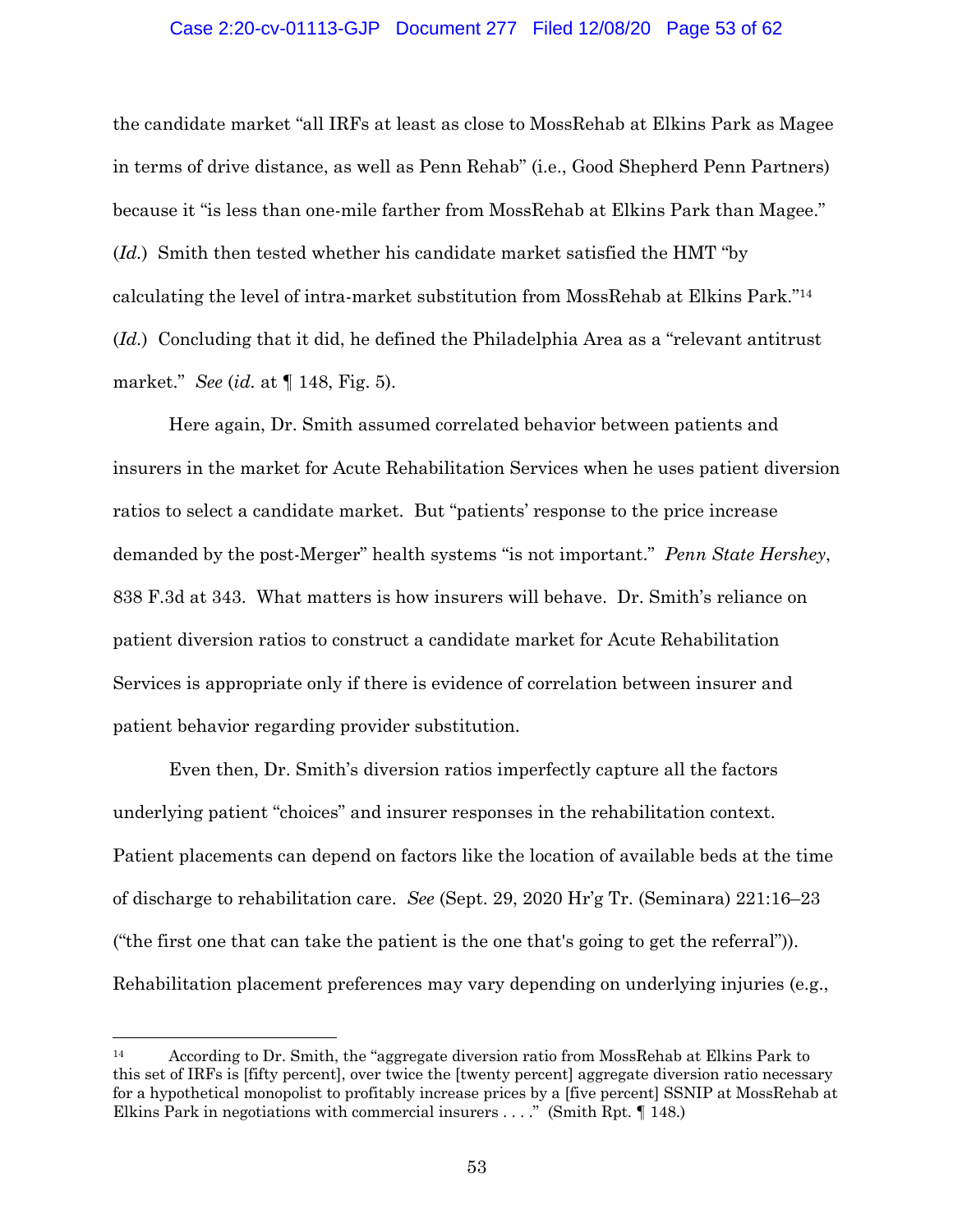## Case 2:20-cv-01113-GJP Document 277 Filed 12/08/20 Page 54 of 62

spinal cord injury versus stroke). *See* (Sept. 14, 2020 Hr'g Tr. (Staudenmeier) 97:20–22 (acknowledging patients would prefer Magee or Moss "for traumatic brain and spinal cord injuries")). And, importantly, patient volume is small. *See* (Oct. 1, 2020 Hr'g Tr. (Smith) 28:11–13, ECF No. 263 ("[O]ne feature of inpatient acute rehabilitation services versus GAC inpatient services for example is there's many fewer discharges.")).

Diversion ratios are only "statistical estimates." (*Id.* at 68:23–69:1.) Nevertheless, Dr. Smith's market construction does not explicitly consider a range of error associated with his estimates. Instead, when using diversion ratios to select a candidate set of facilities for a relevant market" he "use[d] the point estimate first" and then tested "whether that market satisfies the [HMT.]" (*Id.* at 69:9–16.) Dr. Smith's analysis does not account for the possibility that there are "different ways of estimating diversions" that may lead to different results. (Sept. 29, 2020 Hr'g Tr. (Ramanarayanan) 277:18–278:1.) And because the number of patients receiving inpatient Acute Rehabilitation Services is so small, "small" changes to diversion ratio estimates can "change[ ] the contours of the geographic market pretty dramatically." (*Id.* at 277:9–13); *see also* (Ramanarayanan Rpt. ¶ 137 (finding Dr. Smith overstated diversion ratios where, for example, he incorrectly classified Magee patients insured with automobile insurance as "commercially insured")).

The Government's evidence, when viewed through the lens of the insurers, does not support Dr. Smith's conclusion that patient diversion ratios will predict the anticompetitive consequences of a possible Jefferson/Einstein merger in Acute Rehabilitation Services. As "qualitative evidence" in support of his proposed Philadelphia Area geographic market, Dr. Smith again cited to insurer declarations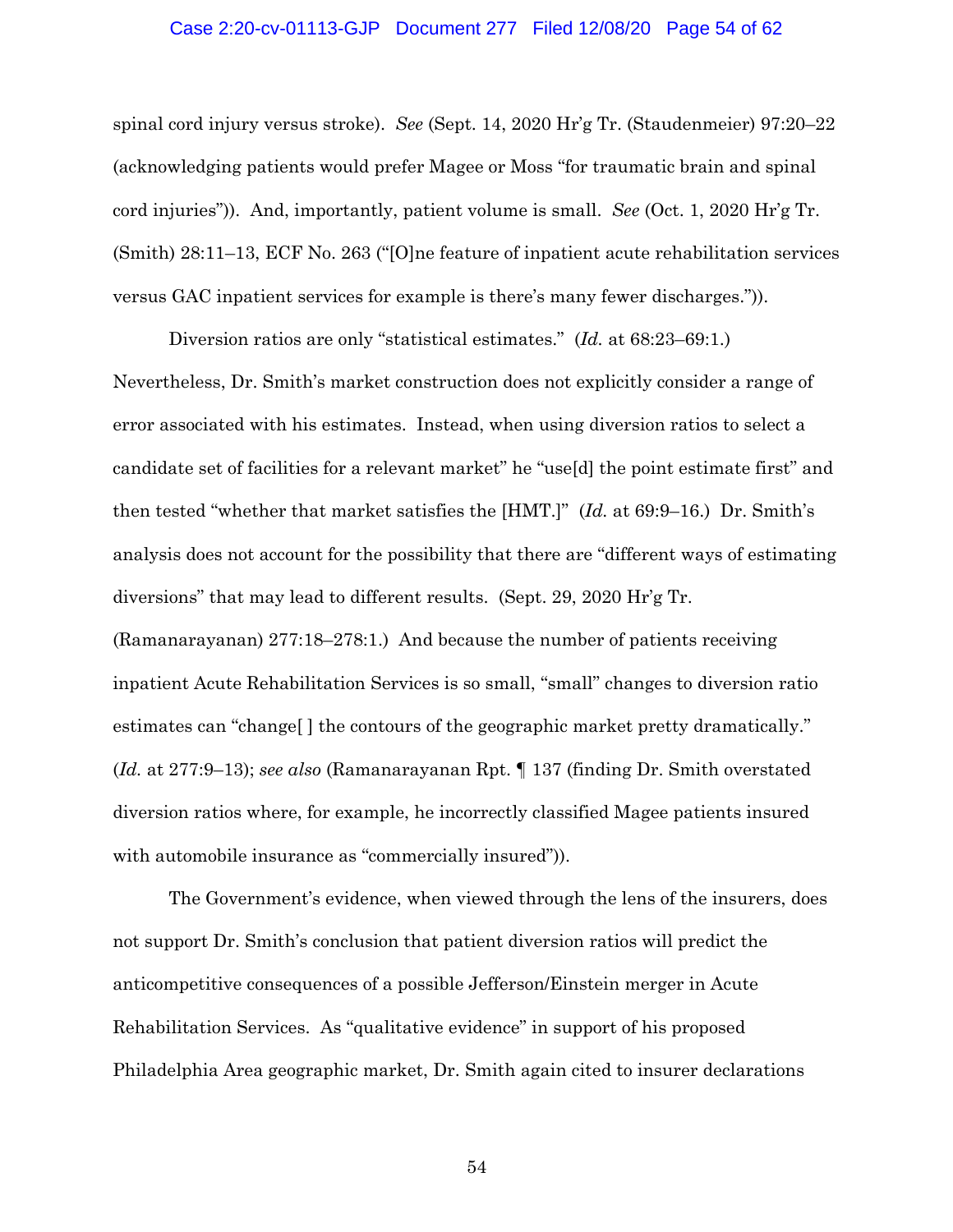#### Case 2:20-cv-01113-GJP Document 277 Filed 12/08/20 Page 55 of 62

"that a health plan network that excluded the Defendants' in-market IRFs, but included all other IRFs in and around Philadelphia—including Bryn Mawr Rehab, St. Mary Rehab, and IRF units—would be difficult or impossible to market to residents of Philadelphia County or Montgomery County, or any geographic area that included either of those counties." (Smith Rpt. ¶ 150); *see also* (PX5008, Staudenmeier Decl. ¶ 32); (PX5007, Winings Decl. ¶ 22); (PX5006, Markowitz Decl. ¶ 23). The Government, as it did with inpatient GAC services, relies primarily on the testimony of IBC's Staudenmeier and Cigna's Markowitz. *See* (Oct. 26, 2020 Oral Arg. Tr. 243:17– 244:4). The Government's lack of evidence that insurers would pay higher prices in the Government's proposed Philadelphia Area is even more pronounced when it comes to Acute Rehabilitation Services.

#### ii

Rehabilitation services play a minor role in health systems' operations and contracts. *See* (DDX010-035 (illustrating the share of Einstein and Jefferson's commercial revenue from inpatient rehabilitation)). Relatively few health plan members ever require inpatient acute rehabilitation services. In 2018, for example, only 0.01 percent of Jefferson and Einstein's total commercial patient visits were for inpatient rehabilitation. *See* (*id.* (showing Jefferson and Einstein had 991 commercial inpatient rehabilitation patient visits out of approximately 800,000 total commercial patient visits)); *cf.* (Smith Rpt. Table 5 (estimating, based on annual average commercial discharges between 2016 and 2018, that Jefferson and Einstein have 826 annual commercial IRF discharges)). Inpatient rehabilitation accounted for just 2.6 percent of Jefferson and Einstein's total commercial revenue. *See* (DDX010-035).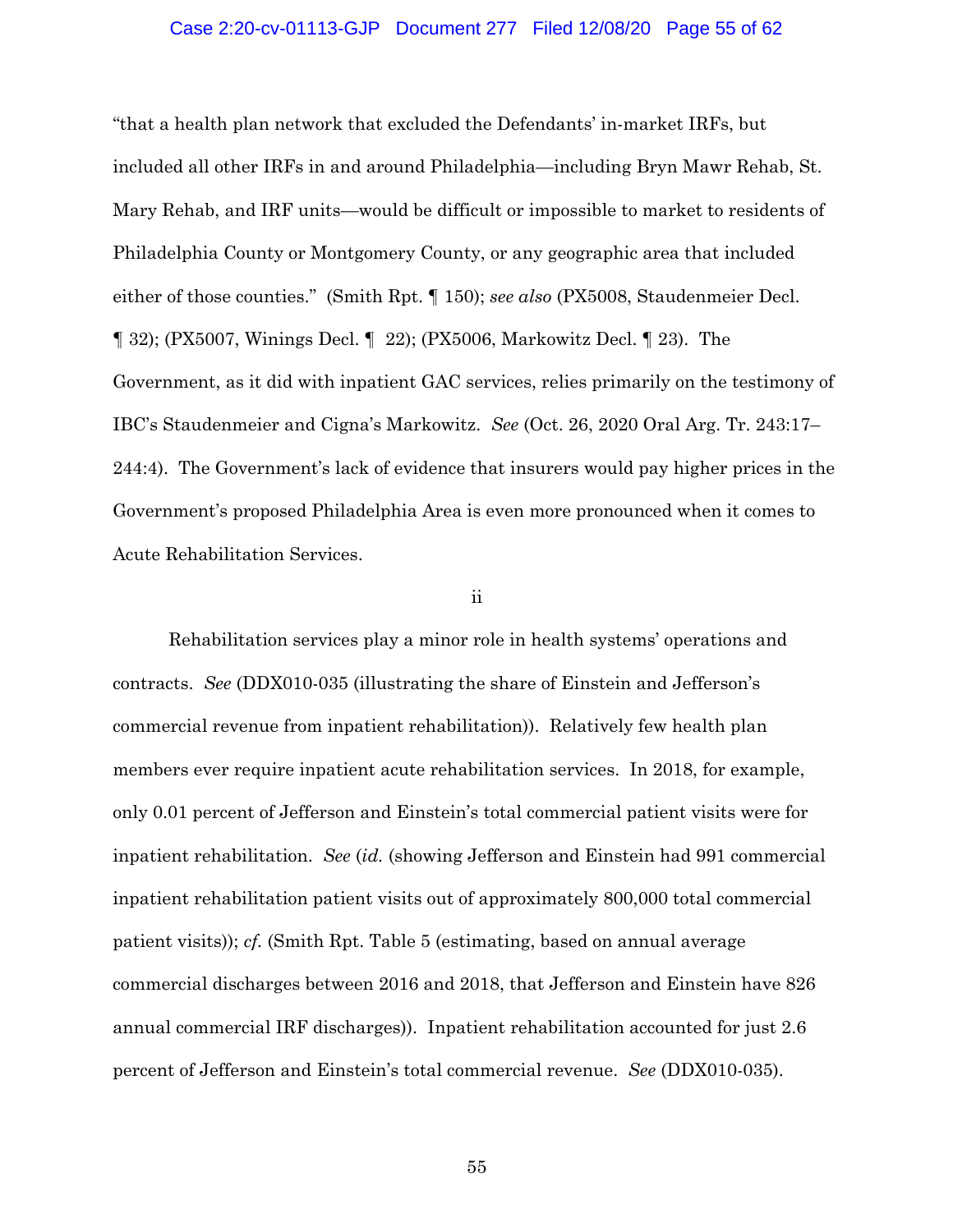## Case 2:20-cv-01113-GJP Document 277 Filed 12/08/20 Page 56 of 62

Acute Rehabilitation Services are just not a focus in insurer-member contracting. United's Winings has never heard of an employer inquiring about the rehabilitation hospitals included in her company's southeastern Pennsylvania network. *See* (JX0064, Winings Dep. Tr. 309:17–310:2). Markowitz has not discussed rehabilitation facilities with employers for at least five years. *See* (Sept. 14, 2020 Hr'g Tr. (Markowitz) 66:18– 67:5); (JX0066, Markowitz Dep. Tr. 290:5–12). Staudenmeier acknowledged "inpatient rehab services isn't something you look at when you're selecting your health plan." (Sept. 14, 2020 Hr'g Tr. (Staudenmeier) 97:3–4.) The only employer to testify confirmed it does not select health plans based on the inpatient acute rehabilitation services providers they include or exclude. *See* (JX0051, Demkin Dep. Tr. 59:10–14); *see also* (*id.* at 59:23–60:5 (employees "could be well served by a health plan so long as it included *some* provider of acute rehab services.") (emphasis added)).

Because members do not commonly inquire about Acute Rehabilitation Services when choosing their health plans, insurers' network marketability is seemingly unaffected by the particular IRFs in-network. *Cf.* (Sept. 29, 2020 Hr'g Tr. (Ramanarayanan) 290:2–23 ("[H]ealth insurers have the ability . . . to selectively contract with a few inpatient rehab providers and offer a health plan network which would still be attractive to members and employers because they don't care as much about the identity of specific providers in the network.")). According to Markowitz, acute rehabilitation facilities only impact Cigna's network marketability in that they are "a checkmark." *See* (Sept. 14, 2020 Hr'g Tr. (Markowitz) 69:9–23). If that's the case, insurers can contract with numerous reputable IRFs outside the Government's proposed Philadelphia Area, including Bryn Mawr Rehab and St. Mary Rehab, to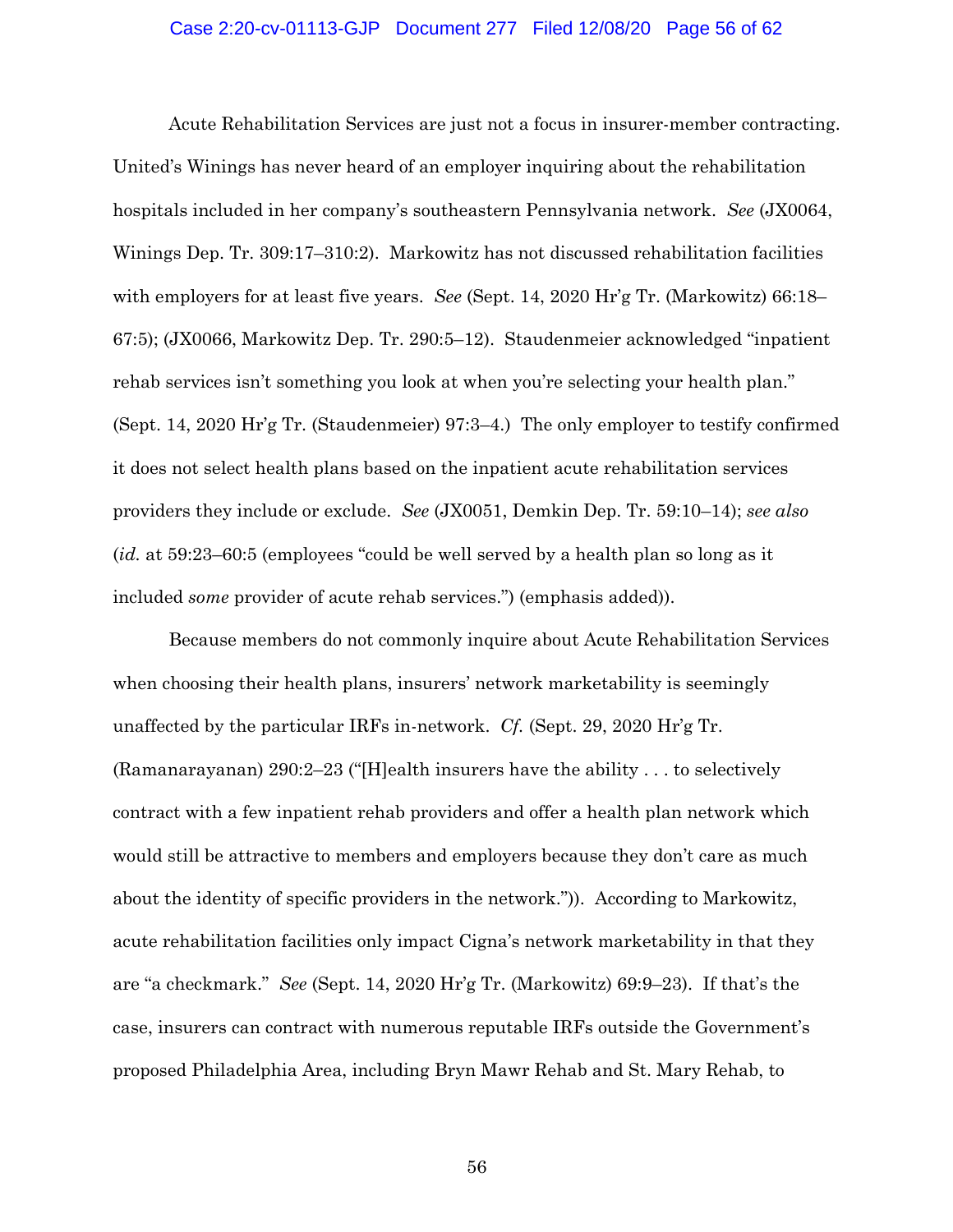## Case 2:20-cv-01113-GJP Document 277 Filed 12/08/20 Page 57 of 62

"check a box" and have IRFs in-network. *See, e.g.*, (JX0066, Markowitz Dep. Tr. 217:10–15 (acknowledging that Cigna contracts with Bryn Mawr Rehab and St. Mary Rehab)); (Sept. 14, 2020 Hr'g Tr. (Markowitz) 40:1–4 (stating Bryn Mawr Rehab has "a significant reputation")); *cf.* (DX8517-036 ("Philadelphia and Montgomery Counties are highly saturated with post-acute care facilities . . . .")); (Sept. 29, 2020 Hr'g Tr. (Seminara) 229:6–17 (describing the competitive landscape for inpatient rehabilitation services in southeastern Pennsylvania as "vicious" and saying that professionals in other areas "can't believe that we have this competition and this competitive market")).

Providers similarly consider Acute Rehabilitation Services "less important than most other services" in insurer-provider negotiations. *See* (Sept. 30, 2020 Hr'g Tr. (McTiernan) 65:1–12.); *cf.* (Ramanarayanan Rpt. ¶ 180 n.396 (citing JX0025, Phillips (President, Bryn Mawr Rehab) Dep. Tr. 65:9–17 (Main Line Health's primary focus in negotiations with commercial insurers is general acute care); JX0034, Buongiorno Dep. Tr. 95:19–96:6 (Main Line Health spends more time on acute care rates than rehabilitation rates in commercial insurer negotiations); JX0063, Robinson (VP Managed Care Contracting, Trinity Mid-Atlantic) Dep. Tr. 36:19–37:4 (Trinity Mid-Atlantic's focus on inpatient rehab rates is "of a much smaller scale" compared with general acute care rates in commercial insurer negotiations)). Acute Rehabilitation Services contribute marginally to insurer revenues from provider contracts. *See* (Sept. 30, 2020 Hr'g Tr. (McTiernan) 65:13–66:1 ("[F]rom the insurance perspective," rehabilitation rates are "a very small percentage of their overall medical spend. So it was not necessarily on their radar as the most important thing."); (DX9475-001 (Magee accounted for \$1.5 million out of \$121.8 million (approximately 1.2 percent) in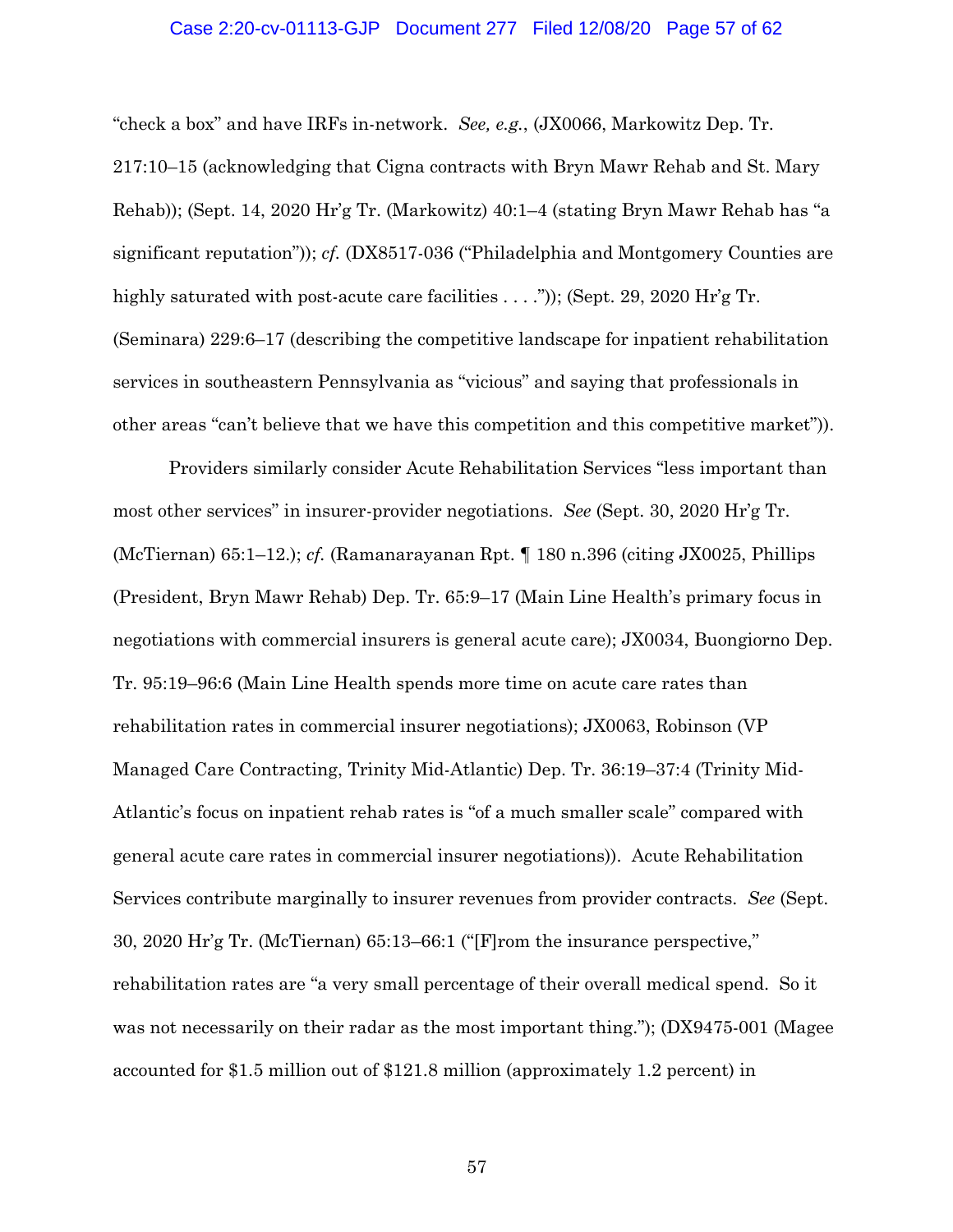# Case 2:20-cv-01113-GJP Document 277 Filed 12/08/20 Page 58 of 62

enterprise base revenue associated with United-Jefferson 2018 contract negotiation)); (DX9475-004 (Magee accounted for \$8.1 out of \$504.4 million (approximately 1.6 percent) in enterprise base revenue associated with Aetna-Jefferson 2018 contract)).

Against this backdrop, the Government expects the Court to believe that IBC and Cigna could not offer a marketable health plan if their competitors' networks included both Jefferson and Einstein IRFs, particularly Moss and Magee, but theirs did not. *See* (Sept. 14, 2020 Hr'g Tr. (Markowitz) 43:8–25); (*id.* (Staudenmeier) at 96:20– 97:1). Staudenmeier testified that if a merged Jefferson/Einstein demanded higher IRF reimbursement rates, "focused on unit cost and medical cost, ultimately if I was required, and I suspect our marketing folks would require me to come to agreement, I would have to pay more for those services that are due today." *See* (*id.* (Staudenmeier) at 100:12–25). Markowitz testified that Cigna "would likely have to pay . . . increased rates" if a merged Jefferson/Einstein demanded them for their IRFs because it "would need to have a marketable network to our customers." (*Id.* (Markowitz) at 44:1–8.)15

The record belies these conclusory assertions. To begin, Staudenmeier and Markowitz have no experience negotiating health plans that exclude Moss or Magee. *See* (Oct. 26, 2020 Oral Arg. Tr. 70:5–11). There are no documents showing IBC or Cigna believe their networks would be unmarketable to southeastern Pennsylvania members without Moss, Magee or any IRF in the Government's Philadelphia Area. And there is none of the other evidence relevant to the *Penn State Hershey* case

<sup>15</sup> Consistent with its lack of concern for the merger, Aetna did not express a view on the merger's potential effects on inpatient acute rehabilitation services. *See generally* (JX0062). Winings never said that United would agree to pay higher prices to keep Moss, Magee or any particular IRF(s) in its network. *See generally* (JX0064); (PX5007).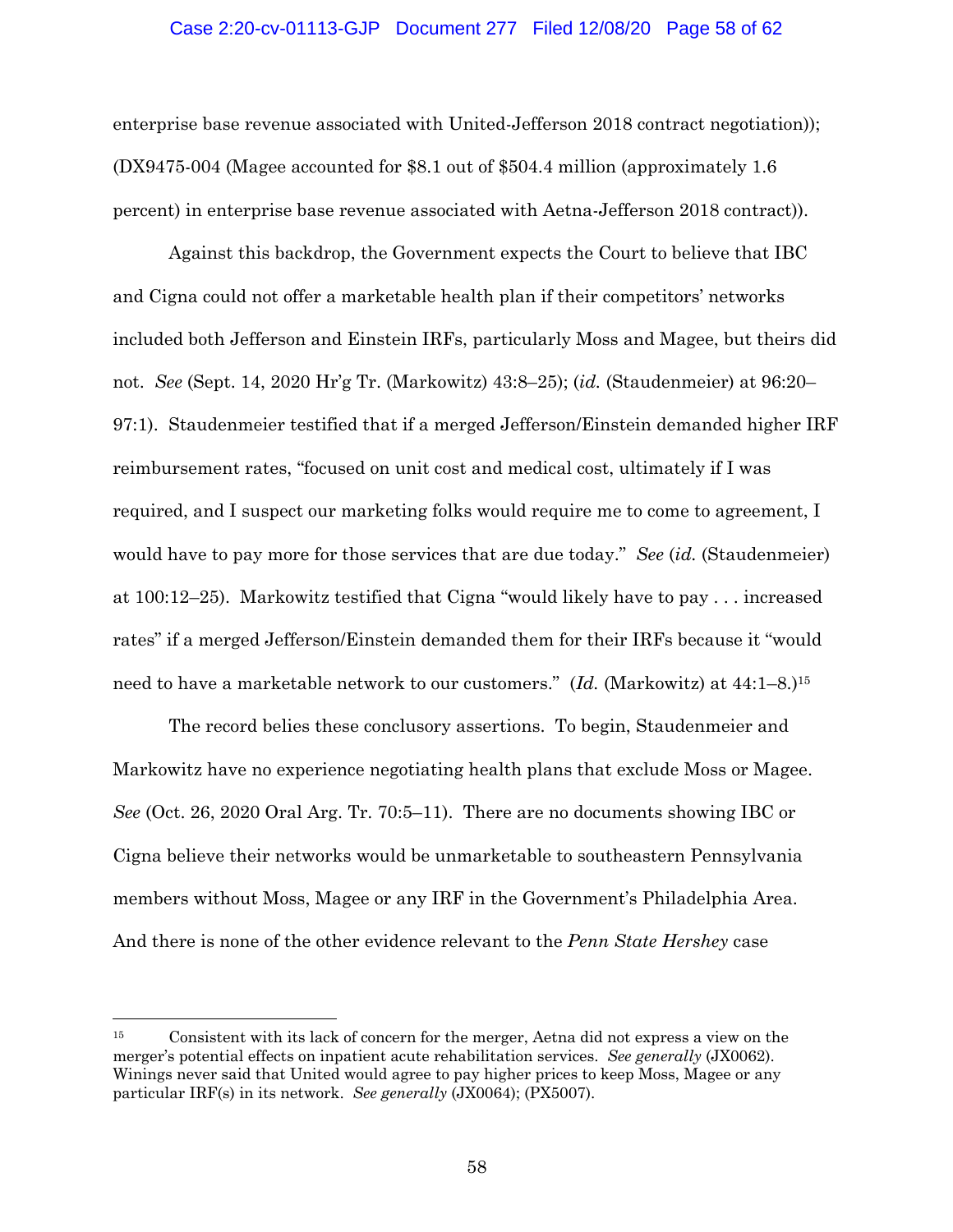# Case 2:20-cv-01113-GJP Document 277 Filed 12/08/20 Page 59 of 62

showing insurers would have to pay higher prices for Acute Rehabilitation Service in the Philadelphia Area.

The relative insignificance of inpatient rehabilitation services to members and insurers contradicts the insurers' statements that they would accept price increases for inpatient rehabilitation services. In fact, the services affect so little of their bottom line and so few of their members that they serve as only a checkmark in contract negotiations.16 Bare assertions that contradict insurers' financial interests are insufficient proof of their genuine likely response to a price increase for Acute Rehabilitation Services in the Philadelphia Area.

IBC's testimony in particular is rank speculation. After admitting inpatient rehabilitation services are not a consideration when individuals or employers select their health plans, Staudenmeier nonetheless went on to say that having Jefferson and Einstein IRFs out of IBC's network "would cause us a problem" with a patient who wished to go to one of those hospitals and "it would be a problem on renewal of that group or individual contract" associated with the patient. (Sept. 14, 2020 Hr'g Tr. (Staudenmeier) 97:4–11.) In other words, he believes IBC would pay higher prices for Jefferson and Einstein IRFs because an insured, at some point during the life of the insurance contract, might decide she needed Moss or Magee. *See* (Oct. 26, 2020 Oral Arg. Tr. 249:1–250:6); *see also* (Sept. 14, 2020 Hr'g Tr. (Staudenmeier) 97:2–11). The ripple effect from this lone patient's decision would then purportedly lead to a price

<sup>&</sup>lt;sup>16</sup> The Court is not suggesting that insurers would never accept a price increase from a hypothetical monopolist for a product that represents a small overall percentage of provider care. There may well exist a small cluster of, or even individual, healthcare services so significant to members and a geographic area that insurers would pay higher reimbursement rates to keep them in their networks. On the facts of this case, Acute Rehabilitation Services in the Philadelphia Area is not among them.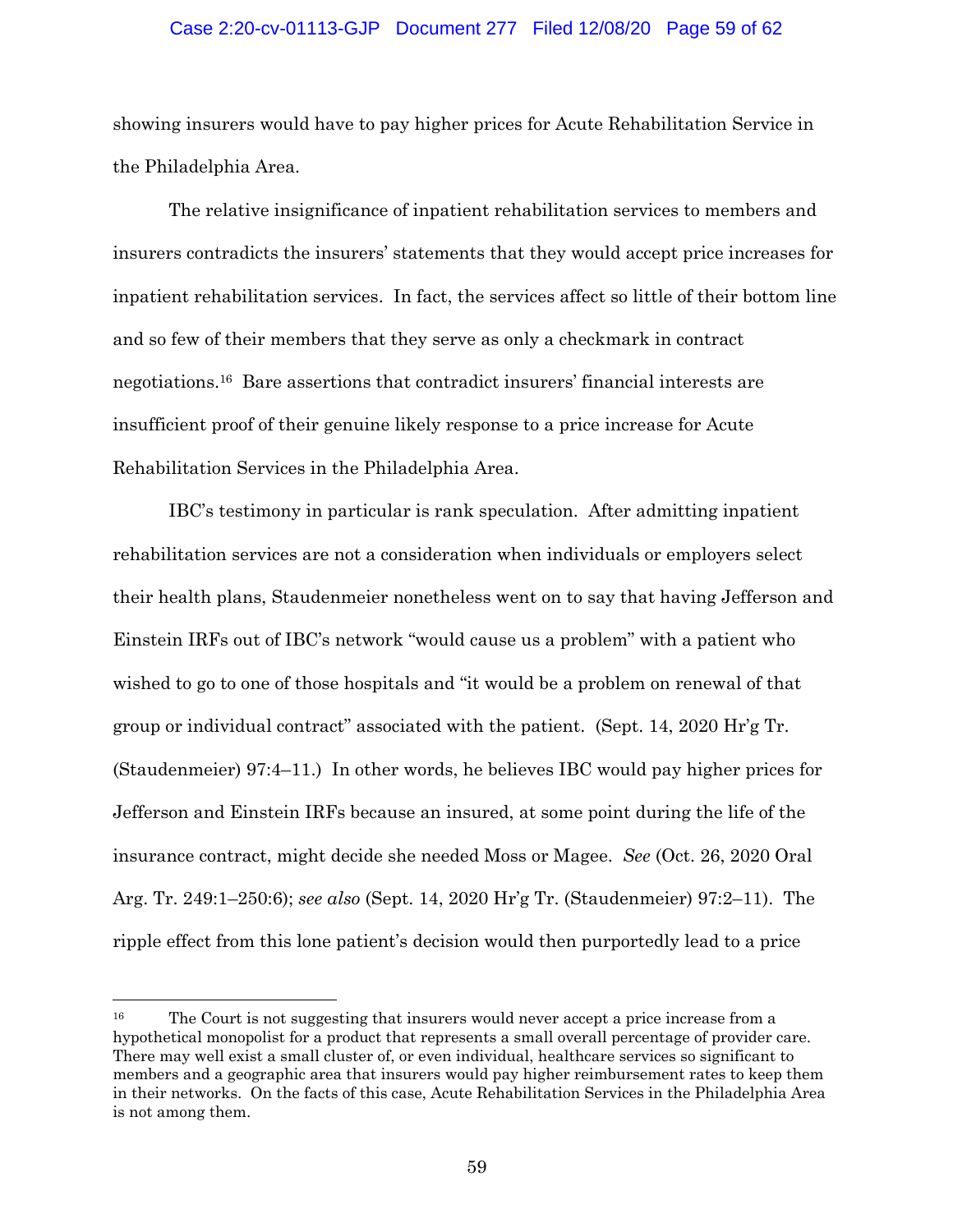## Case 2:20-cv-01113-GJP Document 277 Filed 12/08/20 Page 60 of 62

increase at renewal time, notwithstanding that Acute Rehabilitation Services were little more than an afterthought when the existing contract was negotiated. *See* (Oct. 26, 2020 Oral Arg. Tr. 249:1–250:6); *see also* (Sept. 14, 2020 Hr'g Tr. (Staudenmeier) 97:2–11). The Government cannot satisfy its burden of proof relying on a theory like that.

Insurer testimony does not validate the Government's Philadelphia Area. Having failed to establish a relevant geographic market for Acute Rehabilitation Services, the Government has not proven that Acute Rehabilitation Services sold to commercial insurers and their members in the Philadelphia Area is a relevant market within which the competitive effects of this merger can be properly assessed.

E

"[I]dentification of a proper market is a 'necessary predicate' to the [Government's] task of" demonstrating a likelihood of success on the merits. *FTC v. Freeman Hosp.*, 69 F.3d 260, 268 (8th Cir. 1995) ("Without a well-defined relevant market, an examination of a transaction's competitive effects is without context or meaning."); *see also Tenet Health Care*, 186 F.3d at 1051 ("it is . . . essential that the [government] identify a credible relevant market before a preliminary injunction may properly issue") (citation omitted); *cf. Penn State Hershey*, 838 F.3d at 337–38. Because the Government has not proven that the Northern Philadelphia and Montgomery Areas are relevant geographic markets for GAC services, or that the Philadelphia Area is a relevant geographic market for Acute Rehabilitation Services, the Government has not identified a single relevant market to make its prima facie case. *See RAG-Stiftung*, 436 F. Supp. 3d at 287 ("[B]ecause evaluating a merger's competitive effects on a market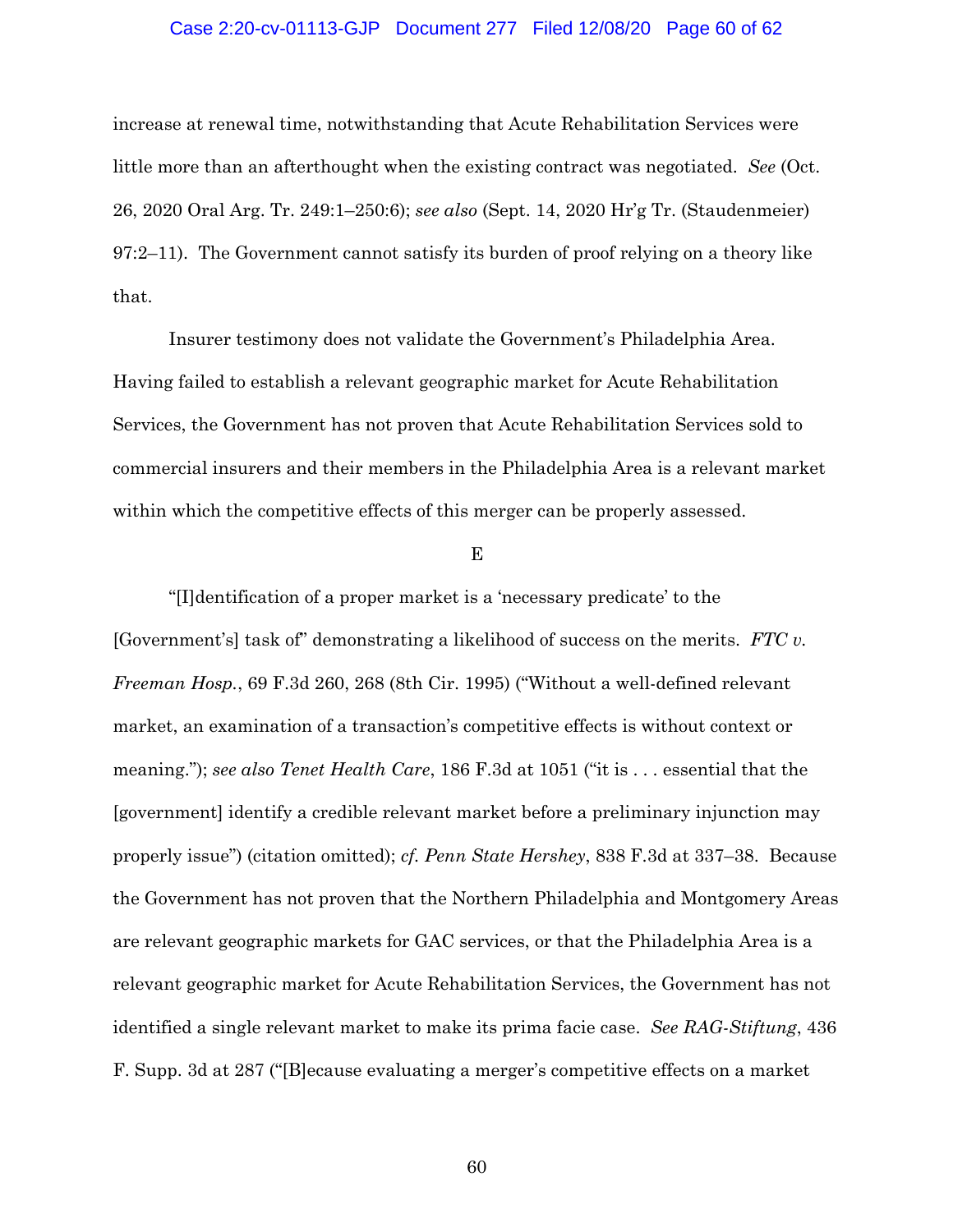## Case 2:20-cv-01113-GJP Document 277 Filed 12/08/20 Page 61 of 62

requires the [government] to properly define a market in terms of both product and geography," the government's improper relevant product definition "all but precludes the Court from siding with it."). The Government has not shown it is likely to succeed on the merits of its case at the administrative hearing.

#### IV

Finally, the weighing of equities is statutorily required. 15 U.S.C. § 53(b) ("Upon a proper showing that, weighing the equities and considering the Commission's likelihood of ultimate success, such action would be in the public interest . . . a preliminary injunction may be granted . . . ."). Although Section 13(b) "is silent as to what specifically those equities are," they require consideration of whether granting an injunction would be in the public's interest. *Penn State Hershey*, 838 F.3d at 352. That is, whether the harm the Hospitals will suffer if the merger is delayed will harm the public more than if the injunction is not issued. *Id.* Where, as here, the Government has not shown it is likely to prevail on the merits of its Section 7 claim, the equities do not favor its requested relief.

"[T]he propriety of a preliminary injunction typically rises and falls with the FTC's likelihood of success on the merits and the public interest in enforcing antitrust laws." *RAG-Stiftung*, 436 F. Supp. 3d at 321 (concluding there was "no need for the Court to resolve . . . competing equities" where the FTC had not shown that it was "likely that the proposed merger will substantially lessen competition for a particular product in a particular geographic market"). The public's interest in "effective enforcement" is "[t]he principal equity weighing in favor of" an injunction. *Penn State Hershey*, 838 F.3d at 352*.* It may be "extraordinarily difficult to unscramble the egg"